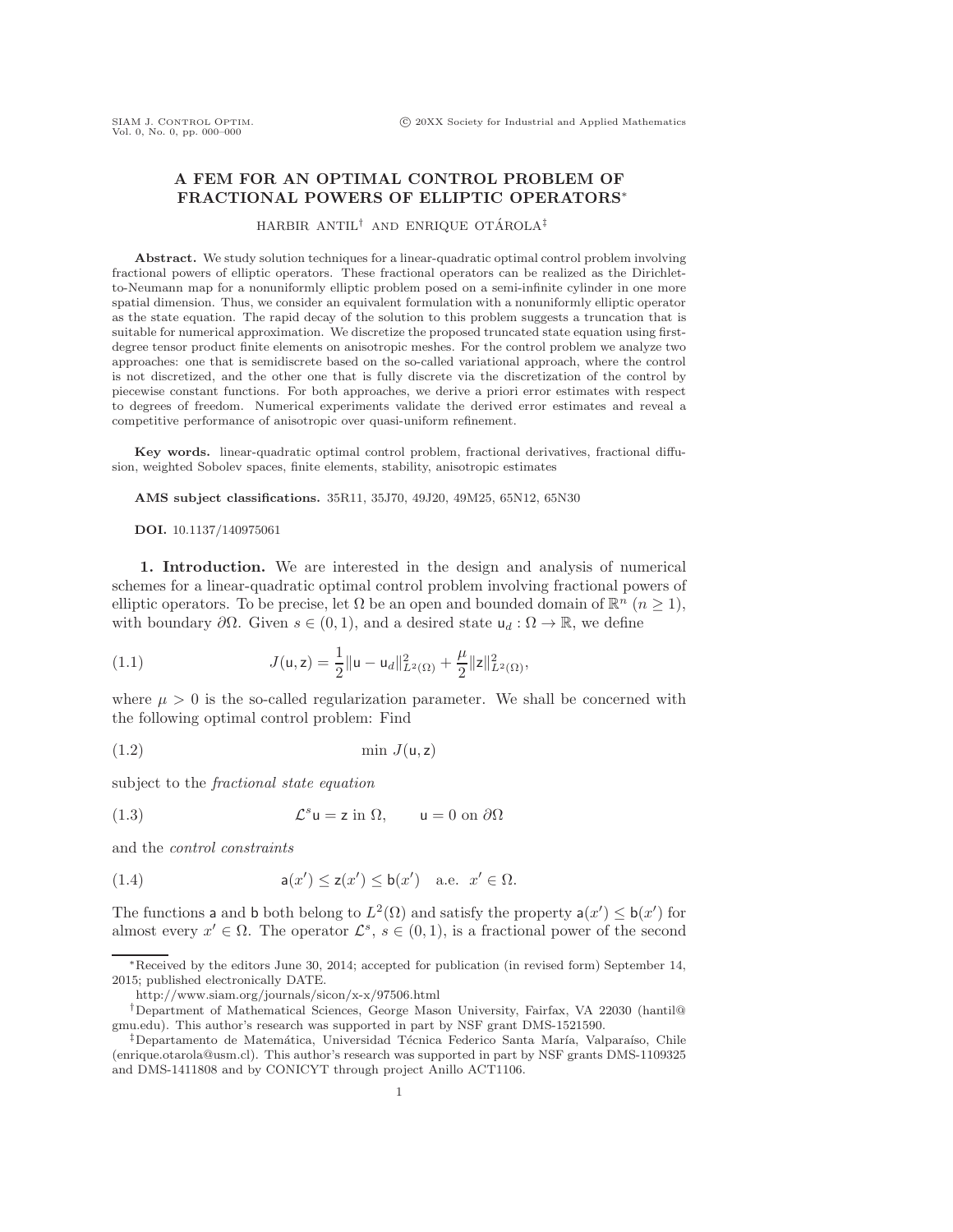<span id="page-1-3"></span>order, symmetric, and uniformly elliptic operator  $\mathcal{L}$ , supplemented with homogeneous Dirichlet boundary conditions:

(1.5) 
$$
\mathcal{L}w = -\text{div}_{x'}(A\nabla_{x'}w) + cw,
$$

where  $0 \leq c \in L^{\infty}(\Omega)$  and  $A \in C^{0,1}(\Omega, GL(n, \mathbb{R}))$  is symmetric and positive definite. For convenience, we will refer to the optimal control problem defined by  $(1.2)$ – $(1.4)$ as the *fractional optimal control problem*; see section [3.1](#page-5-0) for a precise definition.

Concerning applications, *fractional diffusion* has received a great deal of attention in diverse areas of science and engineering, e.g., in mechanics [\[8\]](#page-22-0), biophysics [\[11\]](#page-23-0), turbulence [\[19\]](#page-23-1), image processing [\[23\]](#page-23-2), peridynamics [\[26\]](#page-23-3), nonlocal electrostatics [\[31\]](#page-23-4), and finance [\[35\]](#page-23-5). In many of these applications, control problems arise naturally.

One of the main difficulties in the study of problem [\(1.3\)](#page-0-2) is the nonlocality of the fractional operator  $\mathcal{L}^s$  (see [\[12,](#page-23-6) [13,](#page-23-7) [14,](#page-23-8) [40,](#page-24-0) [42\]](#page-24-1)). A possible approach to overcome this nonlocality property is given by the seminal result of Caffarelli and Silvestre in  $\mathbb{R}^n$ [\[13\]](#page-23-7) and its extensions to both bounded domains [\[12,](#page-23-6) [14\]](#page-23-8) and a general class of elliptic operators [\[42\]](#page-24-1). Fractional powers of  $\mathcal L$  can be realized as an operator that maps a Dirichlet boundary condition to a Neumann condition via an extension problem on  $\mathcal{C} = \Omega \times (0, \infty)$ . This extension leads to the following mixed boundary value problem:

<span id="page-1-0"></span>(1.6) 
$$
\mathcal{L}\mathcal{U} - \frac{\alpha}{y}\partial_y \mathcal{U} - \partial_{yy} \mathcal{U} = 0
$$
 in  $\mathcal{C}$ ,  $\mathcal{U} = 0$  on  $\partial_L \mathcal{C}$ ,  $\frac{\partial \mathcal{U}}{\partial \nu^{\alpha}} = d_s z$  on  $\Omega \times \{0\}$ ,

where  $\partial_L C = \partial \Omega \times [0, \infty)$  is the lateral boundary of C,  $\alpha = 1 - 2s \in (-1, 1), d_s =$  $2^{\alpha}\Gamma(1-s)/\Gamma(s)$ , and the conormal exterior derivative of *U* at  $\Omega \times \{0\}$  is

<span id="page-1-1"></span>(1.7) 
$$
\frac{\partial \mathcal{U}}{\partial \nu^{\alpha}} = - \lim_{y \to 0^+} y^{\alpha} \mathcal{U}_y.
$$

We will call y the *extended variable* and the dimension  $n+1$  in  $\mathbb{R}^{n+1}_+$  the *extended dimension* of problem [\(1.6\)](#page-1-0). The limit in [\(1.7\)](#page-1-1) must be understood in the distribu-tional sense; see [\[13,](#page-23-7) [42\]](#page-24-1). As noted in [\[12,](#page-23-6) [13,](#page-23-7) [14,](#page-23-8) 42], we can relate the fractional powers of the operator  $\mathcal L$  with the Dirichlet-to-Neumann map of problem [\(1.6\)](#page-1-0):  $d_s\mathcal L^s u =$  $\frac{\partial \mathscr{U}}{\partial \nu^{\alpha}}$  in  $\Omega$ . Notice that the differential operator in [\(1.6\)](#page-1-0) is  $-\text{div}(y^{\alpha}A\nabla \mathscr{U}) + y^{\alpha}c\mathscr{U}$ , where, for all  $(x', y) \in C$ ,  $\mathbf{A}(x', y) = \text{diag}\{A(x'), 1\} \in C^{0,1}(\mathcal{C}, GL(n+1, \mathbb{R}))$ . Consequently we can rewrite problem (1.6) as follows: quently, we can rewrite problem [\(1.6\)](#page-1-0) as follows:

<span id="page-1-2"></span>(1.8) 
$$
-\text{div}(y^{\alpha}\mathbf{A}\nabla\mathcal{U}) + y^{\alpha}c\mathcal{U} = 0
$$
 in  $\mathcal{C}$ ,  $\mathcal{U} = 0$  on  $\partial_L \mathcal{C}$ ,  $\frac{\partial \mathcal{U}}{\partial \nu^{\alpha}} = d_s \mathbf{z}$  on  $\Omega \times \{0\}$ .

Before proceeding with the description and analysis of our method, let us give an overview of those advocated in the literature. The study of solution techniques for problems involving fractional diffusion is a relatively new but rapidly growing area of research. We refer the reader to [\[40,](#page-24-0) [38\]](#page-24-2) for an overview of the state of the art.

Numerical strategies for solving a discrete optimal control problem with PDE constraints have been widely studied in the literature; see [\[28,](#page-23-9) [29,](#page-23-10) [32\]](#page-23-11) for an extensive list of references. They are mainly divided in two categories, which rely on an agnostic discretization of the state and adjoint equations. They differ on whether or not the admissible control set is also discretized. The first approach [\[2,](#page-22-1) [7,](#page-22-2) [15,](#page-23-12) [41\]](#page-24-3) discretizes the admissible control set. The second approach [\[27\]](#page-23-13) induces a discretization of the optimal control by projecting the discrete adjoint state into the admissible control set. Mainly, these studies are concerned with control problems governed by elliptic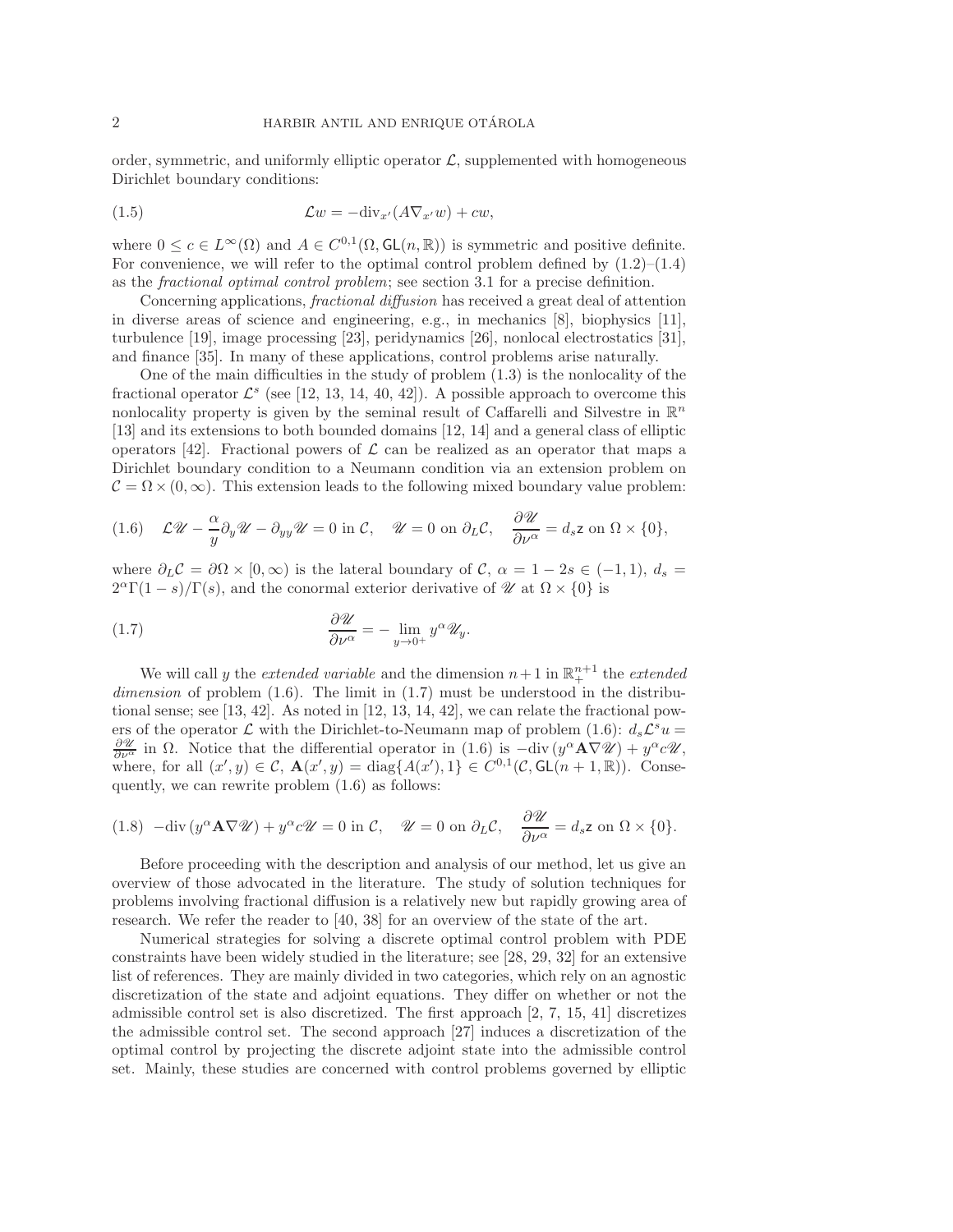and parabolic PDEs, both linear and semilinear. The common feature here is that, in contrast to [\(1.3\)](#page-0-2), the state equation is local. To the best of our knowledge, this is the first work addressing the numerical approximation of an optimal control problem involving fractional powers of elliptic operators in general domains. For a comprehensive treatment of a fractional space-time optimal control problem we refer the reader to our recently submitted paper [\[3\]](#page-22-3).

The main contribution of this work is the study of solution techniques for problem  $(1.2)$ – $(1.4)$ . We overcome the nonlocality of the operator  $\mathcal{L}^s$  by using the Caffarelli– Silvestre extension [\[13\]](#page-23-7). To be concrete, we consider the equivalent formulation:

$$
\min \, J(\mathscr{U}|_{y=0},\mathsf{z}) = \frac{1}{2} \|\mathscr{U}|_{y=0} - \mathsf{u}_d\|_{L^2(\Omega)}^2 + \frac{\mu}{2} \|\mathsf{z}\|_{L^2(\Omega)}^2
$$

subject to [\(1.8\)](#page-1-2) and [\(1.4\)](#page-0-1). We will refer to the optimal control problem described above as the *extended optimal control problem*; see section [3.2](#page-7-0) for a precise definition.

Inspired by [\[40\]](#page-24-0), we propose the following simple strategy to find the solution to the *fractional optimal control problem*  $(1.2)$ – $(1.4)$ : given  $s \in (0,1)$ , and a desired state  $u_d : \Omega \to \mathbb{R}$ , we solve the equivalent extended control problem, thus obtaining an optimal control  $\bar{z}(x')$  and an optimal state  $\bar{\mathscr{U}}$ :  $(x', y) \in \mathcal{C} \mapsto \bar{\mathscr{U}}(x', y) \in \mathbb{R}$ . Setting  $\bar{u} \cdot x' \in \Omega \mapsto \bar{u}(x') - \bar{\mathscr{U}}(x', 0) \in \mathbb{R}$  we obtain the optimal pair  $(\bar{u}, \bar{z})$  solving the  $\bar{u}: x' \in \Omega \mapsto \bar{u}(x') = \bar{\mathscr{U}}(x', 0) \in \mathbb{R}$ , we obtain the optimal pair  $(\bar{u}, \bar{z})$  solving the fractional optimal control problem  $(1, 2)$ – $(1, 4)$ *fractional optimal control problem* [\(1.2\)](#page-0-0)–[\(1.4\)](#page-0-1).

In this paper we propose and analyze two discrete schemes to solve  $(1.2)$ – $(1.4)$ . Both of them rely on a discretization of the state equation [\(1.8\)](#page-1-2) and the corresponding adjoint equation via first-degree tensor product finite elements on anisotropic meshes as in [\[40\]](#page-24-0). However, they differ on whether or not the set of controls is discretized as well. The first approach is semidiscrete and is based on the so-called variational approach [\[27\]](#page-23-13): the set of controls is not discretized. The second approach is fully discrete and discretizes the set of controls by piecewise constant functions [\[7,](#page-22-2) [15,](#page-23-12) [41\]](#page-24-3).

The outline of this paper is as follows. In section [2](#page-2-0) we introduce some terminology used throughout this work. We recall the definition of the fractional powers of elliptic operators via spectral theory in section [2.2,](#page-3-0) and in section [2.3](#page-3-1) we introduce the functional framework that is suitable to analyze problems [\(1.3\)](#page-0-2) and [\(1.8\)](#page-1-2). In section [3](#page-5-1) we define the *fractional* and *extended optimal control problems*. For both of them, we derive existence and uniqueness results together with first order necessary and sufficient optimality conditions. We prove that both problems are equivalent. In addition, we study the regularity properties of the optimal control. The numerical analysis of the *fractional optimal control problem* begins in section [4.](#page-9-0) Here we introduce a truncation of the state equation [\(1.8\)](#page-1-2) and propose the *truncated optimal control problem*. We derive approximation properties of its solution. Section [5](#page-11-0) is devoted to the study of discretization techniques to solve the fractional control problem. In section [5.1](#page-11-1) we review the a priori error analysis developed in [\[40\]](#page-24-0) for the state equation [\(1.8\)](#page-1-2). In section [5.2](#page-14-0) we propose a semidiscrete scheme for the fractional control problem and derive a priori error estimates for both the optimal control and state. In section [5.3](#page-17-0) we propose a fully discrete scheme for the control problem  $(1.2)$ – $(1.4)$  and derive a priori error estimates for the optimal variables. Finally, in section [6,](#page-20-0) we present numerical experiments that illustrate the theory developed in section [5.3](#page-17-0) and reveal a competitive performance of anisotropic over quasi-uniform.

## <span id="page-2-0"></span>**2. Notation and preliminaries.**

**2.1. Notation.** Throughout this work  $\Omega$  is an open, bounded, and connected domain of  $\mathbb{R}^n$ ,  $n \geq 1$ , with polyhedral Lipschitz boundary  $\partial \Omega$ . We define the semi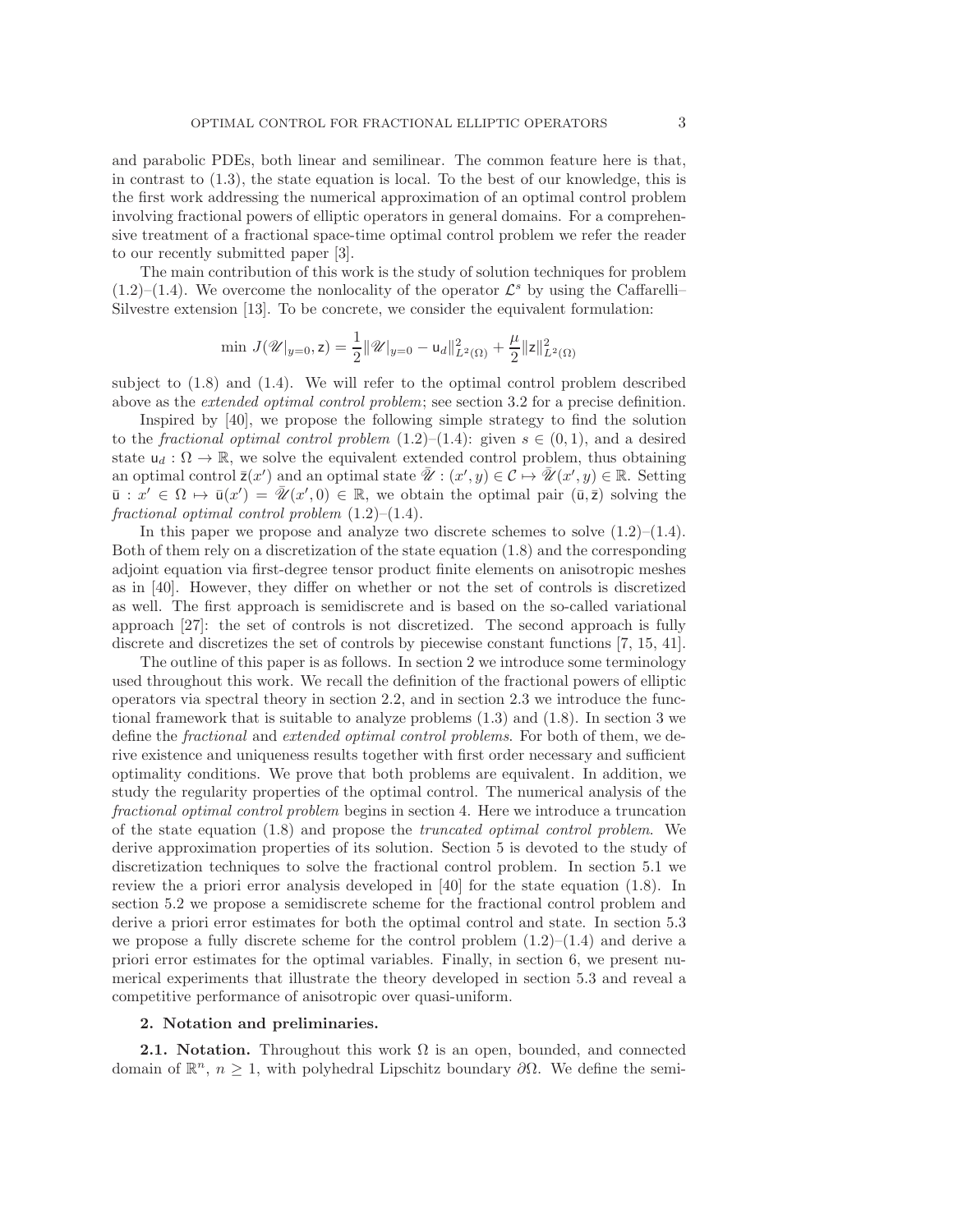infinite cylinder with base  $\Omega$  and its lateral boundary, respectively, by  $\mathcal{C} = \Omega \times (0, \infty)$ and  $\partial_L C = \partial \Omega \times [0, \infty)$ . Given  $\mathcal{Y} > 0$ , we define the truncated cylinder  $\mathcal{C}_{\mathcal{Y}} = \Omega \times (0, \mathcal{Y})$ and  $\partial_L C_\gamma$  accordingly.

Throughout our discussion we will be dealing with objects defined in  $\mathbb{R}^{n+1}$ ; then it will be convenient to distinguish the extended dimension. A vector  $x \in \mathbb{R}^{n+1}$ will be denoted by  $x = (x^1, ..., x^n, x^{n+1}) = (x', x^{n+1}) = (x', y)$ , with  $x^i \in \mathbb{R}$  for  $i = 1, \ldots, n + 1, x' \in \mathbb{R}^n$ , and  $y \in \mathbb{R}$ .

We denote by  $\mathcal{L}^s$ ,  $s \in (0,1)$ , a fractional power of the second order, symmetric, and uniformly elliptic operator  $\mathcal L$ . The parameter  $\alpha$  belongs to (-1, 1) and is related to the power s of the fractional operator  $\mathcal{L}^s$  by the formula  $\alpha = 1 - 2s$ .

If X and Y are normed vector spaces, we write  $\mathcal{X} \hookrightarrow \mathcal{Y}$  to denote that X is continuously embedded in  $\mathcal Y$ . We denote by  $\mathcal X'$  the dual of  $\mathcal X$  and by  $\|\cdot\|_{\mathcal X}$  the norm of X. Finally, the relation  $a \leq b$  indicates that  $a \leq Cb$ , with a constant C that depends neither on  $a$  or  $b$  nor the discretization parameters. The value of  $C$  might change at each occurrence.

<span id="page-3-0"></span>**2.2. Fractional powers of general second order elliptic operators.** Our definition is based on spectral theory [\[12,](#page-23-6) [14\]](#page-23-8). The operator  $\mathcal{L}^{-1}: L^2(\Omega) \to L^2(\Omega)$ , which solves  $\mathcal{L}w = f$  in  $\Omega$  and  $w = 0$  on  $\partial\Omega$ , is compact, symmetric, and positive, so its spectrum  $\{\lambda_k^{-1}\}_{k\in\mathbb{N}}$  is discrete, real, and positive and accumulates at zero. Moreover, the eigenfunctions

<span id="page-3-2"></span>(2.1) 
$$
\mathcal{L}\varphi_k = \lambda_k \varphi_k \text{ in } \Omega, \qquad \varphi_k = 0 \text{ on } \partial\Omega, \qquad k \in \mathbb{N},
$$

form an orthonormal basis of  $L^2(\Omega)$ . Fractional powers of  $\mathcal L$  can be defined by

(2.2) 
$$
\mathcal{L}^s w := \sum_{k=1}^{\infty} \lambda_k^s w_k \varphi_k, \qquad w \in C_0^{\infty}(\Omega), \qquad s \in (0,1),
$$

where  $w_k = \int_{\Omega} w \varphi_k$ . By density, this definition can be extended to the space

$$
(2.3) \qquad \mathbb{H}^{s}(\Omega) = \left\{ w = \sum_{k=1}^{\infty} w_k \varphi_k : \sum_{k=1}^{\infty} \lambda_k^s w_k^2 < \infty \right\} = \begin{cases} H^s(\Omega), & s \in (0, \frac{1}{2}), \\ H_{00}^{1/2}(\Omega), & s = \frac{1}{2}, \\ H_0^s(\Omega), & s \in (\frac{1}{2}, 1). \end{cases}
$$

The characterization given by the second equality is shown in [\[36,](#page-23-14) Chapter 1]; see [\[10\]](#page-22-4) and [\[40,](#page-24-0) section 2] for a discussion. The space  $\mathbb{H}^{1/2}(\Omega)$  is the so-called *Lions–Magenes* space, which can be characterized as ([\[36,](#page-23-14) Theorem 11.7] and [\[43,](#page-24-4) Chapter 33])

<span id="page-3-4"></span><span id="page-3-3"></span>
$$
\mathbb{H}^{1/2}(\Omega) = \left\{ w \in H^{\frac{1}{2}}(\Omega) : \int_{\Omega} \frac{w^2(x')}{\text{dist}(x', \partial \Omega)} dx' < \infty \right\}.
$$

<span id="page-3-1"></span>For  $s \in (0,1)$  we denote by  $\mathbb{H}^{-s}(\Omega)$  the dual space of  $\mathbb{H}^{s}(\Omega)$ .

**2.3. The Caffarelli–Silvestre extension problem.** The Caffarelli–Silvestre result [\[13\]](#page-23-7), or its variants [\[12,](#page-23-6) [14\]](#page-23-8), requires addressing the nonuniformly elliptic equa-tion [\(1.8\)](#page-1-2). To this end, we consider weighted Sobolev spaces with the weight  $|y|^{\alpha}$ ,  $\alpha \in (-1,1)$ . If  $D \subset \mathbb{R}^{n+1}$ , we define  $L^2(|y|^\alpha, D)$  as the space of all measurable functions defined on D such that  $||w||^2_{L^2(|y|\alpha,D)} = \int_D |y|^\alpha w^2 < \infty$ , and

$$
H^{1}(|y|^{\alpha}, D) = \{ w \in L^{2}(|y|^{\alpha}, D) : |\nabla w| \in L^{2}(|y|^{\alpha}, D) \},
$$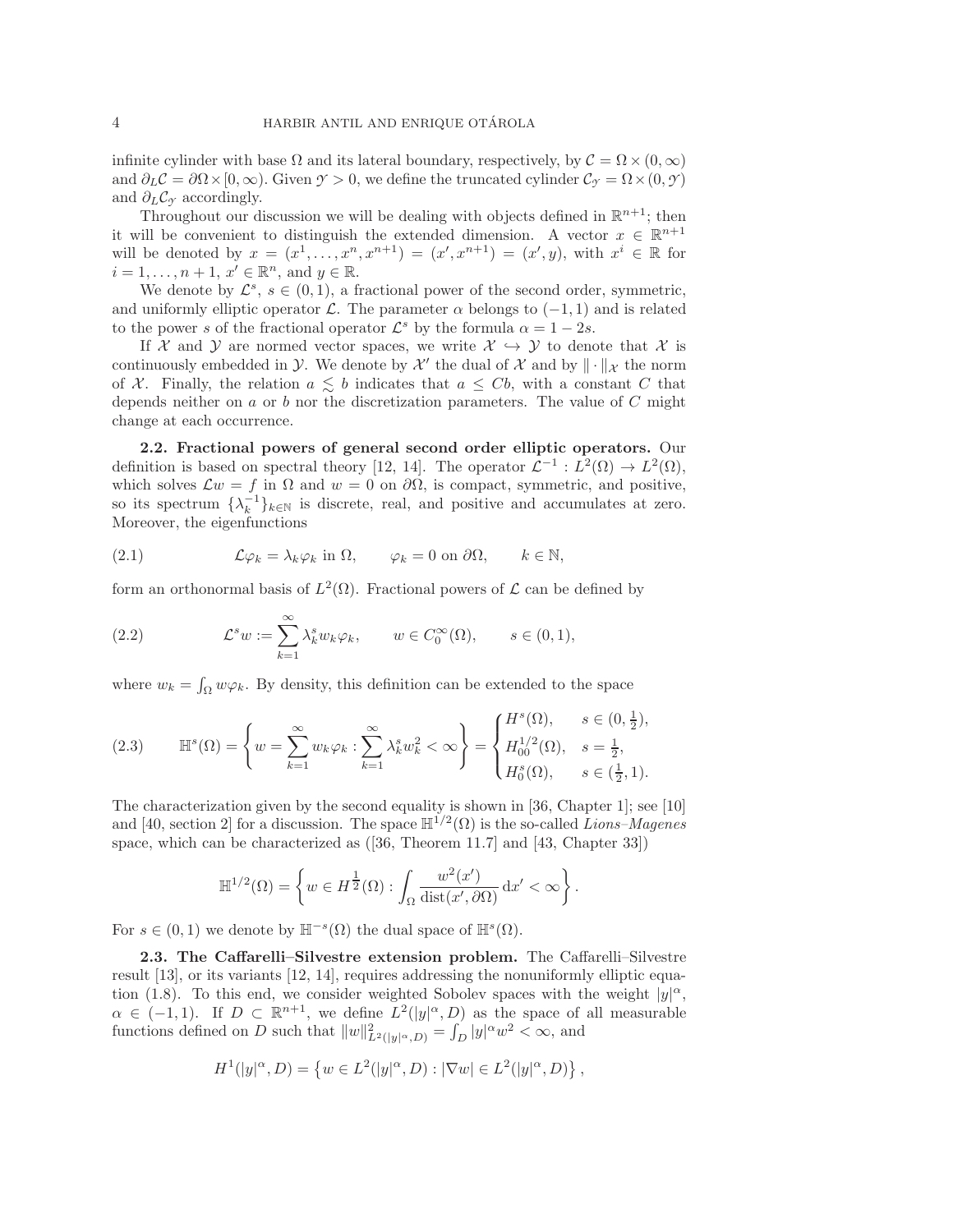where  $\nabla w$  is the distributional gradient of w. We equip  $H^1(|y|^\alpha, D)$  with the norm

(2.4) 
$$
||w||_{H^1(|y|^{\alpha},D)} = (||w||^2_{L^2(|y|^{\alpha},D)} + ||\nabla w||^2_{L^2(|y|^{\alpha},D)})^{\frac{1}{2}}.
$$

Since  $\alpha \in (-1,1)$ , we have that  $|y|^{\alpha}$  belongs to the so-called Muckenhoupt class  $A_2(\mathbb{R}^{n+1})$ ; see [\[24,](#page-23-15) [45\]](#page-24-5). This, in particular, implies that  $H^1(|y|^\alpha, D)$ , equipped with the norm [\(2.4\)](#page-4-0), is a Hilbert space and that the set  $C^{\infty}(D) \cap H^{1}(|y|^{\alpha}, D)$  is dense in  $H^1(|y|^\alpha, D)$  (cf. [\[45,](#page-24-5) Proposition 2.1.2, Corollary 2.1.6], [\[34\]](#page-23-16), and [\[24,](#page-23-15) Theorem 1]). We recall now the definition of Muckenhoupt classes; see [\[24,](#page-23-15) [45\]](#page-24-5).

DEFINITION 2.1 (Muckenhoupt class  $A_2$ ). Let  $\omega$  be a weight, and let  $N \geq 1$ . We *say*  $\omega \in A_2(\mathbb{R}^N)$  *if* 

$$
C_{2,\omega} = \sup_{B} \left( \oint_{B} \omega \right) \left( \oint_{B} \omega^{-1} \right) < \infty,
$$

*where the supremum is taken over all balls*  $B$  *in*  $\mathbb{R}^N$ *.* 

To study the extended control problem, we define the weighted Sobolev space

<span id="page-4-4"></span><span id="page-4-3"></span><span id="page-4-2"></span><span id="page-4-0"></span>.

(2.5) 
$$
\hat{H}_L^1(y^\alpha, \mathcal{C}) = \{ w \in H^1(y^\alpha, \mathcal{C}) : w = 0 \text{ on } \partial_L \mathcal{C} \}
$$

As [\[40,](#page-24-0) equation (2.21)] shows, the following *weighted Poincaré inequality* holds:

(2.6) 
$$
||w||_{L^2(y^{\alpha}, \mathcal{C})} \lesssim ||\nabla w||_{L^2(y^{\alpha}, \mathcal{C})} \quad \forall w \in \mathring{H}_L^1(y^{\alpha}, \mathcal{C}).
$$

Then  $\|\nabla w\|_{L^2(y^\alpha,\mathcal{C})}$  is equivalent to  $(2.4)$  in  $\mathring{H}_L^1(y^\alpha,\mathcal{C})$ . For  $w \in H^1(y^\alpha,\mathcal{C})$ , we denote by tr<sub>Ω</sub> w its trace onto  $\Omega \times \{0\}$ , and we recall [\[40,](#page-24-0) Proposition 2.5] that

$$
(2.7) \t\t tr_{\Omega} \mathring{H}^1_L(y^{\alpha}, \mathcal{C}) = \mathbb{H}^s(\Omega), \t\t || \operatorname{tr}_{\Omega} w ||_{\mathbb{H}^s(\Omega)} \leq C_{\operatorname{tr}_{\Omega}} ||w||_{\mathring{H}^1_L(y^{\alpha}, \mathcal{C})}.
$$

Let us now describe the Caffarelli–Silvestre result and its extension to second order operators; see [\[13,](#page-23-7) [42\]](#page-24-1). Consider a function u defined on  $\Omega$ . We define the  $\alpha$ harmonic extension of u to the cylinder  $\mathcal C$  as the function  $\mathcal U$  that solves the problem

<span id="page-4-1"></span>(2.8) 
$$
\begin{cases}\n-\text{div}(y^{\alpha}\mathbf{A}\nabla\mathcal{U}) + y^{\alpha}c\mathcal{U} = 0 & \text{in } C, \\
\mathcal{U} = 0 & \text{on } \partial_{L}C, \n\end{cases} \quad \mathcal{U} = u \quad \text{on } \Omega \times \{0\}.
$$

Problem [\(2.8\)](#page-4-1) has a unique solution  $\mathscr{U} \in \hat{H}^1_L(y^\alpha, \mathcal{C})$  whenever  $u \in \mathbb{H}^s(\Omega)$ . We define the *Dirichlet-to-Neumann* operator  $N : \mathbb{H}^s(\overline{\Omega}) \to \mathbb{H}^{-s}(\Omega)$  by

$$
u \in \mathbb{H}^s(\Omega) \longmapsto \mathrm{N}(u) = \frac{\partial \mathscr{U}}{\partial \nu^{\alpha}} \in \mathbb{H}^{-s}(\Omega),
$$

<span id="page-4-5"></span>where *U* solves [\(2.8\)](#page-4-1) and  $\frac{\partial \mathscr{U}}{\partial \nu^{\alpha}}$  is given in [\(1.7\)](#page-1-1). The fundamental result of [\[13\]](#page-23-7) (see also [\[14,](#page-23-8) Lemma 2.2] and [\[42,](#page-24-1) Theorem 1.1]) is stated below.

THEOREM 2.2 (Caffarelli–Silvestre extension). *If*  $s \in (0,1)$  *and*  $u \in \mathbb{H}^{s}(\Omega)$ *, then* 

$$
d_s \mathcal{L}^s u = \mathcal{N}(u),
$$

*in the sense of distributions. Here*  $\alpha = 1 - 2s$  *and*  $d_s = 2^{\alpha} \frac{\Gamma(1-s)}{\Gamma(s)}$ , *where*  $\Gamma$  *denotes the Gamma function.*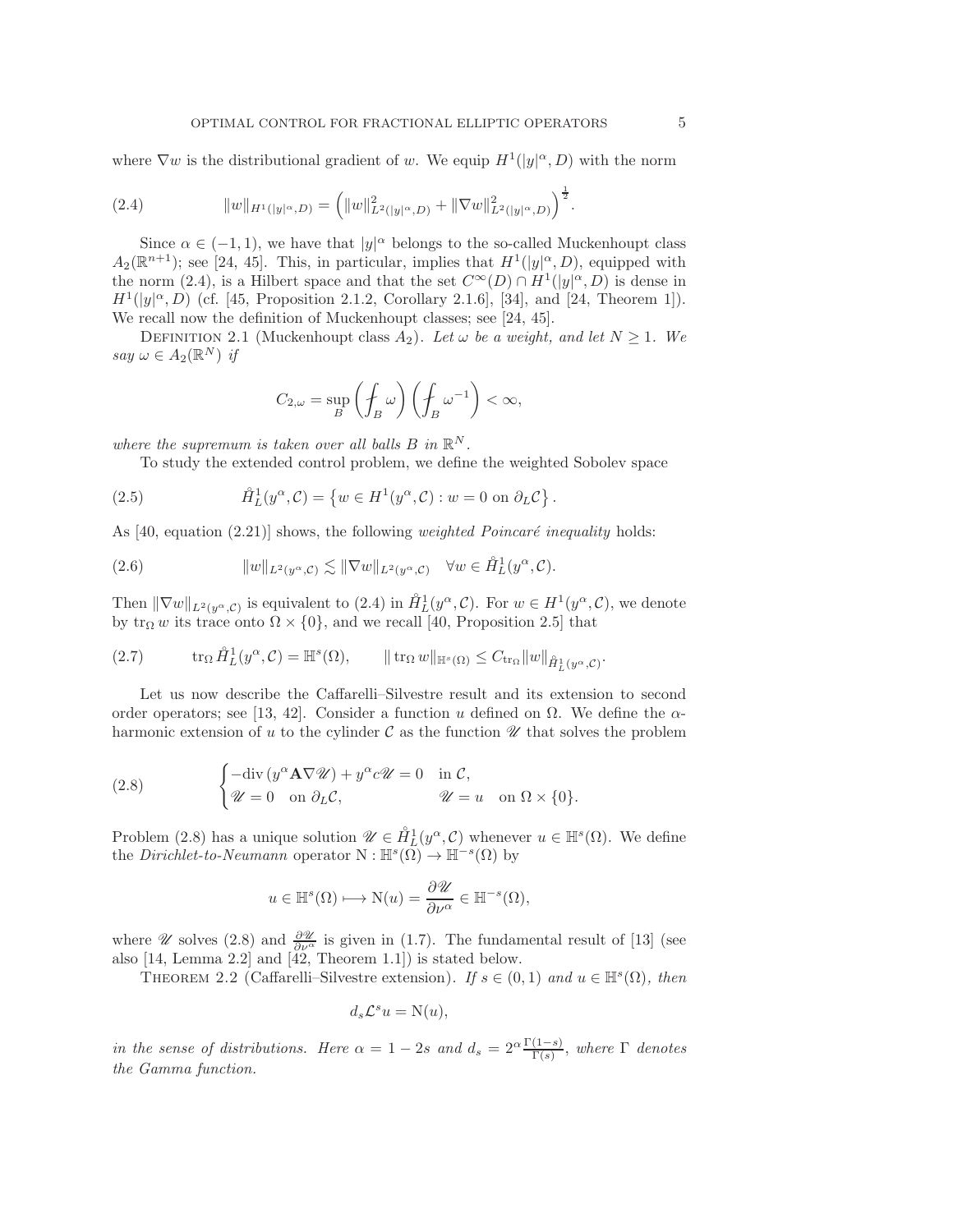The relation between the fractional Laplacian and the extension problem is now clear. Given  $z \in \mathbb{H}^{-s}(\Omega)$ , a function  $u \in \mathbb{H}^{s}(\Omega)$  solves  $(1.3)$  if and only if its  $\alpha$ harmonic extension  $\mathscr{U} \in \hat{H}^1_L(y^\alpha, \mathcal{C})$  solves [\(1.8\)](#page-1-2).

<span id="page-5-4"></span>We now present the weak formulation of [\(1.8\)](#page-1-2): Find  $\mathscr{U} \in \mathring{H}_L^1(y^\alpha, \mathcal{C})$  such that

(2.9) 
$$
a(\mathscr{U}, \phi) = \langle z, \operatorname{tr}_{\Omega} \phi \rangle_{\mathbb{H}^{-s}(\Omega) \times \mathbb{H}^{s}(\Omega)} \quad \forall \phi \in \mathring{H}_L^1(y^\alpha, \mathcal{C}),
$$

where  $\hat{H}_L^1(y^\alpha, \mathcal{C})$  is as in [\(2.5\)](#page-4-2). For  $w, \phi \in \hat{H}_L^1(y^\alpha, \mathcal{C})$ , the bilinear form a is defined by

(2.10) 
$$
a(w, \phi) = \frac{1}{d_s} \int_{\mathcal{C}} y^{\alpha} \mathbf{A}(x', y) \nabla w \cdot \nabla \phi + y^{\alpha} c(x') w \phi,
$$

where  $\langle \cdot, \cdot \rangle_{\mathbb{H}^{-s}(\Omega) \times \mathbb{H}^s(\Omega)}$  denotes the duality pairing between  $\mathbb{H}^s(\Omega)$  and  $\mathbb{H}^{-s}(\Omega)$  which, as a consequence of [\(2.7\)](#page-4-3), is well defined for  $z \in \mathbb{H}^{-s}(\Omega)$  and  $\phi \in \mathring{H}^1_L(y^\alpha, \mathcal{C})$ .<br>Remark 2.3 (oquivalent seminorm). Notice that the reqularity assumed

<span id="page-5-3"></span>*Remark* 2.3 (equivalent seminorm). Notice that the regularity assumed for A and  $c$ , together with the weighted Poincaré inequality  $(2.6)$ , implies that the bilinear form a, defined in [\(2.10\)](#page-5-2), is bounded and coercive in  $\mathring{H}_L^1(y^\alpha, \mathcal{C})$ . In what follows we shall use repeatedly the fact that  $a(w, w)^{1/2}$  is a norm equivalent to  $|\cdot|_{\hat{H}_L^1(y^\alpha, \mathcal{C})}$ .

Remark [2.3,](#page-5-3) in conjunction with [\[14,](#page-23-8) Proposition 2.1] for  $s \in (0,1) \setminus {\frac{1}{2}}$  and [\[12,](#page-23-6) Proposition 2.1] for  $s = \frac{1}{2}$ , provides us the following estimates for problem [\(2.9\)](#page-5-4):

$$
(2.11) \t\t\t\t\|\mathscr{U}\|_{\mathring{H}^1_L(y^\alpha,\mathcal{C})}\lesssim \|u\|_{\mathbb{H}^s(\Omega)}\lesssim \|z\|_{\mathbb{H}^{-s}(\Omega)}.
$$

We conclude with a representation of the solution of problem [\(2.9\)](#page-5-4) using the eigenpairs  $\{\lambda_k, \varphi_k\}$  defined in [\(2.1\)](#page-3-2). Let the solution to [\(1.3\)](#page-0-2) be given by  $u(x') = \sum_{k} u_k(x')$ . The solution  $\mathscr{U}$  of problem (2.9) can then be written as  $\sum_k \mathsf{u}_k \varphi_k(x')$ . The solution *U* of problem [\(2.9\)](#page-5-4) can then be written as

<span id="page-5-6"></span><span id="page-5-5"></span><span id="page-5-2"></span>
$$
\mathscr{U}(x,t) = \sum_{k=1}^{\infty} \mathsf{u}_k \varphi_k(x') \psi_k(y),
$$

where  $\psi_k$  solves

(2.12) 
$$
\psi_k'' + \alpha y^{-1} \psi_k' - \lambda_k \psi_k = 0, \quad \psi_k(0) = 1, \quad \psi_k(y) \to 0 \text{ as } y \to \infty.
$$

If  $s = \frac{1}{2}$ , then clearly  $\psi_k(y) = e^{-\sqrt{\lambda_k}y}$ . For  $s \in (0,1) \setminus {\frac{1}{2}}$ , we have that if  $c_s = \frac{2^{1-s}}{\Gamma(s)}$ . then  $\psi_k(y) = c_s \left(\sqrt{\lambda_k}y\right)^s K_s(\sqrt{\lambda_k}y)$  [\[14,](#page-23-8) Proposition 2.1], where  $K_s$  is the modified Bessel function of the second kind [\[1,](#page-22-5) Chapter 9.6].

<span id="page-5-1"></span>**3. The fractional and extended optimal control problems.** In this section we describe and analyze the *fractional* and *extended optimal control problems*. For both of them, we derive existence and uniqueness results together with first order necessary and sufficient optimality conditions. We conclude the section by stating the equivalence between both optimal control problems, which sets the stage to propose and study numerical algorithms to solve the *fractional optimal control problem*.

<span id="page-5-0"></span>**3.1. The fractional optimal control problem.** We start by recalling the fractional control problem introduced in section [1,](#page-0-3) which, given the functional J defined in [\(1.1\)](#page-0-4), reads as follows: Find min  $J(u, z)$  subject to the fractional state equation  $(1.3)$  and the control constraints  $(1.4)$ . The set of *admissible controls*  $Z_{ad}$  is defined by

<span id="page-5-7"></span>(3.1) 
$$
Z_{ad} = \{ w \in L^{2}(\Omega) : a(x') \le w(x') \le b(x') \text{ a.e. } x' \in \Omega \},
$$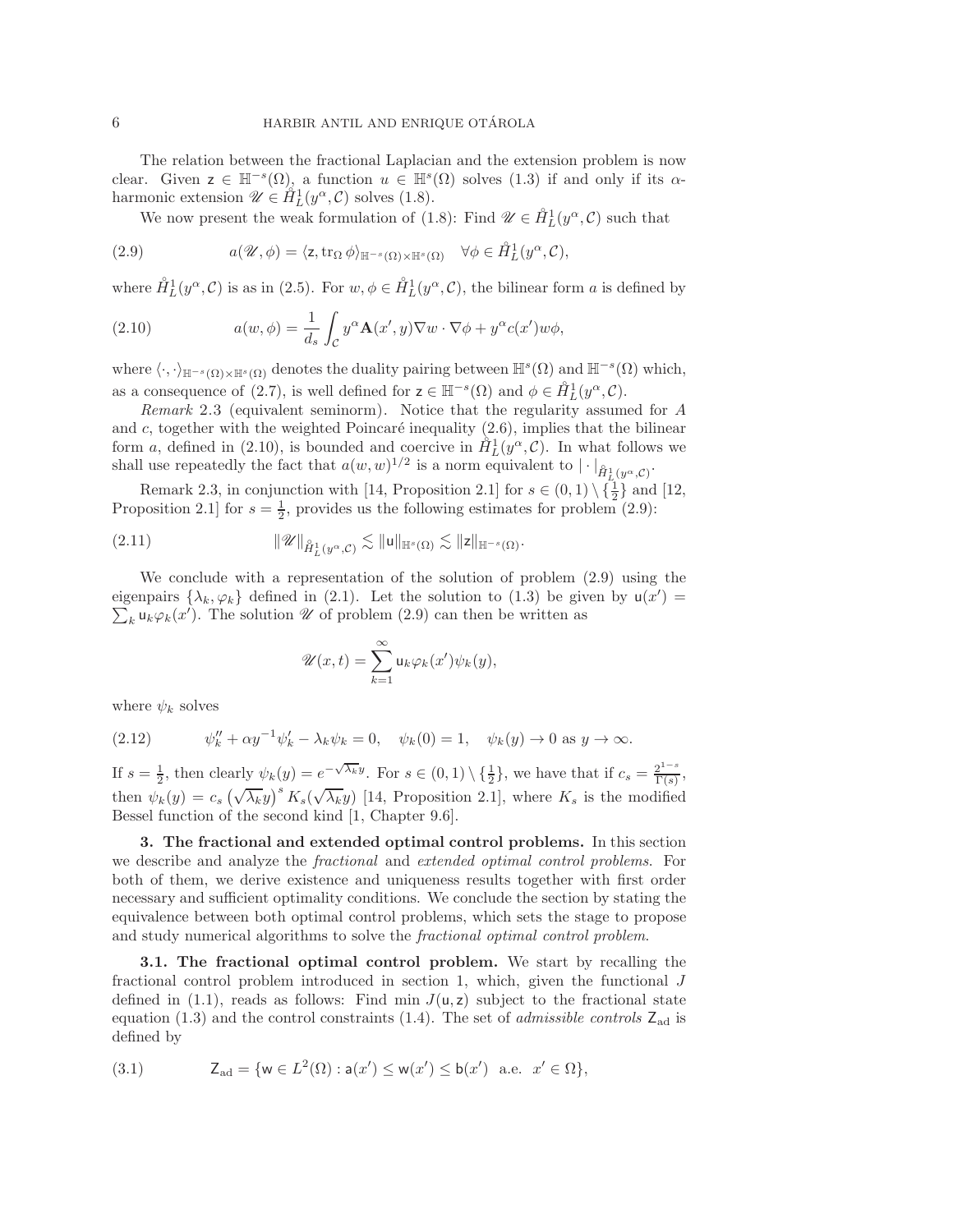where  $a, b \in L^2(\Omega)$  and satisfy  $a(x') \leq b(x')$  a.e.  $x' \in \Omega$ . The function  $u_d \in L^2(\Omega)$ <br>denotes the desired state and  $u > 0$  the so-called regularization parameter denotes the desired state and  $\mu > 0$  the so-called regularization parameter.

In order to study the existence and uniqueness of this problem, we follow [\[44,](#page-24-6) section 2.5] and introduce the so-called fractional control-to-state operator.

DEFINITION 3.1 (fractional control-to-state operator). We define the fractional *control to state operator*  $\mathbf{S} : \mathbb{H}^{-s}(\Omega) \to \mathbb{H}^{s}(\Omega)$  *such that for a given control*  $z \in \mathbb{H}^{-s}(\Omega)$ *it associates a unique state*  $u(z) \in \mathbb{H}^{s}(\Omega)$  *via the state equation* [\(1.3\)](#page-0-2).

As a consequence of  $(2.11)$ , **S** is a linear and continuous mapping from  $\mathbb{H}^{-s}(\Omega)$  into  $\mathbb{H}^s(\Omega)$ . Moreover, in view of the continuous embedding  $\mathbb{H}^s(\Omega) \hookrightarrow L^2(\Omega) \hookrightarrow \mathbb{H}^{-s}(\Omega)$ , we may also consider **S** acting from  $L^2(\Omega)$  and with range in  $L^2(\Omega)$ . For simplicity, we keep the notation **S** for such an operator.

We define the fractional optimal state-control pair as follows.

<span id="page-6-5"></span>Definition 3.2 (fractional optimal state-control pair). *A state-control pair*  $(\bar{u}(\bar{z}), \bar{z}) \in \mathbb{H}^s(\Omega) \times Z_{ad}$  *is called optimal for problem*  $(1.2)$ – $(1.4)$  *if*  $\bar{u}(\bar{z}) = S\bar{z}$  *and* 

<span id="page-6-0"></span>
$$
J(\bar{u}(\bar{z}),\bar{z})\leq J(u(z),z)
$$

*for all*  $(u(z), z) \in \mathbb{H}^s(\Omega) \times Z_{ad}$  *such that*  $u(z) = Sz$ .

Given that  $\mathcal{L}^s$  is a self-adjoint operator, it follows that **S** is a self-adjoint operator as well. Consequently, we have the following definition for the adjoint state.

<span id="page-6-1"></span>DEFINITION 3.3 (fractional adjoint state). *Given a control*  $z \in \mathbb{H}^{-s}(\Omega)$ *, we define the fractional adjoint state*  $p(z) \in \mathbb{H}^s(\Omega)$  *as*  $p(z) = S(u - u_d)$ *.* 

We now present the following result about existence and uniqueness of the optimal control together with first order necessary and sufficient optimality conditions.

<span id="page-6-4"></span>Theorem 3.4 (existence, uniqueness, and optimality conditions). *The fractional optimal control problem* [\(1.2\)](#page-0-0)–[\(1.4\)](#page-0-1) *has a unique optimal solution*  $(\bar{u}, \bar{z}) \in \mathbb{H}^{s}(\Omega) \times Z_{ad}$ *. The optimality conditions*  $\bar{\mathbf{u}} = \mathbf{S}\bar{\mathbf{z}} \in \mathbb{H}^s(\Omega)$ ,  $\bar{\mathbf{p}} = \mathbf{S}(\bar{\mathbf{u}} - \mathbf{u}_d) \in \mathbb{H}^s(\Omega)$ , and

(3.2) 
$$
\bar{z} \in Z_{ad}, \qquad (\mu \bar{z} + \bar{p}, z - \bar{z})_{L^2(\Omega)} \geq 0 \quad \forall z \in Z_{ad}
$$

*hold. These conditions are necessary and sufficient.*

*Proof*. We start by noticing that using the control-to-state operator **S** the fractional control problem reduces to the following quadratic optimization problem:

<span id="page-6-3"></span><span id="page-6-2"></span>
$$
\min_{z \in Z_{ad}} f(z) := \frac{1}{2} \|Sz - u_d\|_{L^2(\Omega)}^2 + \frac{\mu}{2} \|z\|_{L^2(\Omega)}^2.
$$

Since  $\mu > 0$ , it is immediate that the functional f is strictly convex. Moreover, the set  $Z_{\text{ad}}$  is nonempty, closed, bounded, and convex in  $L^2(\Omega)$ . Then, invoking an infimizing sequence argument, followed by the well-posedness of the state equation, we derive the existence of an optimal control  $\bar{z} \in Z_{ad}$ ; see [\[44,](#page-24-6) Theorem 2.14]. The uniqueness of  $\bar{z}$  is a consequence of the strict convexity of f. The first order optimality condition (3.2) is a direct consequence of [44. Theorem 2.22].  $\Box$ [\(3.2\)](#page-6-0) is a direct consequence of [\[44,](#page-24-6) Theorem 2.22].

In what follows, we will, without explicit mention, make the following regularity assumption concerning the domain  $\Omega$ :

(3.3) 
$$
||w||_{H^2(\Omega)} \lesssim ||\mathcal{L}w||_{L^2(\Omega)} \quad \forall w \in H^2(\Omega) \cap H_0^1(\Omega),
$$

which is valid, for instance, if the domain  $\Omega$  is convex [\[25\]](#page-23-17). In addition, for some values of  $s \in (0, 1)$ , we will need the following assumption on a and b defining  $Z_{ad}$ :

(3.4) 
$$
a \leq 0 \leq b \text{ on } \partial \Omega.
$$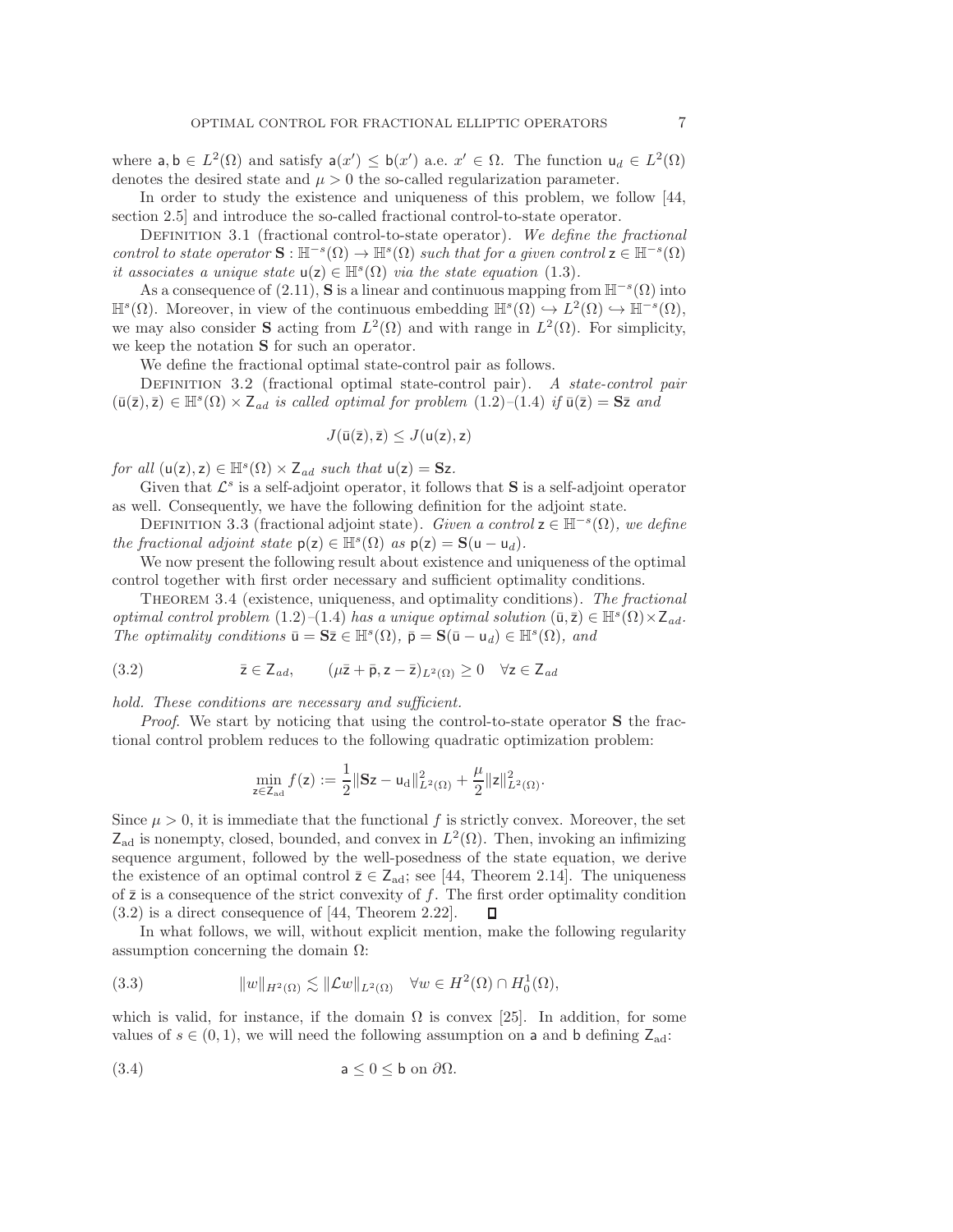The range of values of s for which such a condition is needed will be explicitly stated in the subsequent results.

We conclude with the study of the regularity properties of the *fractional optimal control*  $\bar{z}$ . These properties are fundamental to derive a priori error estimates for the discrete algorithms proposed in sections [5.2](#page-14-0) and [5.3.](#page-17-0) To do that, we recall the following result: If  $\mu > 0$  and  $\bar{p}$  is given by Definition [3.3,](#page-6-1) then the projection formula

(3.5) 
$$
\bar{z}(x') = \text{proj}_{[a(x'),b(x')]}\left(-\frac{1}{\mu}\bar{p}(x')\right)
$$

is equivalent to the variational inequality  $(3.2)$ ; see [\[44,](#page-24-6) section 2.8] for details. In the formula previously defined,  $proj_{[a,b]}(v) = min\{b, max\{a, v\}\}.$ 

<span id="page-7-4"></span>LEMMA 3.5 ( $H^1$ -regularity of control). Let  $\overline{z} \in Z_{ad}$  *be the fractional optimal control, let*  $a, b \in H^1(\Omega)$ *, and let*  $u_d \in H^{1-s}(\Omega)$ *. If*  $s \in [\frac{1}{4}, 1)$ *, then*  $\overline{z} \in H^1(\Omega)$ *. If*  $s \in (0, \frac{1}{2})$  *and in addition* (3.4) holds then  $\overline{z} \in H^1(\Omega)$  $s \in (0, \frac{1}{4})$  and, in addition, [\(3.4\)](#page-6-2) holds, then  $\overline{z} \in H_0^1(\Omega)$ .<br>Proof Let  $\phi \in \mathbb{H}^s(\Omega)$  be the solution to  $\mathcal{L}^s \phi - \overline{z}$ ,

*Proof.* Let  $\phi \in \mathbb{H}^s(\Omega)$  be the solution to  $\mathcal{L}^s \phi = \overline{z}$  in  $\Omega$  and  $\phi = 0$  on  $\partial \Omega$ . Since  $\Omega$  satisfies [\(3.3\)](#page-6-3),  $\mathcal{L}^s$  is a pseudodifferential operator of order 2s, and  $\overline{z} \in L^2(\Omega)$ , we conclude that  $\phi \in \mathbb{H}^{2s}(\Omega)$ . Consequently, if  $\bar{u} = \bar{u}(\bar{z})$  solves [\(1.3\)](#page-0-2) and  $\bar{p} = \bar{p}(\bar{z})$  is given by Definition [3.3,](#page-6-1) then

<span id="page-7-1"></span>
$$
\bar{u}(\bar{z}) \in \mathbb{H}^{2s}(\Omega), \qquad \bar{p}(\bar{z}) \in \mathbb{H}^{\kappa}(\Omega),
$$

where, since  $u_d \in \mathbb{H}^{1-s}(\Omega)$ ,  $\kappa = \min\{4s, 1+s\} < 2$ . Next, we define  $Aw = \max\{w, 0\}$ , which satisfies the following:

<span id="page-7-3"></span><span id="page-7-2"></span>(a)  $\|Aw\|_{H^1(\Omega)} \lesssim \|w\|_{H^1(\Omega)}$  for all  $w \in H^1(\Omega)$  [\[33,](#page-23-18) Theorem A.1].<br>
(b)  $\|Aw_1 - Aw_2\|_{L^2(\Omega)} \lesssim \|w_1 - w_2\|_{L^2(\Omega)}$  for all  $w_1, w_2 \in L^2(\Omega)$ .

(b)  $||Aw_1 - Aw_2||_{L^2(\Omega)} \le ||w_1 - w_2||_{L^2(\Omega)}$  for all  $w_1, w_2 \in L^2(\Omega)$ .

*Case* 1.  $s \in [\frac{1}{4}, 1)$  and  $a, b \in H^1(\Omega)$ : The formula [\(3.5\)](#page-7-1), in conjunction with perty (3) immediately implies that  $\overline{z} \in H^1(\Omega)$ : see also [44]. Theorem 2.37] property [\(a\)](#page-7-2), immediately implies that  $\overline{z} \in H^1(\Omega)$ ; see also [\[44,](#page-24-6) Theorem 2.37].

*Case* 2.  $s \in (0, \frac{1}{4})$ , a,  $b \in H^1(\Omega)$ , and [\(3.4\)](#page-6-2) holds: In this case  $\bar{\mathsf{p}}(\bar{z}) \in \mathbb{H}^{4s}(\Omega)$ . As the operator  $A$  satisfies [\(a\)](#page-7-2) and [\(b\)](#page-7-3), an interpolation argument based on [\[43,](#page-24-4) Lemma 28.1] allows us to conclude that  $||A\overline{P}||_{\mathbb{H}^{4s}(\Omega)} \lesssim ||\overline{P}||_{\mathbb{H}^{4s}(\Omega)}$ . This, in view of [\(3.5\)](#page-7-1) and the fact that  $a, b \in H^1(\Omega)$  satisfy (3.4) immediately implies that  $\overline{z} \in \mathbb{H}^{4s}(\Omega)$ . We the fact that  $a, b \in H^1(\Omega)$  satisfy [\(3.4\)](#page-6-2), immediately implies that  $\overline{z} \in \mathbb{H}^{4s}(\Omega)$ . We now consider two cases.

*Case* 2.1.  $s \in \left[\frac{1}{8}, \frac{1}{4}\right)$ : Since  $\overline{z} \in \mathbb{H}^{4s}(\Omega)$ , we conclude that  $\overline{u}(\overline{z}) \in \mathbb{H}^{6s}(\Omega)$  and  $\in \mathbb{H}^{\sigma}(\Omega)$  with  $\tau = \min\{8s, 1 + \epsilon\}$ . Then in view of  $(3, 5)$ , we have that  $\overline{z} \in H^1(\Omega)$ .  $\bar{p}(\bar{z}) \in \mathbb{H}^{\sigma}(\Omega)$ , with  $\sigma = \min\{8s, 1+s\}$ . Then, in view of  $(3.5)$ , we have that  $\bar{z} \in H_0^1(\Omega)$ for  $s \in [\frac{1}{8}, \frac{1}{4})$ .

 $Case 2.2.$   $s \in (0, \frac{1}{8})$ : A nonlinear operator interpolation argument again yields  $\overline{z} \in (0)$ . Consequently  $\overline{u}(\overline{z}) \in \mathbb{H}^{10s}(\Omega)$  and  $\overline{u}(\overline{z}) \in \mathbb{H}^{\delta}(\Omega)$  where  $\delta = \min\{12s, 1 + s\}$  $\mathbb{H}^{8s}(\Omega)$ . Consequently,  $\bar{\mathsf{u}}(\bar{\mathsf{z}}) \in \mathbb{H}^{10s}(\Omega)$  and  $\bar{\mathsf{p}}(\bar{\mathsf{z}}) \in \mathbb{H}^{\delta}(\Omega)$ , where  $\delta = \min\{12s, 1+s\}$ . *Case* 2.2.1.  $s \in [\frac{1}{12}, \frac{1}{8})$ : We immediately conclude that  $\overline{z} \in H_0^1(\Omega)$ .<br>*Case* 2.2.2,  $s \in (0, \frac{1}{2})$ : Proceed as before

*Case* 2.2.2.  $s \in \left(0, \frac{12}{12}\right)$ : Proceed as before.

Proceeding in this way we can conclude, after a finite number of steps, that for any  $s \in (0, \frac{1}{4})$  we have  $\overline{z} \in H_0^1(\Omega)$ . This concludes the proof.<br>Remark 3.6 (requiring of the fractional optimal state) Ц

<span id="page-7-5"></span>*Remark* 3.6 (regularity of the fractional optimal state and adjoint). Let  $a, b \in$  $H^1(\Omega)$  and  $u_d \in \mathbb{H}^{1-s}(\Omega)$ . Then, due to the analysis developed in Lemma [3.5,](#page-7-4) we conclude the following regularity results for  $\bar{u} = \bar{u}(\bar{z})$  and  $\bar{p} = \bar{p}(\bar{z})$ . If  $s \in [\frac{1}{2}, 1)$ , then  $\bar{u} \in H^1(\Omega)$ . On the other hand if  $\overline{u} \in H_0^1(\Omega)$ . If  $s \in (0, \frac{1}{2})$  and [\(3.4\)](#page-6-2) holds, then  $\overline{u} \in H_0^1(\Omega)$ . On the other hand, if  $s \in [1, 1)$  then  $\overline{v} \in H_0^1(\Omega)$  and if  $s \in (0, \frac{1}{2})$  and (3.4) holds, then  $\overline{v}(\overline{z}) \in H_0^1(\Omega)$  $s \in \left[\frac{1}{4}, 1\right)$ , then  $\bar{\mathsf{p}} \in H_0^1(\Omega)$ , and if  $s \in (0, \frac{1}{4})$  and  $(3.4)$  holds, then  $\bar{\mathsf{p}}(\bar{z}) \in H_0^1(\Omega)$ .

<span id="page-7-0"></span>**3.2. The optimal extended control problem.** In order to overcome the nonlocality feature in the fractional control problem we introduce an equivalent problem: the *extended optimal control problem*. The main advantage of the latter, which was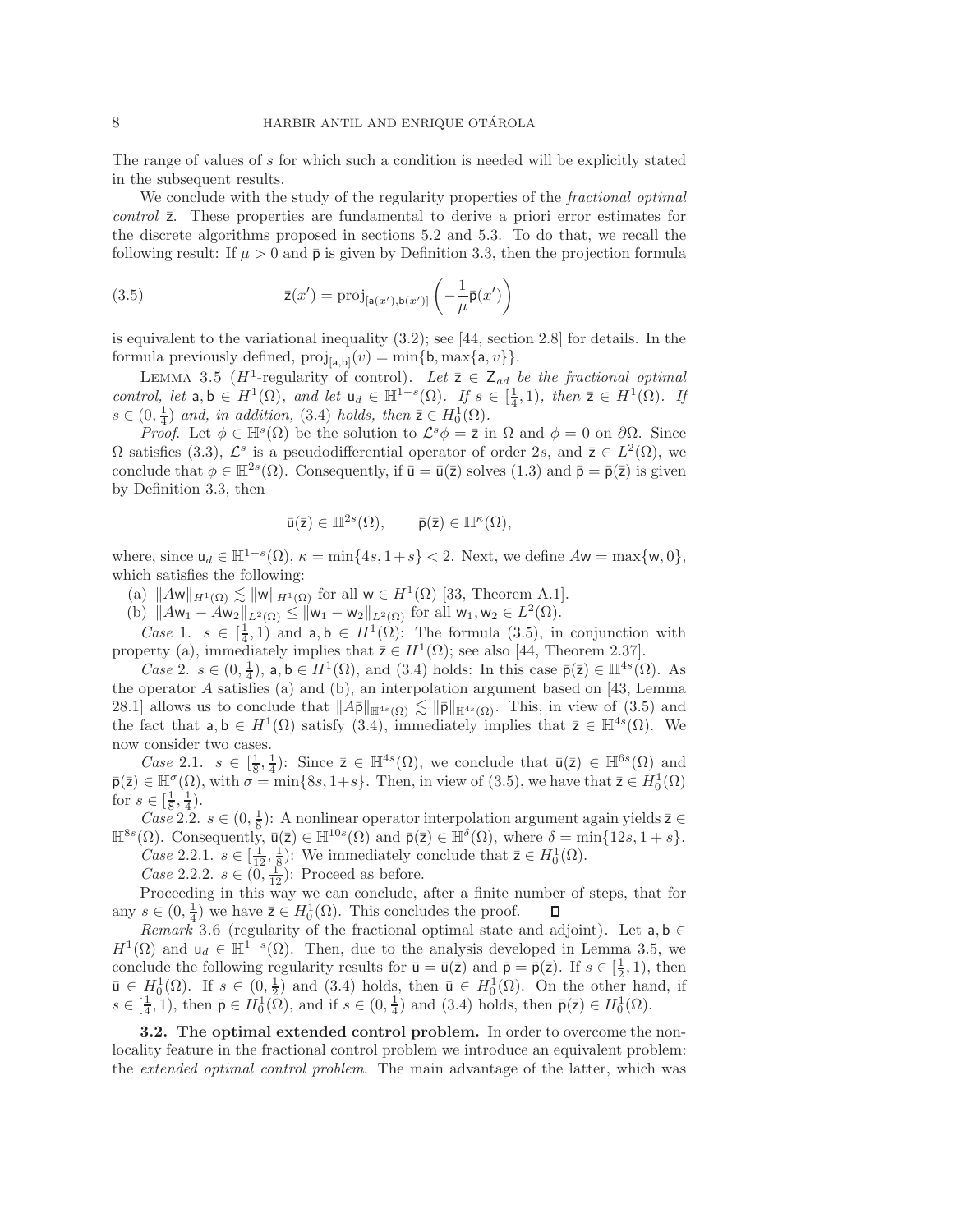already motivated in section [1,](#page-0-3) is its local nature. We define the *extended optimal control problem* as follows: Find min  $J(\text{tr}_{\Omega} \mathscr{U}, \mathsf{q})$  subject to the state equation

(3.6) 
$$
a(\mathscr{U}, \phi) = \langle \mathsf{q}, \operatorname{tr}_{\Omega} \phi \rangle_{\mathbb{H}^{-s}(\Omega) \times \mathbb{H}^{s}(\Omega)} \quad \forall \phi \in \mathring{H}_L^1(y^\alpha, \mathcal{C})
$$

<span id="page-8-1"></span>and the control constraints  $q \in Z_{ad}$ , where the functional J is defined by [\(1.1\)](#page-0-4).

DEFINITION 3.7 (extended control-to-state operator). *The map*  $\mathbf{G}$  :  $\mathbb{H}^{-s}(\Omega)$   $\ni$  $q \mapsto \text{tr}_{\Omega} \mathscr{U}(\mathsf{q}) \in \mathbb{H}^s(\Omega)$  *where*  $\mathscr{U}(\mathsf{q}) \in \hat{H}_L^1(y^\alpha, \mathcal{C})$  *solves* [\(3.6\)](#page-8-0) *is called the extended* control-to-state operator *control-to-state operator.*

<span id="page-8-4"></span>*Remark* 3.8 (the operators **S** and **G** coincide). The result of Theorem [2.2](#page-4-5) tells us that if  $u(q) \in \mathbb{H}^s(\Omega)$  denotes the solution to  $(1.3)$  with  $q \in \mathbb{H}^{-s}(\Omega)$  as a datum, and  $\mathscr{U}(\mathsf{q})$  solves [\(3.6\)](#page-8-0), then

<span id="page-8-0"></span>
$$
\operatorname{tr}_\Omega \mathscr{U}(\mathsf{q}) = \mathsf{u}(\mathsf{q}).
$$

Consequently, the actions of the operators **S** and **G** coincide, and then the results of section [3.1](#page-5-0) imply that **G** is a well defined, linear, and continuous operator.

<span id="page-8-5"></span>Definition 3.9 (extended optimal state-control pair). *A state-control pair*  $(\bar{\mathscr{U}}(\bar{\mathsf{q}}), \bar{\mathsf{q}}) \in \mathring{H}_L^1(y^\alpha, \mathcal{C}) \times \mathsf{Z}_{ad}$  is called optimal for the extended optimal control problem<br>if tro  $\mathscr{U}(\bar{\mathsf{q}}) - \mathbf{G} \bar{\mathsf{q}}$  and  $if \text{tr}_{\Omega} \overline{\mathscr{U}}(\overline{\mathsf{q}}) = \mathbf{G}\overline{\mathsf{q}} \text{ and}$ 

<span id="page-8-3"></span>
$$
J(\operatorname{tr}_\Omega \bar{\mathscr{U}}(\bar{\mathsf{q}}),\bar{\mathsf{q}}) \le J(\operatorname{tr}_\Omega \mathscr{U}(\mathsf{q}),\mathsf{q})
$$

*for all*  $(\mathcal{U}(\mathsf{q}), \mathsf{q}) \in \hat{H}_L^1(\mathcal{Y}^\alpha, \mathcal{C}) \times \mathbb{Z}_{ad}$  *such that*  $\text{tr}_\Omega \mathcal{U}(\mathsf{q}) = \mathbf{G}\mathsf{q}$ .<br>Since  $\mathbf{G}$  is self-adjoint with respect to the standard  $L^2(\Omega)$ .

Since **G** is self-adjoint with respect to the standard  $L^2(\Omega)$ -inner product, we have the following definition for the extended optimal adjoint state.

<span id="page-8-2"></span>Definition 3.10 (extended optimal adjoint state). *The extended optimal adjoint state*  $\overline{\mathscr{P}}(\overline{\mathsf{q}}) \in \mathring{H}_L^1(y^{\alpha}, \mathcal{C})$ *, associated with*  $\overline{\mathscr{U}}(\overline{\mathsf{q}}) \in \mathring{H}_L^1(y^{\alpha}, \mathcal{C})$ *, is the unique solution to* 

(3.7) 
$$
a(\bar{\mathscr{P}}(\bar{\mathsf{q}}),\phi) = (\operatorname{tr}_{\Omega} \bar{\mathscr{U}}(\bar{\mathsf{q}}) - \mathsf{u}_d, \operatorname{tr}_{\Omega} \phi)_{L^2(\Omega)}
$$

*for all*  $\phi \in \mathring{H}_L^1(y^\alpha, \mathcal{C})$ *.* 

Definitions [3.7](#page-8-1) and [3.10](#page-8-2) yield  $\text{tr}_{\Omega} \bar{\mathscr{P}}(\bar{\mathsf{q}}) = \mathbf{G}(\mathbf{G}\bar{\mathsf{q}} - \mathsf{u}_d)$ . The existence and uniqueness of the *extended optimal control problem*, together with first order necessary and sufficient optimality conditions, follow the arguments developed in Theorem [3.4.](#page-6-4)

Theorem 3.11 (existence, uniqueness, and optimality system). *The extended optimal control problem has a unique optimal solution*  $(\bar{\mathcal{U}}, \bar{\mathsf{q}}) \in \tilde{H}_L^1(\hat{\mathcal{Y}}^{\alpha}, \mathcal{C}) \times \mathsf{Z}_{ad}$ *. The*<br>*optimality system optimality system*

<span id="page-8-6"></span>(3.8) 
$$
\begin{cases} \bar{\mathcal{U}} = \bar{\mathcal{U}}(\bar{\mathsf{q}}) \in \hat{H}_L^1(y^\alpha, \mathcal{C}), \text{ the solution of (3.6)}; \\ \bar{\mathcal{P}} = \bar{\mathcal{P}}(\bar{\mathsf{q}}) \in \hat{H}_L^1(y^\alpha, \mathcal{C}), \text{ the solution of (3.7)}; \\ \bar{\mathsf{q}} \in \mathsf{Z}_{ad}, \quad (\text{tr}_\Omega \bar{\mathcal{P}} + \mu \bar{\mathsf{q}}, \mathsf{q} - \bar{\mathsf{q}})_{L^2(\Omega)} \ge 0 \quad \forall \mathsf{q} \in \mathsf{Z}_{ad} \end{cases}
$$

*holds. These conditions are necessary and sufficient.*

We conclude this section with the equivalence between the *fractional* and *extended optimal control problems*.

<span id="page-8-7"></span>Theorem 3.12 (equivalence of the *fractional* and *extended optimal control problems*). *If*  $(\bar{u}(\bar{z}), \bar{z}) \in \mathbb{H}^s(\Omega) \times Z_{ad}$  and  $(\bar{\mathscr{U}}(\bar{q}), \bar{q}) \in \hat{H}_L^1(y^\alpha, \mathcal{C}) \times Z_{ad}$  denote the optimal solutions to the fractional and extended optimal control problems, respectively then *solutions to the fractional and extended optimal control problems, respectively, then*

$$
\bar{z} = \bar{q} \quad and \quad tr_{\Omega} \bar{\mathscr{U}} = \bar{u};
$$

*that is, the two problems are equivalent.*

*Proof*. The proof is a direct consequence of Theorem [2.2;](#page-4-5) see Remark [3.8.](#page-8-4) $\Box$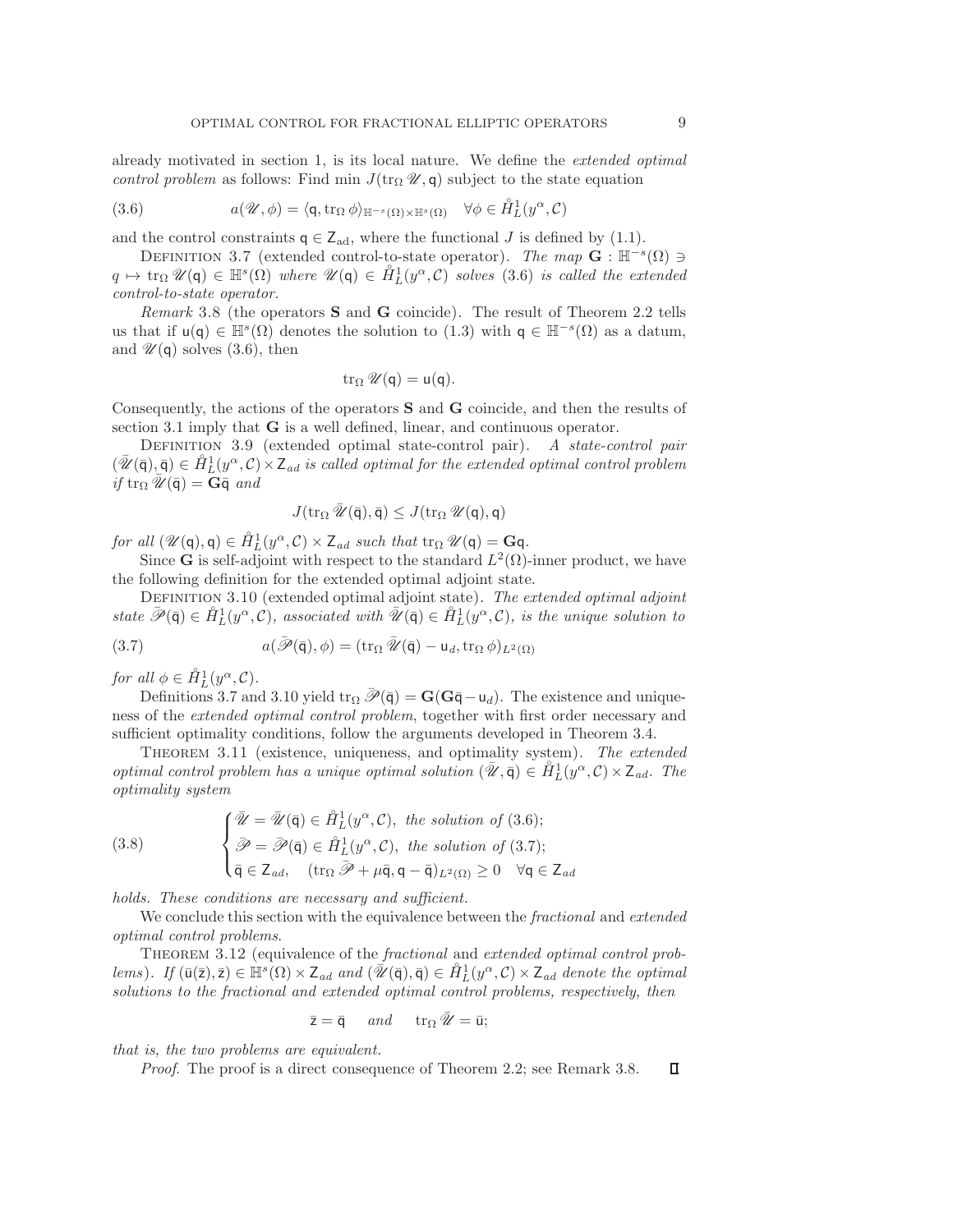<span id="page-9-0"></span>**4. A truncated optimal control problem.** A first step towards the discretization is to truncate the domain  $\mathcal C$ . Since the optimal state  $\mathcal U$  decays exponentially in the extended dimension y, we truncate C to  $\mathcal{C}_{\gamma} = \Omega \times (0, \mathcal{Y})$  for a suitable truncation parameter  $\gamma$  and seek solutions in this bounded domain; see [\[40,](#page-24-0) section 3]. The exponential decay of the optimal state  $\mathscr{U}(\bar{z})$  is the content of the next result.

<span id="page-9-2"></span><span id="page-9-1"></span>PROPOSITION 4.1 (exponential decay). For every  $\gamma \geq 1$ , the optimal state  $\mathcal{U} =$  $\bar{\mathscr{U}}(\bar{z}) \in \mathring{H}_L^1(y^\alpha, \mathcal{C})$ *, the solution of problem* [\(3.6\)](#page-8-0)*, satisfies* 

(4.1) 
$$
\|\nabla \overline{\mathscr{U}}\|_{L^2(y^{\alpha}, \Omega \times (\mathscr{Y}, \infty))} \lesssim e^{-\sqrt{\lambda_1}\mathscr{Y}/2} \|\overline{z}\|_{\mathbb{H}^{-s}(\Omega)},
$$

*where*  $\lambda_1$  *denotes the first eigenvalue of the operator*  $\mathcal{L}$ *.* 

*Proof*. The estimate [\(4.1\)](#page-9-1) follows directly from [\[40,](#page-24-0) Proposition 3.1] in conjunction with Remark [2.3.](#page-5-3) O

As a consequence of Proposition [4.1,](#page-9-2) given a control  $r \in \mathbb{H}^{-s}(\Omega)$ , we consider the following truncated state equation:

(4.2) 
$$
\begin{cases}\n-\text{div}\left(y^{\alpha}\mathbf{A}\nabla v\right) + y^{\alpha}cv = 0 & \text{in } C_{\mathcal{I}},\\
v = 0 & \text{on } \partial_L C_{\mathcal{I}} \cup \Omega \times \{\mathcal{I}\}, \quad \frac{\partial v}{\partial \nu^{\alpha}} = d_s r \text{ on } \Omega \times \{0\}\n\end{cases}
$$

for  $\gamma$  sufficiently large. In order to write a weak formulation of  $(4.2)$  and formulate an appropriate optimal control problem, we define the weighted Sobolev space

<span id="page-9-3"></span>
$$
\hat{H}_L^1(y^\alpha, \mathcal{C}_{\mathcal{Y}}) = \left\{ w \in H^1(y^\alpha, \mathcal{C}_{\mathcal{Y}}) : w = 0 \text{ on } \partial_L \mathcal{C}_{\mathcal{Y}} \cup \Omega \times \{\mathcal{Y}\} \right\}
$$

and, for all  $w, \phi \in \mathring{H}_L^1(y^\alpha, \mathcal{C}_{\mathcal{I}})$ , the bilinear form

<span id="page-9-4"></span>
$$
a_{\mathcal{F}}(w,\phi) = \frac{1}{d_s} \int_{\mathcal{C}_{\mathcal{F}}} y^{\alpha} \mathbf{A}(x',y) \nabla w \cdot \nabla \phi + y^{\alpha} c(x') w \phi.
$$

We are now in position to define the *truncated optimal control problem* as follows: Find min  $J(\text{tr}_{\Omega} v, r)$  subject to the truncated state equation

(4.3) 
$$
a_{\mathcal{I}}(v,\phi) = \langle r, \operatorname{tr}_{\Omega} \phi \rangle_{\mathbb{H}^{-s}(\Omega) \times \mathbb{H}^{s}(\Omega)} \quad \forall \phi \in \mathring{H}_L^1(y^{\alpha}, \mathcal{C}_{\mathcal{I}})
$$

and the control constraints  $r \in Z_{ad}$ .

Before analyzing the truncated control problem, we present the following result.

<span id="page-9-8"></span>PROPOSITION 4.2 (exponential convergence). *If*  $\mathscr{U}(r) \in \mathring{H}_L^1(y^\alpha, \mathcal{C})$  *solves* [\(3.6\)](#page-8-0) *with*  $q = r \in H^{-s}(\Omega)$  *and*  $v(r) \in \mathring{H}_L^1(y^{\alpha}, \mathcal{C}_{\mathcal{I}})$  *solves* [\(4.3\)](#page-9-4)*, then, for any*  $\mathcal{Y} \geq 1$ *, we have*

<span id="page-9-5"></span>(4.4) 
$$
\|\nabla (\mathscr{U}(\mathbf{r}) - v(\mathbf{r}))\|_{L^2(y^{\alpha}, \mathcal{C})} \lesssim e^{-\sqrt{\lambda_1} \mathscr{Y}/4} \|\mathbf{r}\|_{\mathbb{H}^{-s}(\Omega)},
$$

<span id="page-9-6"></span>(4.5) 
$$
\|\operatorname{tr}_{\Omega}(\mathscr{U}(\mathsf{r})-v(\mathsf{r}))\|_{\mathbb{H}^{s}(\Omega)}\lesssim e^{-\sqrt{\lambda_1}\mathscr{I}/4}\|\mathsf{r}\|_{\mathbb{H}^{-s}(\Omega)},
$$

*where*  $\lambda_1$  *denotes the first eigenvalue of the operator*  $\mathcal{L}$ *.* 

*Proof*. The estimate [\(4.4\)](#page-9-5) follows from [\[40,](#page-24-0) Theorem 3.5] and Remark [2.3.](#page-5-3) On the other hand, the trace estimate  $(2.7)$ , in conjunction with  $(4.4)$ , yields  $(4.5)$ .  $\Box$ 

Now, we introduce the truncated control-to-state operator as follows.

<span id="page-9-7"></span>Definition 4.3 (truncated control-to-state operator). *We define the truncated control-to-state operator*  $\mathbf{H} : \mathbb{H}^{-s}(\Omega) \to \mathbb{H}^{s}(\Omega)$  *such that for a given control*  $\mathbf{r} \in$  $\mathbb{H}^{-s}(\Omega)$  *it associates a unique state*  $\text{tr}_{\Omega} v(\mathbf{r}) \in \mathbb{H}^{s}(\Omega)$  *via problem* [\(4.3\)](#page-9-4).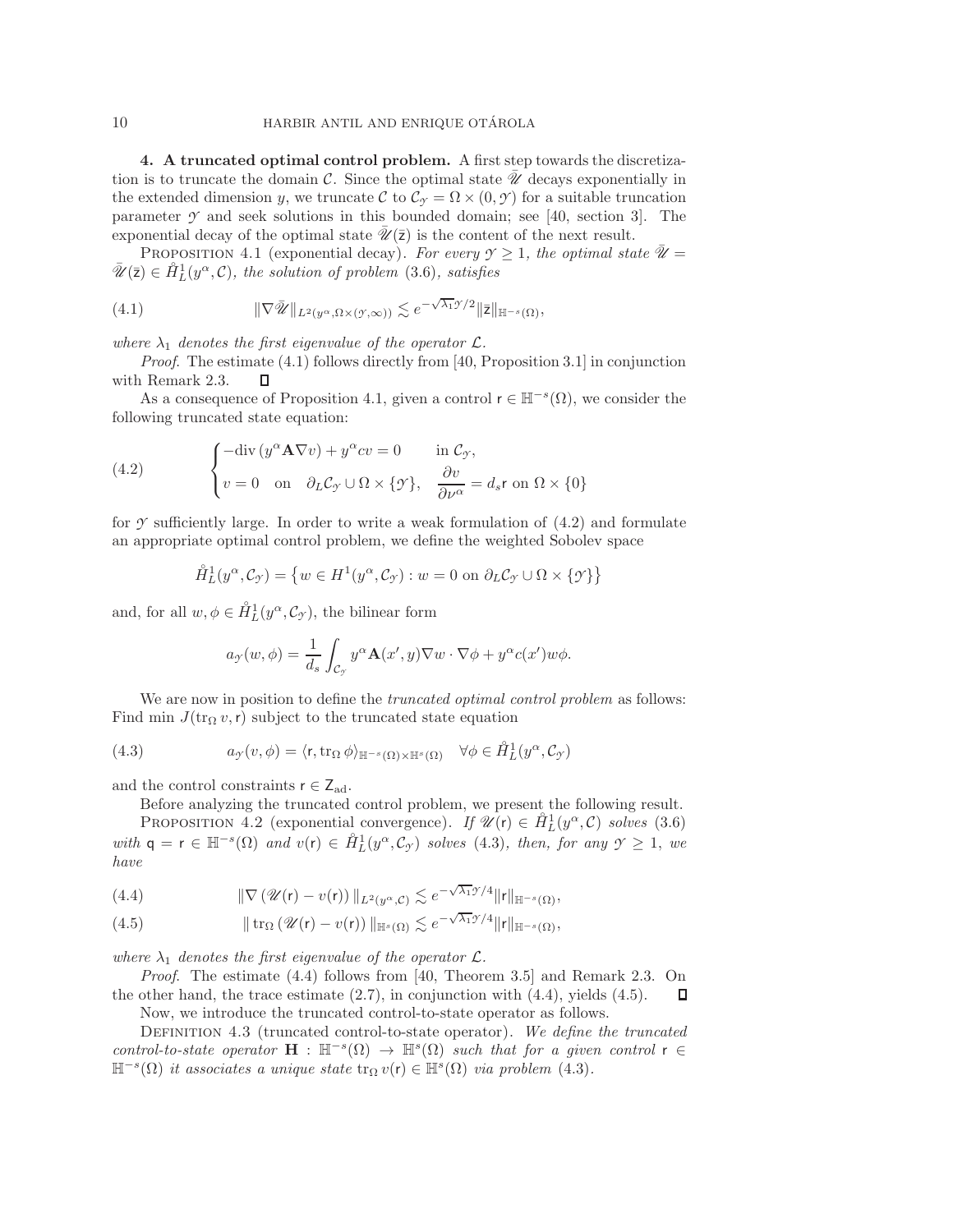The operator above is well defined, linear, and continuous; see [\[12,](#page-23-6) Lemma 2.6] for  $s = 1/2$  and [\[14,](#page-23-8) Proposition 2.1] for any  $s \in (0,1) \setminus {\frac{1}{2}}$ .

<span id="page-10-0"></span>The optimal truncated state-control pair is defined along the same lines as Definitions [3.2](#page-6-5) and [3.9.](#page-8-5) We now define the truncated optimal adjoint state as follows.

<span id="page-10-1"></span>Definition 4.4 (truncated optimal adjoint state). *The optimal adjoint state*  $\bar{p}(\bar{r}) \in \hat{H}_L^1(y^\alpha, C_\gamma)$ , associated with  $\bar{v}(\bar{r}) \in \hat{H}_L^1(y^\alpha, C_\gamma)$ , is defined to be the solution to

(4.6) 
$$
a_{\mathcal{I}}(\bar{p}(\bar{r}), \phi) = (\operatorname{tr}_{\Omega} \bar{v}(\bar{r}) - \mathsf{u}_d, \operatorname{tr}_{\Omega} \phi)_{L^2(\Omega)}
$$

*for all*  $\phi \in \mathring{H}_L^1(y^\alpha, \mathcal{C}_\mathcal{Y})$ *.* 

As a consequence of Definitions [4.3](#page-9-7) and [4.4,](#page-10-0) we have that  $\text{tr}_{\Omega} \bar{p} = H(H\bar{r} - u_d)$ . In addition, the arguments developed in section [3.1](#page-5-0) allow us to conclude the following result.

Theorem 4.5 (existence, uniqueness, and optimality system). *The truncated optimal control problem has a unique solution*  $(\bar{v}, \bar{r}) \in \hat{H}_L^1(y^\alpha, C_\gamma) \times Z_{ad}$ *. The optimality*<br>system *system*

<span id="page-10-2"></span>(4.7) 
$$
\begin{cases} \bar{v} = \bar{v}(\bar{r}) \in \mathring{H}_L^1(y^\alpha, \mathcal{C}_\mathcal{Y}), \text{ the solution of (4.3)}; \\ \bar{p} = \bar{p}(\bar{r}) \in \mathring{H}_L^1(y^\alpha, \mathcal{C}_\mathcal{Y}), \text{ the solution of (4.6)}; \\ \bar{r} \in Z_{ad}, \quad (\text{tr}_\Omega \bar{p} + \mu \bar{r}, r - \bar{r})_{L^2(\Omega)} \ge 0 \quad \forall r \in Z_{ad} \end{cases}
$$

*holds. These conditions are necessary and sufficient.*

<span id="page-10-5"></span>The next result shows the approximation properties of the optimal pair  $(\bar{v}(\bar{r}),\bar{r})$ solving the truncated control problem.

LEMMA 4.6 (exponential convergence). *For every*  $\mathcal{Y} \geq 1$ *, we have* 

(4.8) 
$$
\|\bar{\mathbf{r}} - \bar{\mathbf{z}}\|_{L^2(\Omega)} \lesssim e^{-\sqrt{\lambda_1}\mathcal{Y}/4} \left( \|\bar{\mathbf{r}}\|_{L^2(\Omega)} + \|u_d\|_{L^2(\Omega)} \right)
$$

<span id="page-10-4"></span>*and*

(4.9) 
$$
\|\operatorname{tr}_{\Omega}(\bar{\mathscr{U}}-\bar{v})\|_{L^2(\Omega)} \lesssim e^{-\sqrt{\lambda_1}\mathscr{Y}/4} \left(\|\bar{r}\|_{L^2(\Omega)} + \|u_d\|_{L^2(\Omega)}\right).
$$

*Proof*. We proceed in four steps.

*Step* 1. We start by setting  $q = \bar{r} \in Z_{ad}$  and  $r = \bar{z} \in Z_{ad}$  in the variational inequalities of the systems [\(3.8\)](#page-8-6) and [\(4.7\)](#page-10-2), respectively. Adding the obtained results, we derive

<span id="page-10-3"></span>
$$
\mu \|\bar{\mathbf{r}} - \bar{\mathbf{z}}\|_{L^2(\Omega)}^2 \leq (\operatorname{tr}_{\Omega}(\bar{\mathscr{P}} - \bar{p}), \bar{\mathbf{r}} - \bar{\mathbf{z}})_{L^2(\Omega)},
$$

where we used Theorem [3.12:](#page-8-7)  $\bar{q} = \bar{z}$ . Now, we add and subtract tr<sub>Ω</sub>  $\mathscr{P}(\bar{r})$  to arrive at

$$
\mu \|\overline{\mathbf{r}}-\overline{\mathbf{z}}\|^2_{L^2(\Omega)} \leq \big(\mathrm{tr}_\Omega(\bar{\mathscr{P}}-\mathscr{P}(\overline{\mathbf{r}})), \overline{\mathbf{r}}-\overline{\mathbf{z}}\big)_{L^2(\Omega)} + \big(\mathrm{tr}_\Omega(\mathscr{P}(\overline{\mathbf{r}})-\bar{p}), \overline{\mathbf{r}}-\overline{\mathbf{z}}\big)_{L^2(\Omega)} = \mathrm{I} + \mathrm{II}.
$$

*Step* 2. We estimate the term I as follows: we use the relations  $\text{tr}_{\Omega} \overline{\mathscr{P}}(\overline{z}) =$  $\mathbf{G}(\mathbf{G}\bar{z} - \mathbf{u}_d)$  and  $\operatorname{tr}_{\Omega} \mathscr{P}(\bar{r}) = \mathbf{G}(\mathbf{G}\bar{r} - \mathbf{u}_d)$  to obtain

$$
I=(\mathbf{G}(\mathbf{G}\bar{z}-\mathbf{G}\bar{r}),\bar{r}-\bar{z})_{\textbf{L}^2(\Omega)}=-\|\mathbf{G}(\bar{z}-\bar{r})\|_{\textbf{L}^2(\Omega)}^2\leq 0.
$$

*Step* 3. We now proceed to estimate II. To accomplish this task, we introduce the following auxiliary problem: Find  $\mathscr{R}(\bar{r}) \in \hat{H}_L^1(y^{\alpha}, \mathcal{C})$  such that

$$
a(\mathscr{R}(\bar{r}),\phi) = (\operatorname{tr}_{\Omega} \bar{v}(\bar{r}) - \mathsf{u}_{d}, \operatorname{tr}_{\Omega} \phi)_{L^{2}(\Omega)} \quad \forall \phi \in \mathring{H}_{L}^{1}(y^{\alpha}, \mathcal{C}).
$$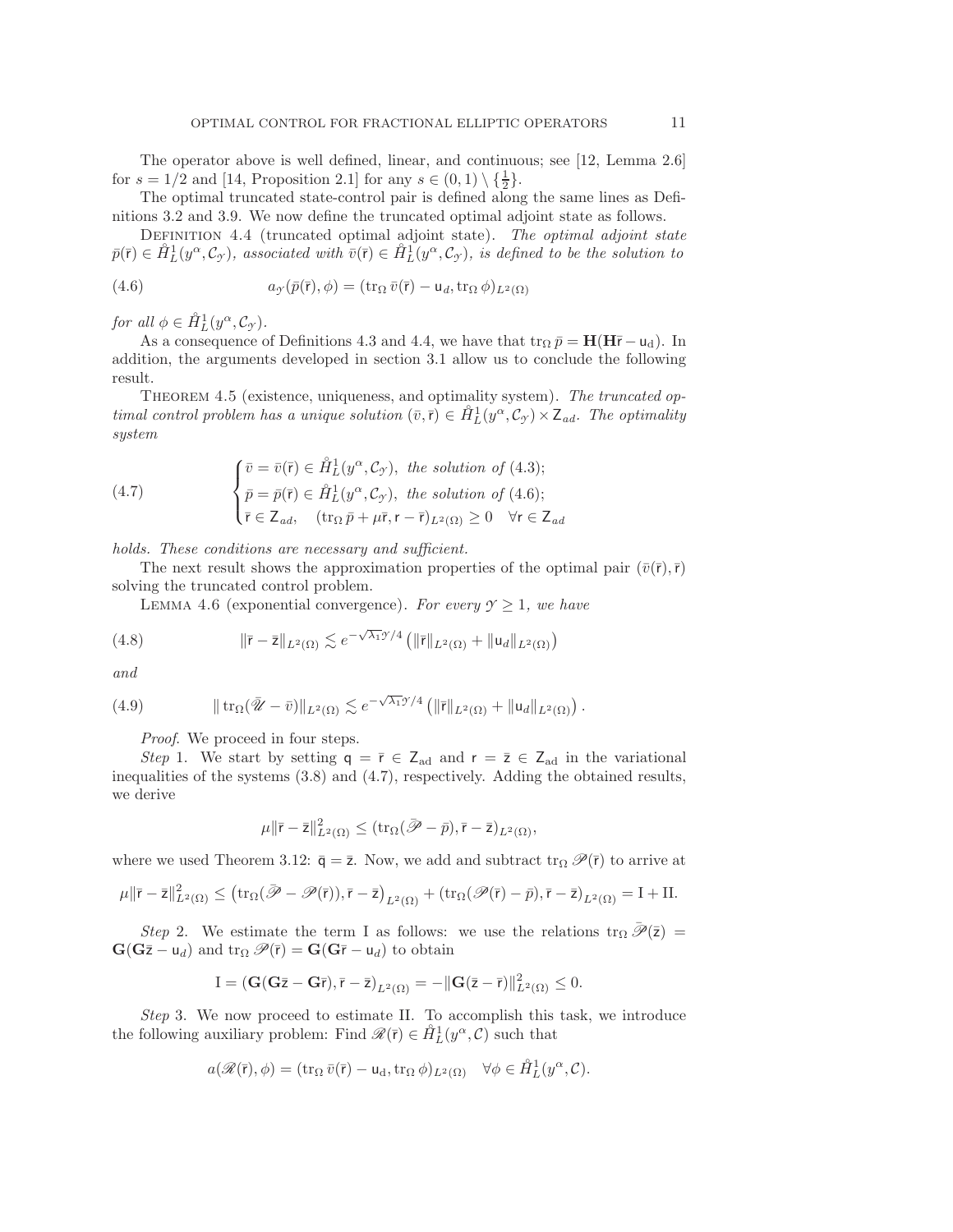We then write  $\mathscr{P}(\bar{r})-\bar{p}=(\mathscr{P}(\bar{r})-\mathscr{R}(\bar{r}))+(\mathscr{R}(\bar{r})-\bar{p})$  and estimate each term separately. The first term satisfies [\(3.7\)](#page-8-3) with right-hand side tr<sub>Ω</sub>( $\mathscr{U}(\bar{r})-\bar{v}(\bar{r})$ ). Therefore, invoking the trace estimate  $(2.7)$ , together with the well-posedness of problem  $(3.7)$ , estimate [\(2.11\)](#page-5-5), and Remark [2.3,](#page-5-3) we conclude that

$$
\|\operatorname{tr}_{\Omega}(\mathscr{P}(\bar{r})-\mathscr{R}(\bar{r}))\|_{L^{2}(\Omega)} \lesssim \|\nabla(\mathscr{P}(\bar{r})-\mathscr{R}(\bar{r}))\|_{L^{2}(y^{\alpha},\mathcal{C})} \lesssim \|\operatorname{tr}_{\Omega}(\mathscr{U}(\bar{r})-\bar{v}(\bar{r}))\|_{L^{2}(\Omega)}.
$$

The exponential estimate [\(4.5\)](#page-9-6) yields  $|| \text{tr}_{\Omega}(\mathcal{P}(\bar{r}) - \mathcal{R}(\bar{r})) ||_{L^2(\Omega)} \lesssim e^{-\sqrt{\lambda_1}\mathcal{I}/4} ||\bar{r}||_{L^2(\Omega)}$ .<br>The estimate of  $\mathcal{R}(\bar{r}) = \bar{r}$  follows from the trace estimate (2.7) and Proposition 4.2. The estimate of  $\mathcal{R}(\bar{r}) - \bar{p}$  follows from the trace estimate [\(2.7\)](#page-4-3) and Proposition [4.2:](#page-9-8)

$$
\|\operatorname{tr}_{\Omega}(\mathscr{R}(\bar{r})-\bar{p})\|_{L^{2}(\Omega)} \lesssim e^{-\sqrt{\lambda_{1}}\mathscr{D}/4} \left( \|\bar{v}(\bar{r})-u_{d}\|_{\mathbb{H}^{-s}(\Omega)} \right) \leq e^{-\sqrt{\lambda_{1}}\mathscr{D}/4} \left( \|\bar{r}\|_{L^{2}(\Omega)} + \|u_{d}\|_{L^{2}(\Omega)} \right).
$$

The preceding estimates, in conjunction with Steps 1 and 2, yield [\(4.8\)](#page-10-3).

*Step* 4. In order to derive [\(4.9\)](#page-10-4), we write  $\overline{\Psi}(\overline{z}) - \overline{v}(\overline{r}) = (\overline{\Psi}(\overline{z}) - \Psi(\overline{r})) + \overline{v}(-\overline{v}(\overline{r}))$ . The first term satisfies (2.9) with right-hand side  $\overline{z} - \overline{r}$ . Therefore, an  $(\mathscr{U}(\bar{r}) - \bar{v}(\bar{r}))$ . The first term satisfies [\(2.9\)](#page-5-4) with right-hand side  $\bar{z} - \bar{r}$ . Therefore, an application of the trace estimate  $(2.7)$  and the exponential convergence  $(4.8)$  yields

$$
\|\operatorname{tr}_{\Omega}(\bar{\mathscr{U}}(\bar{z})-\mathscr{U}(\bar{r}))\|_{L^2(\Omega)}\lesssim \|\bar{z}-\bar{r}\|_{L^2(\Omega)}\lesssim e^{-\sqrt{\lambda_1}\mathscr{I}/4}\left(\|\bar{r}\|_{L^2(\Omega)}+\|u_d\|_{L^2(\Omega)}\right).
$$

The estimate of second term follows immediately from Proposition [4.2.](#page-9-8) This concludes the proof. П

We conclude this section with the following regularity result.

<span id="page-11-4"></span>*Remark* 4.7 (regularity of  $\bar{r}$  vs.  $\bar{z}$ ). In Lemma [3.5](#page-7-4) we studied the regularity of  $\bar{z}$ . The techniques of [\[38,](#page-24-2) Remark 4.4] allow us to transfer these results to the solution of the *truncated optimal control problem* ¯r. Similarly, we can derive the regularity results of Remark [3.6](#page-7-5) for  $tr_{\Omega} \bar{v}$  and  $tr_{\Omega} \bar{p}$ . For brevity we skip the details.

<span id="page-11-0"></span>**5. A priori error estimates.** In this section, we propose and analyze two simple numerical strategies to solve the *fractional optimal control problem* [\(1.2\)](#page-0-0)–[\(1.4\)](#page-0-1): a semidiscrete scheme based on the so-called variational approach introduced by Hinze in [\[27\]](#page-23-13), and a fully discrete scheme which discretizes both the state and the control spaces. Before proceeding with the analysis of our method, it is instructive to review the a priori error analysis for the numerical approximation of the state equation [\(4.3\)](#page-9-4) developed in [\[40\]](#page-24-0). In an effort to make this contribution self-contained, such results are briefly presented in the following subsection.

<span id="page-11-1"></span>**5.1. A finite element method for the state equation.** In order to study the finite element discretization of problem [\(4.3\)](#page-9-4), we must first understand the regularity of the solution  $\mathscr U$  since an error estimate for v, the solution of  $(4.3)$ , depends on the regularity of  $\mathcal{U}$ ; see [\[40,](#page-24-0) section 4.1] and [\[38,](#page-24-2) Remark 4.4]. We recall that [40, Theorem 2.7] reveals that the second order regularity of *U* is significantly worse in the extended direction since it requires a stronger weight, namely  $y^{\beta}$ , with  $\beta > \alpha + 1$ :

<span id="page-11-2"></span>
$$
(5.1) \t\t\t\|\mathcal{L}\mathscr{U}\|_{L^2(y^{\alpha},\mathcal{C})}+\|\partial_y\nabla_{x'}\mathscr{U}\|_{L^2(y^{\alpha},\mathcal{C})}\lesssim \|z\|_{\mathbb{H}^{1-s}(\Omega)},
$$

<span id="page-11-3"></span>(5.2) 
$$
\|\mathscr{U}_{yy}\|_{L^2(y^\beta,\mathcal{C})} \lesssim \|z\|_{L^2(\Omega)}.
$$

These estimates suggest that *graded meshes* in the extended variable y play a fundamental role. In fact, since  $\mathscr{U}_{yy} \approx y^{-\alpha-1}$  as  $y \approx 0$  (see [\[40,](#page-24-0) equation (2.35)]), which follows from the behavior of the functions  $\psi_k$  defined in [\(2.12\)](#page-5-6), we have that anisotropy in the extended variable is fundamental to recover quasi optimality; see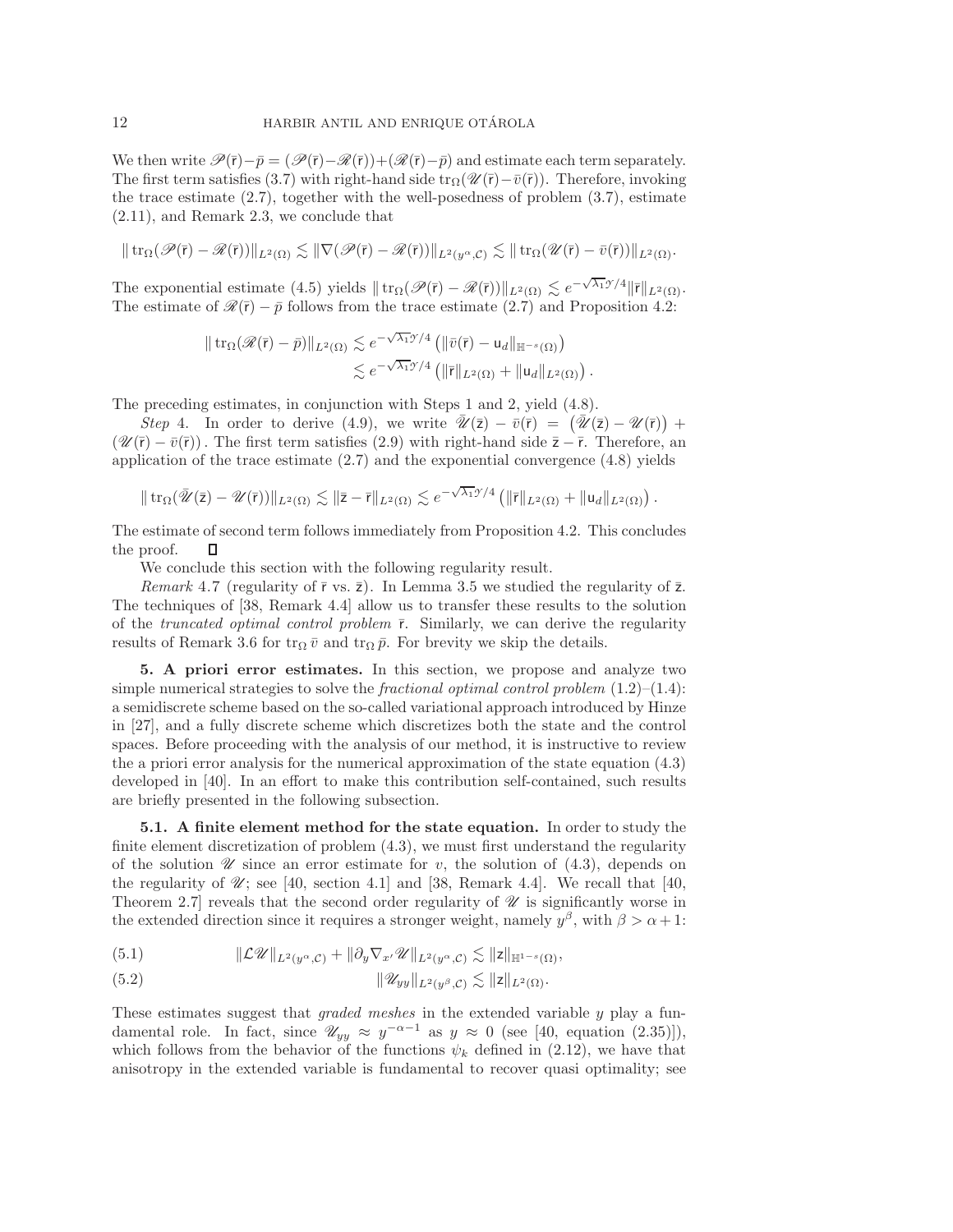[\[40,](#page-24-0) section 5]. This in turn motivates the following construction of a mesh over the truncated cylinder  $\mathcal{C}_{\gamma}$ . Before discussing it, we remark that the regularity estimates  $(5.1)$ – $(5.2)$  have also been recently established for the solution v to problem  $(4.3)$ ; see [\[38,](#page-24-2) Remark 4.4].

To avoid technical difficulties we have assumed that the boundary of  $\Omega$  is polygonal. The case of curved boundaries could be handled, for instance, with the methods of [\[9\]](#page-22-6). Let  $\mathcal{T}_{\Omega} = \{K\}$  be a conforming mesh of  $\Omega$ , where  $K \subset \mathbb{R}^n$  is an element that is isoparametrically equivalent either to the unit cube  $[0, 1]^n$  or the unit simplex in  $\mathbb{R}^n$ . We denote by  $\mathbb{T}_{\Omega}$  the collection of all conforming refinements of an original mesh  $\mathcal{T}_{\Omega}^0$ . We assume  $\mathbb{T}_{\Omega}$  is *shape regular* [\[20,](#page-23-19) [22\]](#page-23-20). We also consider a graded partition  $\mathcal{I}_{\Omega}$ of the interval  $[0, \mathcal{Y}]$  based on intervals  $[y_k, y_{k+1}]$ , where

<span id="page-12-1"></span>(5.3) 
$$
y_k = \left(\frac{k}{M}\right)^{\gamma} \gamma, \quad k = 0, \dots, M,
$$

and  $\gamma > 3/(1-\alpha) = 3/(2s) > 1$ . We then construct the mesh  $\mathscr{T}_{\gamma}$  over  $\mathcal{C}_{\gamma}$  as the tensor product triangulation of  $\mathcal{T}_{\Omega}$  and  $\mathcal{I}_{\gamma}$ . We denote by  $\mathbb{T}$  the set of all triangulations of  $\mathcal{C}_{\gamma}$  that are obtained with this procedure, and we recall that  $\mathbb T$  satisfies the following regularity assumption [\[21,](#page-23-21) [40\]](#page-24-0): there is a constant  $\sigma_y$  such that if  $T_1 = K_1 \times I_1$  and  $T_2 = K_2 \times I_2 \in \mathcal{I}_{\mathcal{Y}}$  have nonempty intersection, and  $h_I = |I|$ , then

<span id="page-12-0"></span>(5.4) 
$$
h_{I_1}h_{I_2}^{-1} \leq \sigma_{\mathcal{Y}}.
$$

*Remark* 5.1 (anisotropic estimates). The weak regularity condition [\(5.4\)](#page-12-0) allows for a rather general family of anisotropic meshes. Under this assumption weighted and anisotropic interpolation error estimates have been derived in [\[21,](#page-23-21) [40,](#page-24-0) [39\]](#page-24-7).

*Remark* 5.2 (s-independent mesh grading). The term  $\gamma = \gamma(s)$ , which defines the graded mesh  $\mathcal{I}_{\gamma}$  by [\(5.3\)](#page-12-1), deteriorates as s becomes small because  $\gamma > 3/(2s)$ . However, a modified mesh grading in the y-direction has been proposed in  $[17, \text{section}]$  $[17, \text{section}]$ 7.3], which does not change the ratio of the degrees of freedom in  $\Omega$  and the extended dimension by more than a constant and provides a uniform bound with respect to  $s$ .

<span id="page-12-4"></span>For  $\mathscr{T}_{\gamma} \in \mathbb{T}$ , we define the finite element space

(5.5) 
$$
\mathbb{V}(\mathscr{T}_{\mathcal{Y}}) = \left\{ W \in C^0(\overline{\mathcal{C}_{\mathcal{Y}}}) : W|_{T} \in \mathcal{P}_1(K) \otimes \mathbb{P}_1(I) \; \forall T \in \mathscr{T}_{\mathcal{Y}}, \; W|_{\Gamma_D} = 0 \right\},
$$

where  $\Gamma_D = \partial_L C_\gamma \cup \Omega \times \{\gamma\}$  is the Dirichlet boundary. If the base K of  $T = K \times I$ is a simplex,  $\mathcal{P}_1(K) = \mathbb{P}_1(K)$ , i.e., the set of polynomials of degree at most 1. If K is a cube,  $\mathcal{P}_1(K) = \mathbb{Q}_1(K)$ , i.e., the set of polynomials of degree at most 1 in each variable.

<span id="page-12-2"></span>The Galerkin approximation of [\(4.3\)](#page-9-4) is given by the function  $V_{\mathscr{T}_{\gamma}} \in V(\mathscr{T}_{\gamma})$  solving

(5.6) 
$$
a_{\mathcal{Y}}(V_{\mathscr{T}_{\mathcal{Y}}}, W) = \langle \mathbf{r}, \operatorname{tr}_{\Omega} W \rangle_{\mathbb{H}^{-s}(\Omega) \times \mathbb{H}^{s}(\Omega)} \quad \forall W \in \mathbb{V}(\mathscr{T}_{\mathcal{Y}}).
$$

Existence and uniqueness of  $V_{\mathscr{T}_{\mathcal{T}}}$  immediately follow from  $\mathbb{V}(\mathscr{T}_{\mathcal{T}}) \subset \mathring{H}_L^1(y^{\alpha}, \mathcal{C}_{\mathcal{T}})$  and the Lax–Milgram lemma.

We define the space  $\mathbb{U}(\mathscr{T}_{\Omega}) = \text{tr}_{\Omega} \mathbb{V}(\mathscr{T}_{\gamma})$ , which is simply a  $\mathcal{P}_1$  finite element space over the mesh  $\mathcal{T}_{\Omega}$ . The finite element approximation of  $u \in \mathbb{H}^{s}(\Omega)$ , the solution of [\(1.3\)](#page-0-2) with r as a datum, is then given by

<span id="page-12-3"></span>(5.7) 
$$
U_{\mathscr{T}_{\Omega}} := \operatorname{tr}_{\Omega} V_{\mathscr{T}_{\gamma}} \in \mathbb{U}(\mathscr{T}_{\Omega}).
$$

It is trivial to obtain a best approximation result à la Cea for problem  $(5.6)$ . This best approximation result reduces the numerical analysis of problem [\(5.6\)](#page-12-2) to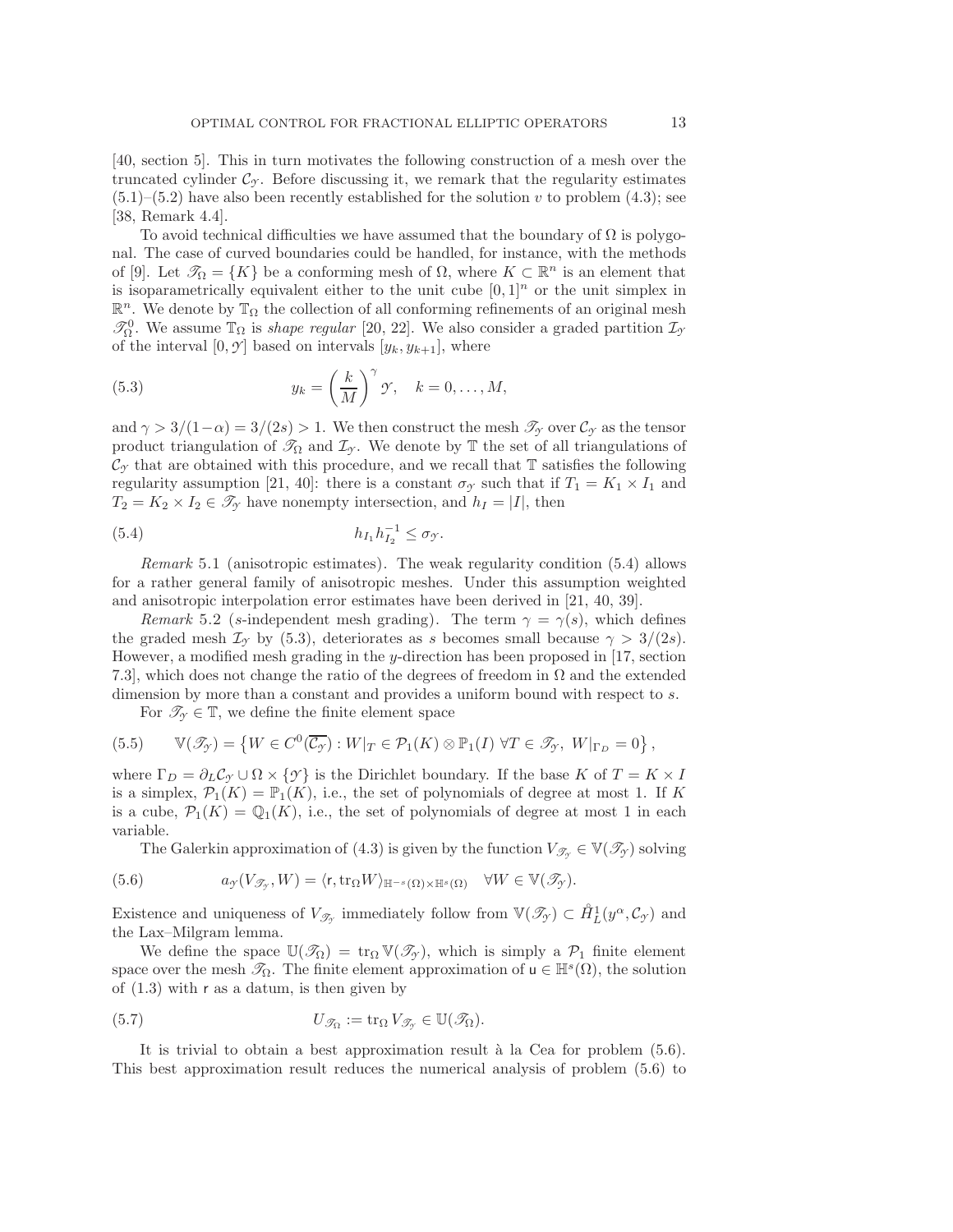a question in approximation theory, which in turn can be answered with the study of piecewise polynomial interpolation in Muckenhoupt weighted Sobolev spaces; see [\[40,](#page-24-0) [39\]](#page-24-7). Exploiting the structure of the mesh it is possible to handle anisotropy in the extended variable, construct a quasi interpolant  $I_{\mathscr{T}_{\gamma}}: L^1(\mathcal{C}_{\gamma}) \to \mathbb{V}(\mathscr{T}_{\gamma})$ , and obtain

$$
\|v-I_{\mathscr{T}_{\mathscr{T}}}v\|_{L^2(y^\alpha,T)}\lesssim h_K\|\nabla_{x'}v\|_{L^2(y^\alpha,S_T)}+h_I\|\partial_yv\|_{L^2(y^\alpha,S_T)},\\ \|\partial_{x_j}(v-I_{\mathscr{T}_{\mathscr{T}}}v)\|_{L^2(y^\alpha,T)}\lesssim h_K\|\nabla_{x'}\partial_{x_j}v\|_{L^2(y^\alpha,S_T)}+h_I\|\partial_y\partial_{x_j}v\|_{L^2(y^\alpha,S_T)},
$$

with  $j = 1, ..., n + 1$  and  $S_T$  being the patch of T; see [\[40,](#page-24-0) Theorems 4.6–4.8] and [\[39\]](#page-24-7) for details. However, since  $v_{yy} \approx y^{-\alpha-1}$  as  $y \approx 0$ , we realize that  $v \notin H^2(y^\alpha, C_\gamma)$ and the second estimate is not meaningful for  $j = n + 1$ ; see [\[38,](#page-24-2) Remark 4.4]. In view of estimate [\(5.2\)](#page-11-3) it is necessary to measure the regularity of  $v_{yy}$  with a stronger weight and thus compensate with a graded mesh in the extended dimension. This makes anisotropic estimates essential.

Notice that  $\#\mathscr{T}_{\mathcal{I}} = M \#\mathscr{T}_{\Omega}$  and that  $\#\mathscr{T}_{\Omega} \approx M^n$  implies  $\#\mathscr{T}_{\mathcal{I}} \approx M^{n+1}$ . Finally, if  $\mathcal{T}_{\Omega}$  is quasi-uniform, we have that  $h_{\mathcal{T}_{\Omega}} \approx (\#\mathcal{T}_{\Omega})^{-1/n}$ . All these considerations allow us to obtain the following result, which follows from [\[38,](#page-24-2) Proposition 4.7].

<span id="page-13-0"></span>THEOREM 5.3 (a priori error estimate). Let  $\Omega$  *satisfy* [\(3.3\)](#page-6-3)*, and let*  $\mathscr{T}_{\gamma} \in \mathbb{T}$  *be a tensor product grid, which is quasi-uniform in* Ω *and graded in the extended variable so that* [\(5.3\)](#page-12-1) *holds.* If  $r \in \mathbb{H}^{1-s}(\Omega)$ , u *denotes the solution of* [\(1.3\)](#page-0-2) *with* r *as a datum*, *v* solves problem [\(4.3\)](#page-9-4),  $V_{\mathscr{T}_{\gamma}} \in V(\mathscr{T}_{\gamma})$  is the Galerkin approximation defined by [\(5.6\)](#page-12-2), and  $U_{\mathscr{T}_{\Omega}} \in \mathbb{U}(\mathscr{T}_{\gamma})$  *is the approximation defined by* [\(5.7\)](#page-12-3)*, then we have* 

<span id="page-13-1"></span>
$$
(5.8) \qquad \|\operatorname{tr}_{\Omega} v - U_{\mathscr{T}_{\Omega}}\|_{L^{2}(\Omega)} = \|\operatorname{tr}_{\Omega} (v - V_{\mathscr{T}_{\mathscr{T}}})\|_{L^{2}(\Omega)} \lesssim \mathscr{T}^{2s} (\#\mathscr{T}_{\mathscr{T}})^{-\frac{1+s}{n+1}} \|\mathbf{r}\|_{\mathbb{H}^{1-s}(\Omega)}
$$

<span id="page-13-2"></span>*and*

(5.9) 
$$
\| \mathbf{u} - U_{\mathscr{T}_{\Omega}} \|_{L^2(\Omega)} \lesssim \mathcal{I}^{2s} (\# \mathscr{T}_{\mathcal{I}})^{-\frac{1+s}{n+1}} \| \mathbf{r} \|_{\mathbb{H}^{1-s}(\Omega)},
$$

<span id="page-13-3"></span>*where*  $\mathcal{Y} \approx |\log(\#\mathscr{T}_{\mathcal{Y}})|$ *.* 

*Remark* 5.4 (regularity assumptions). As Theorem [5.3](#page-13-0) indicates, [\(5.8\)](#page-13-1) and [\(5.9\)](#page-13-2) require that  $r \in H^{1-s}(\Omega)$  and that the domain  $\Omega$  satisfies [\(3.3\)](#page-6-3). If either of these two conditions fails, singularities may develop in the direction of the  $x'$ -variables, whose characterization is an open problem; see [\[40,](#page-24-0) section 6.3] for an illustration. Consequently, quasi-uniform refinement of  $\Omega$  would not result in an efficient solution technique and then adaptivity is essential to recover quasi-optimal rates of convergence [\[18\]](#page-23-23).

*Remark* 5.5 (suboptimal and optimal estimates). The error estimate [\(5.9\)](#page-13-2) is optimal in terms of regularity but suboptimal in terms of order. The main ingredients in its derivation are the standard  $L^2(\Omega)$ -projection, the so-called duality argument, and the regularity estimates  $(5.1)$ – $(5.2)$  for v; see [\[38,](#page-24-2) Remark 4.4]. The role of these regularity estimates can be observed directly from the estimate (4.16) in [\[38,](#page-24-2) Proposition 4.7], which reads as

$$
\|\operatorname{tr}_{\Omega}(v-V_{\mathscr{T}_{\mathscr{T}}})\|_{L^{2}(\Omega)} \lesssim \mathscr{T}^{2s}(\#\mathscr{T}_{\mathscr{T}})^{-\frac{1+s}{n+1}}\mathcal{S}(v),
$$

where  $\mathcal{S}(v) = \|\nabla \nabla_{x'} v\|_{L^2(y^\alpha, \mathcal{C}_{\gamma})} + \|\partial_{yy} v\|_{L^2(y^\beta, \mathcal{C}_{\gamma})}$ . Then [\(5.9\)](#page-13-2) follows by invoking the regularity results of [\[38,](#page-24-2) Remark 4.4]:  $S(v) \lesssim ||f||_{\mathbb{H}^{1-s}(\Omega)}$ . We also remark that [\(5.9\)](#page-13-2) holds under the anisotronic setting of  $\mathbb{T}$  given by (5.4) holds under the anisotropic setting of  $\mathbb T$  given by [\(5.4\)](#page-12-0).

*Remark* 5.6 (computational complexity). The cost of solving [\(5.6\)](#page-12-2) is related to  $\#\mathscr{T}_{\gamma}$ , and not to  $\#\mathscr{T}_{\Omega}$ , but the resulting system is sparse. The structure of [\(5.6\)](#page-12-2)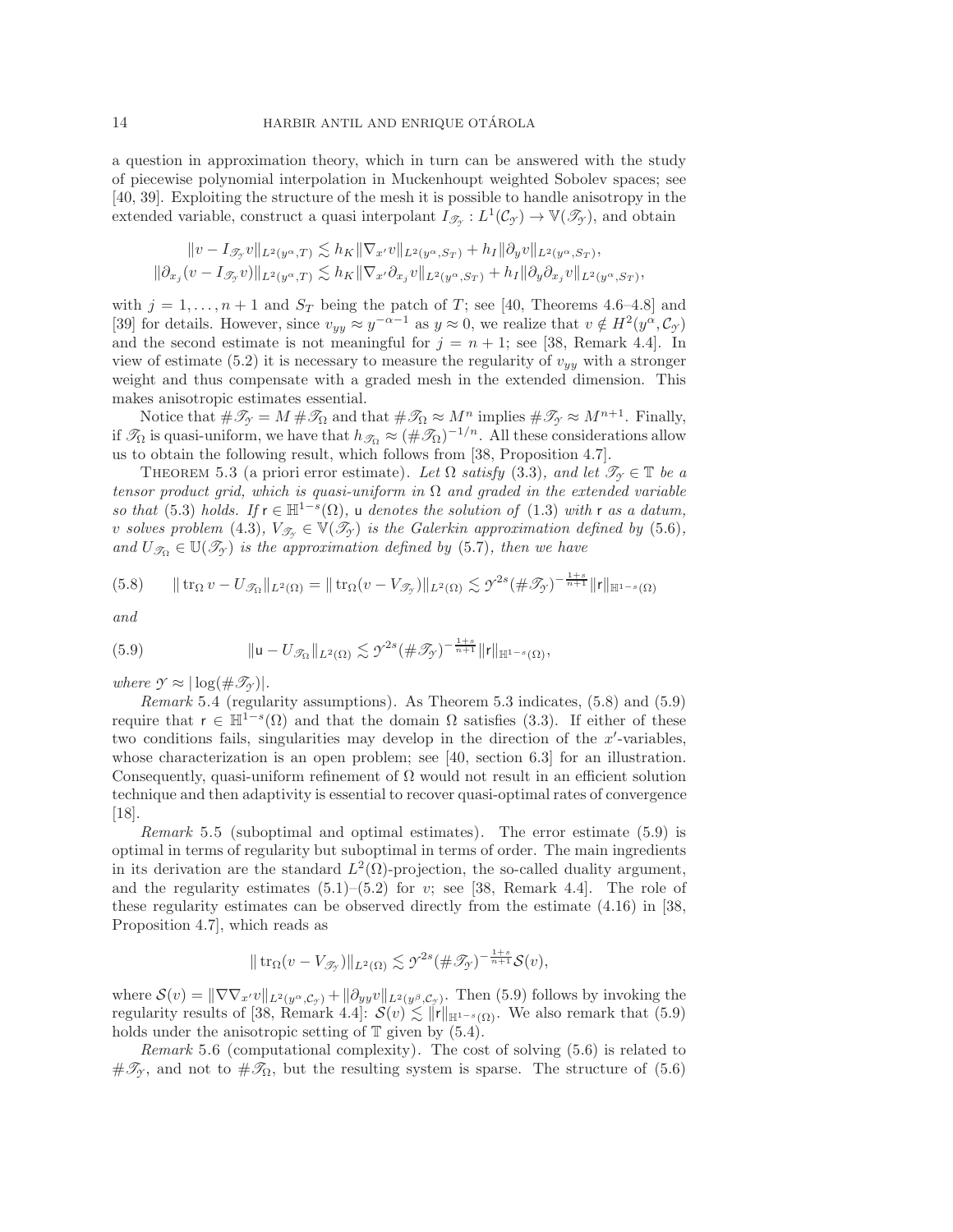is so that fast multilevel solvers can be designed with complexity proportional to  $\#\mathscr{T}_{\gamma}(\log(\#\mathscr{T}_{\gamma}))^{1/(n+1)}$  [\[17\]](#page-23-22). We also comment that a discretization of the intrinsic integral formulation of the fractional Laplacian results in a dense matrix and involves the development of accurate quadrature formulas for singular integrands; see [\[30\]](#page-23-24) for a finite difference approach in one spatial dimension.

<span id="page-14-0"></span>**5.2. The variational approach: A semidiscrete scheme.** We consider the variational approach introduced and analyzed by Hinze in [\[27\]](#page-23-13), which discretizes only the state space; the control space  $Z_{ad}$  is not discretized. It guarantees conformity since the continuous and discrete admissible sets coincide and induce a discretization of the optimal control by projecting the discrete adjoint state into the admissible control set. Following [\[27\]](#page-23-13), we consider the following semidiscretized optimal control problem: Find min  $J(\text{tr}_{\Omega} V, \mathbf{g})$  subject to the discrete state equation

<span id="page-14-1"></span>(5.10) 
$$
a_{\mathcal{I}}(V,W) = \langle \mathbf{g}, \text{tr}_{\Omega} W \rangle_{\mathbb{H}^{-s}(\Omega) \times \mathbb{H}^{s}(\Omega)} \quad \forall W \in \mathbb{V}(\mathcal{I}_{\mathcal{I}})
$$

and the control constraints  $g \in Z_{ad}$ . For convenience, we will refer to the problem described above as *the semidiscrete optimal control problem*.

<span id="page-14-5"></span>We denote by  $(\overline{V}, \overline{\mathbf{g}}) \in \mathbb{V}(\mathscr{T}_{\gamma}) \times \mathbb{Z}_{ad}$  the optimal pair solving the *semidiscrete optimal control problem*. Then, by defining

$$
\bar{U} := \operatorname{tr}_{\Omega} \bar{V},
$$

we obtain a semidiscrete approximation  $(\bar{U}, \bar{g}) \in \mathbb{U}(\mathcal{I}_{\Omega}) \times Z_{ad}$  of the optimal pair  $(\bar{u}, \bar{z}) \in \mathbb{H}^s(\Omega) \times Z_{ad}$  solving the *fractional optimal control problem*  $(1.2)$ – $(1.4)$ .

*Remark* 5.7 (locality). The main advantage of the semidiscrete control problem is its local nature, thereby mimicking that of the *extended optimal control problem*.

In order to study the *semidiscrete optimal control problem*, we define the controlto-state operator  $\mathbf{H}_{\mathscr{T}_{\gamma}} : \mathsf{Z}_{ad} \to \mathbb{U}(\mathscr{T}_{\Omega})$ , which given a control  $g \in \mathsf{Z}_{ad}$  associates a unique discrete state  $\mathbf{H}_{\mathscr{T}_{\alpha}}\mathbf{g} = \text{tr}_{\Omega} V(\mathbf{g})$  solving problem [\(5.10\)](#page-14-1). This operator is linear and continuous as a consequence of the Lax–Milgram lemma. In addition, it is a self-adjoint operator with respect to the standard  $L^2(\Omega)$ -inner product.

<span id="page-14-2"></span>We define the optimal adjoint state  $\bar{P} = \bar{P}(\bar{g}) \in V(\mathscr{T}_{\gamma})$  as the solution to

(5.12) 
$$
a_{\mathcal{Y}}(\bar{P}, W) = (\text{tr}_{\Omega} \bar{V} - \mathsf{u}_{d}, \text{tr}_{\Omega} W)_{L^{2}(\Omega)} \quad \forall W \in \mathbb{V}(\mathscr{T}_{\mathcal{Y}}).
$$

We now state the existence and uniqueness of the optimal control together with first order optimality conditions for the *semidiscrete optimal control problem*.

Theorem 5.8 (existence, uniqueness, and optimality system). *The semidiscrete optimal control problem has a unique optimal solution*  $(\bar{V}, \bar{g}) \in V(\mathcal{T}_{\gamma}) \times Z_{ad}$ *. The optimality system*

<span id="page-14-4"></span>(5.13) 
$$
\begin{cases} \bar{V} = \bar{V}(\bar{\mathbf{g}}) \in \mathbb{V}(\mathcal{I}_{\mathcal{I}}), \text{ the solution of (5.10)}; \\ \bar{P} = \bar{P}(\bar{\mathbf{g}}) \in \mathbb{V}(\mathcal{I}_{\mathcal{I}}), \text{ the solution of (5.12)}; \\ \bar{\mathbf{g}} \in \mathbb{Z}_{ad}, \quad (\text{tr}_{\Omega} \bar{P} + \mu \bar{\mathbf{g}}, \mathbf{g} - \bar{\mathbf{g}})_{L^2(\Omega)} \ge 0 \quad \forall \mathbf{g} \in \mathbb{Z}_{ad} \end{cases}
$$

*holds. These conditions are necessary and sufficient.*

*Proof*. The proof follows the same arguments employed in the proof of Theorem [3.4.](#page-6-4) For brevity, we skip the details. п

To derive error estimates for our *semidiscrete optimal control* problem, we rewrite the a priori theory of section [5.1](#page-11-1) in terms of the control-to-state operators **H** and  $\mathbf{H}_{\mathscr{T}_{\gamma}}$ . Given  $r \in \mathbb{H}^{1-s}(\Omega)$ , the estimate [\(5.8\)](#page-13-1) reads as

<span id="page-14-3"></span>(5.14) 
$$
\|(\mathbf{H}-\mathbf{H}_{\mathscr{T}_{\mathcal{Y}}})r\|_{L^{2}(\Omega)} \lesssim \mathcal{Y}^{2s}(\#\mathscr{T}_{\mathcal{Y}})^{-\frac{1+s}{n+1}}\|r\|_{\mathbb{H}^{1-s}(\Omega)}.
$$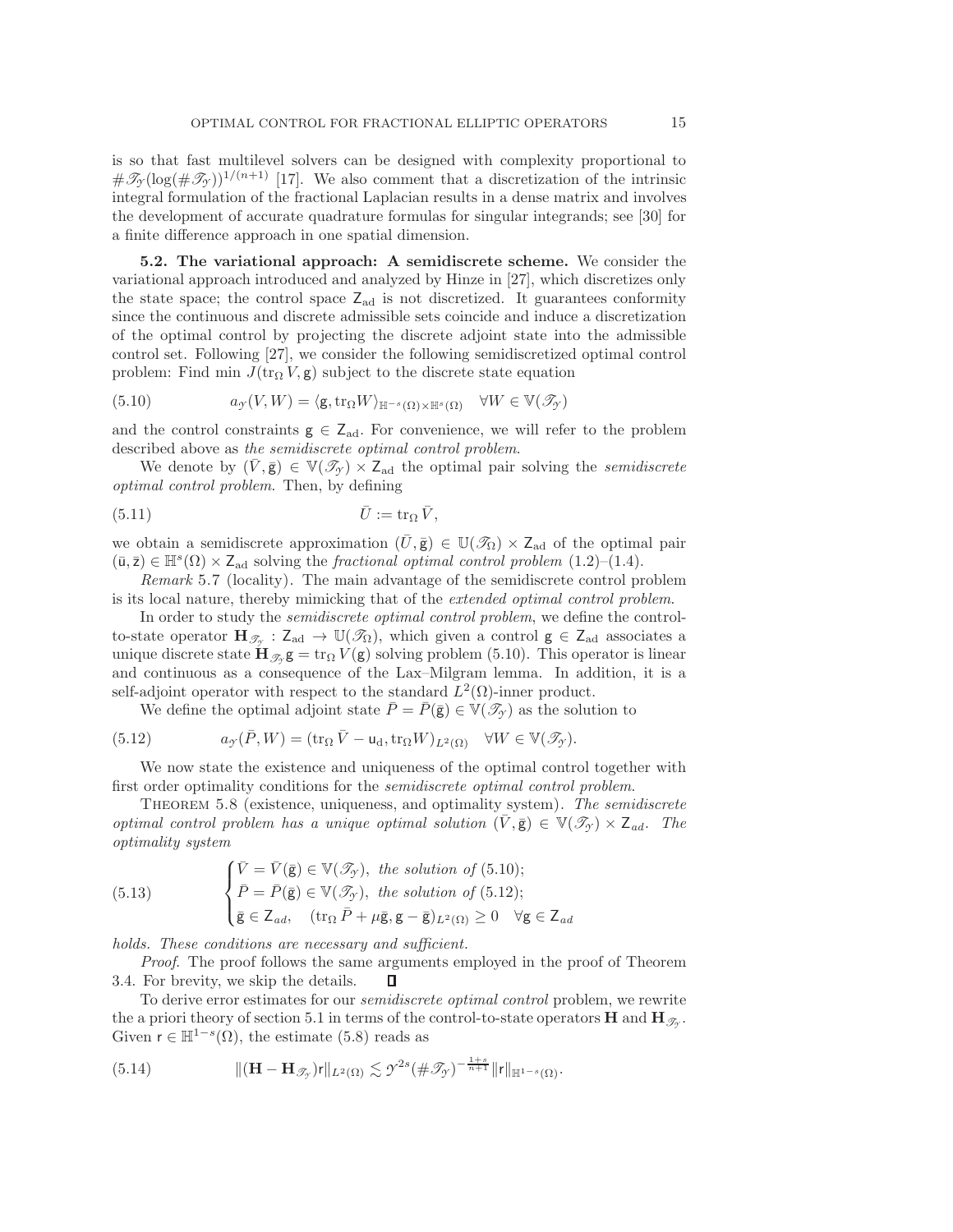The estimate [\(5.14\)](#page-14-3) requires  $\bar{r} \in \mathbb{H}^{1-s}(\Omega)$  (see also Theorem [5.3](#page-13-0) and Remark [5.4\)](#page-13-3). We derive such a regularity result in the following lemma.

<span id="page-15-0"></span>LEMMA 5.9 ( $\mathbb{H}^{1-s}(\Omega)$ -regularity of control). Let  $\overline{r} \in Z_{ad}$  *be the optimal control of the truncated optimal control problem, and let*  $u_d \in \mathbb{H}^{1-s}(\Omega)$ *. If*  $a, b \in H^1(\Omega)$  *and, in addition,* [\(3.4\)](#page-6-2) *holds for*  $s \in (0, \frac{1}{2}]$ *, then*  $\bar{r} \in \mathbb{H}^{1-s}(\Omega)$ .<br>*Proof* For  $s \in (1, 1)$  we have that  $H^{1-s}(\Omega) = H^{1-s}$ .

*Proof.* For  $s \in (\frac{1}{2}, 1)$ , we have that  $H^{1-s}(\Omega) = H_0^{1-s}(\Omega)$ . Then  $(2.3)$ , Lemma [3.5,](#page-7-4) and Remark [4.7](#page-11-4) yield  $\overline{r} \in \mathbb{H}^{1-s}(\Omega)$ . When  $s \in (0, \frac{1}{2}]$  and  $(3.4)$  is satisfied, Lemma [3.5](#page-7-4) and Remark [4.7](#page-11-4) immediately yield  $\overline{z} \in H_0^1(\Omega) \subset \overline{\mathbb{H}}^{1-s}(\Omega)$ .<br>We now present an a priori error estimate for the set  $\Box$ 

We now present an a priori error estimate for the *semidiscrete optimal control problem*. The proof is inspired by the original one introduced by Hinze [\[27\]](#page-23-13), and it is based on the error estimate [\(5.14\)](#page-14-3). However, we recall the arguments to verify that they are still valid in the anisotropic framework of [\[40\]](#page-24-0) summarized in section [5.1](#page-11-1) and under the regularity properties of the optimal control  $\bar{r}$  dictated by Lemma [5.9.](#page-15-0)

<span id="page-15-3"></span>THEOREM 5.10 (variational approach: error estimate). Let the pairs  $(\bar{v}(\bar{r}), \bar{r})$ *and*  $(V(\bar{g}), \bar{g})$  *be the solutions to the truncated and the semidiscrete optimal control problems, respectively. Then, under the framework of Lemma* [5.9](#page-15-0)*, we have*

(5.15) 
$$
\|\bar{\mathbf{r}}-\bar{\mathbf{g}}\|_{L^2(\Omega)} \lesssim \mathcal{Y}^{2s}(\#\mathscr{T}_{\mathscr{Y}})^{-\frac{1+s}{n+1}} \left( \|\bar{\mathbf{r}}\|_{\mathbb{H}^{1-s}(\Omega)} + \|\mathbf{u}_d\|_{\mathbb{H}^{1-s}(\Omega)} \right)
$$

<span id="page-15-2"></span>*and*

(5.16) trΩ(¯v − V¯ )<sup>L</sup>2(Ω) - *<sup>Y</sup>* <sup>2</sup><sup>s</sup>(#*T<sup>Y</sup>* ) <sup>−</sup> 1+<sup>s</sup> <sup>n</sup>+1 (¯rH1−s(Ω) <sup>+</sup> u*<sup>d</sup>*H1−s(Ω)),

*where*  $\mathcal{Y} \approx |\log(\#\mathscr{T}_{\mathscr{Y}})|$ *.* 

*Proof.* Similarly to the proof of Lemma [4.6,](#page-10-5) we set  $r = \bar{g} \in Z_{ad}$  and  $g = \bar{r} \in Z_{ad}$  in the variational inequalities of the systems [\(4.7\)](#page-10-2) and [\(5.13\)](#page-14-4), respectively. Adding the obtained results, we arrive at

<span id="page-15-1"></span>
$$
\mu \|\bar{\mathbf{r}} - \bar{\mathbf{g}}\|_{L^2(\Omega)}^2 \leq (\operatorname{tr}_{\Omega}(\bar{p} - \bar{P}), \bar{\mathbf{g}} - \bar{\mathbf{r}})_{L^2(\Omega)}.
$$

We now proceed to use the relations  $\text{tr}_{\Omega} \bar{p} = \text{tr}_{\Omega} \bar{p}(\bar{r}) = \mathbf{H}(\mathbf{H}\bar{r} - \mathbf{u}_{d})$  and  $\text{tr}_{\Omega} \bar{P} =$  $\text{tr}_{\Omega} P(\bar{\mathbf{g}}) = \mathbf{H}_{\mathscr{T}_{\gamma}} (\mathbf{H}_{\mathscr{T}_{\gamma}} \bar{\mathbf{g}} - \mathbf{u}_{\mathbf{d}}),$  in order to rewrite the inequality above as

$$
\mu \|\bar{\mathbf{r}} - \bar{\mathbf{g}}\|_{L^2(\Omega)}^2 \leq (\mathbf{H}^2 \bar{\mathbf{r}} - \mathbf{H}_{\mathscr{T}_{\mathcal{T}}}^2 \bar{\mathbf{g}} + (\mathbf{H}_{\mathscr{T}_{\mathcal{T}}} - \mathbf{H}) \mathbf{u}_d, \bar{\mathbf{g}} - \bar{\mathbf{r}})_{L^2(\Omega)},
$$

which, by adding and subtracting the term  $\mathbf{H}_{\mathscr{T}_{\alpha}}\mathbf{H}\bar{r}$ , yields

$$
\mu \|\bar{\mathsf{r}} - \bar{\mathsf{g}}\|^2_{L^2(\Omega)} \leq \left( (\mathbf{H} - \mathbf{H}_{\mathscr{T}_{\gamma}}) \mathbf{H} \bar{\mathsf{r}} + \mathbf{H}_{\mathscr{T}_{\gamma}} \mathbf{H} \bar{\mathsf{r}} - \mathbf{H}_{\mathscr{T}_{\gamma}}^2 \bar{\mathsf{g}} + (\mathbf{H}_{\mathscr{T}_{\gamma}} - \mathbf{H}) \mathsf{u}_\mathrm{d}, \bar{\mathsf{g}} - \bar{\mathsf{r}} \right)_{L^2(\Omega)}.
$$

We now add and subtract the term  $\mathbf{H}^2_{\mathscr{T}_{\mathcal{T}}} \bar{r}$  to arrive at

$$
\begin{aligned} \mu\Vert \bar{r}-\bar{g}\Vert_{L^2(\Omega)}^2 &\leq ((\mathbf{H}-\mathbf{H}_{\mathscr{T}_{\gamma}})\mathbf{H}\bar{r},\bar{g}-\bar{r})_{L^2(\Omega)}+(\mathbf{H}_{\mathscr{T}_{\gamma}}(\mathbf{H}-\mathbf{H}_{\mathscr{T}_{\gamma}})\bar{r},\bar{g}-\bar{r})_{L^2(\Omega)}\\ &\quad +(\mathbf{H}_{\mathscr{T}_{\gamma}}^2(\bar{r}-\bar{g}),\bar{g}-\bar{r})_{L^2(\Omega)}+(\mathbf{H}_{\mathscr{T}_{\gamma}}-\mathbf{H})u_d,\bar{g}-\bar{r})_{L^2(\Omega)}=I+II+III+IV. \end{aligned}
$$

We estimate the term I as follows:

$$
|I|\leq \|(\mathbf{H}-\mathbf{H}_{\mathscr{T}_{\mathcal{T}}})\mathbf{H}\bar{\mathbf{r}}\|_{L^{2}(\Omega)}\|\bar{\mathbf{g}}-\bar{\mathbf{r}}\|_{L^{2}(\Omega)}\lesssim \mathcal{T}^{2s}(\#\mathscr{T}_{\mathcal{T}})^{-\frac{1+s}{n+1}}\|\mathbf{H}\bar{\mathbf{r}}\|_{\mathbb{H}^{1-s}(\Omega)}\|\bar{\mathbf{g}}-\bar{\mathbf{r}}\|_{L^{2}(\Omega)},
$$

where we have used the approximation property [\(5.14\)](#page-14-3). Now, since  $H\bar{r} = \text{tr}_{\Omega} v(\bar{r})$  and  $\bar{r} \in H^1(\Omega) \cap \mathbb{H}^{1-s}(\Omega)$ , the arguments developed in [\[38,](#page-24-2) Remark 4.4], in conjunction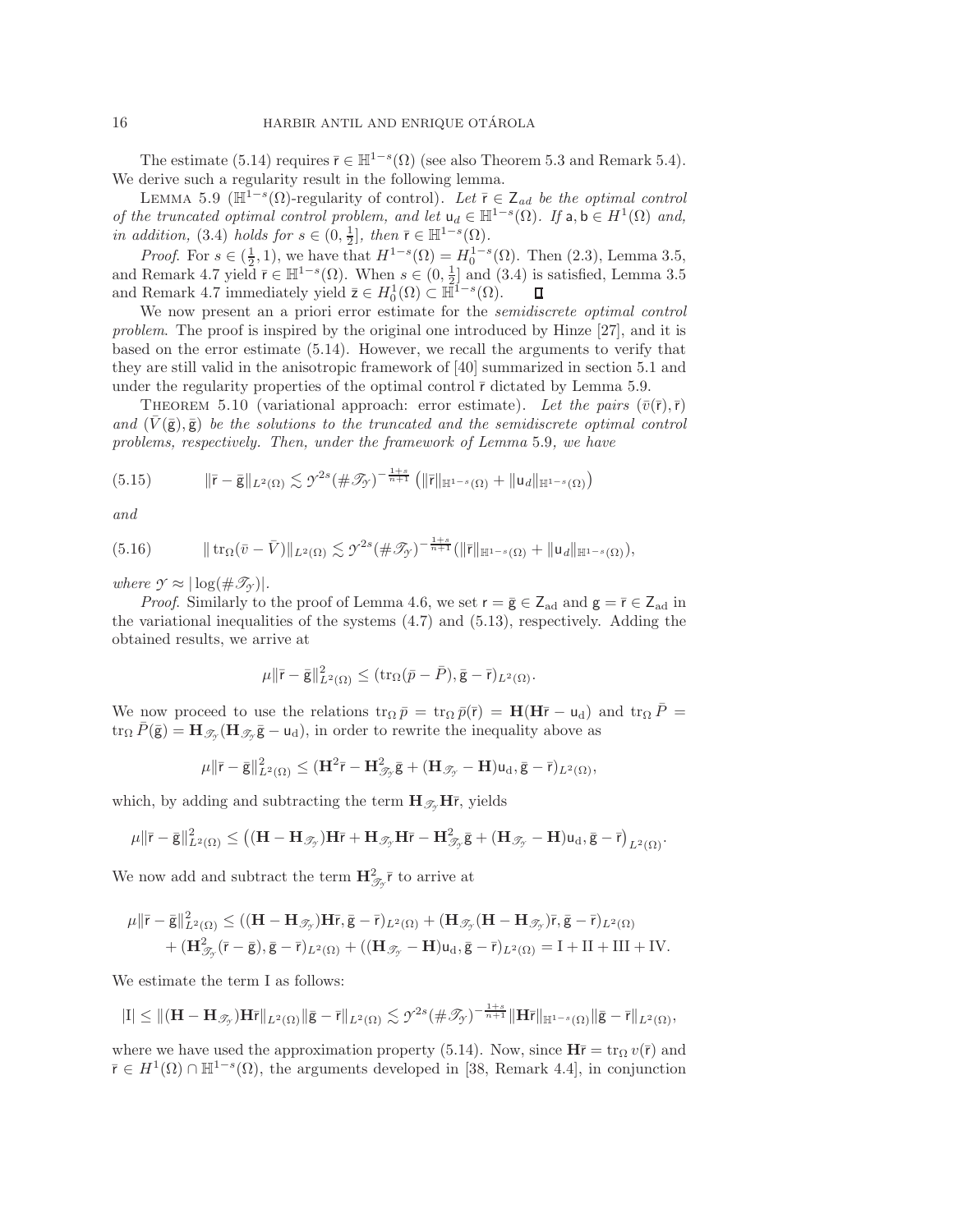with Remark [3.6,](#page-7-5) yield  $|| \text{tr}_{\Omega} v(\bar{r}) ||_{\mathbb{H}^{1-s}(\Omega)} \lesssim || \bar{r} ||_{\mathbb{H}^{1-s}(\Omega)}$ . The estimate for terms II and W follow exactly the same arguments by using the continuity of  $\mathbf{H}_{\infty}$ IV follow exactly the same arguments by using the continuity of  $\mathbf{H}_{\mathscr{T}_{\alpha}}$ .

The desired estimate [\(5.15\)](#page-15-1) is then a consequence of the derived estimates in conjunction with the fact that III  $\leq 0$ .

Finally, we prove the estimate [\(5.16\)](#page-15-2). Since  $\bar{v} = \bar{v}(\bar{r})$  and  $tr_{\Omega} \bar{V} = tr_{\Omega} \bar{V}(\bar{g})$ , we conclude that

<span id="page-16-0"></span>
$$
\| \operatorname{tr}_{\Omega}(\bar{v} - \bar{V}) \|_{L^2(\Omega)} = \| \mathbf{H} \bar{r} - \mathbf{H}_{\mathscr{T}_{\mathcal{T}}} \bar{\mathbf{g}} \|_{L^2(\Omega)} \le \| (\mathbf{H} - \mathbf{H}_{\mathscr{T}_{\mathcal{T}}}) \bar{r} \|_{L^2(\Omega)} + \| \mathbf{H}_{\mathscr{T}_{\mathcal{T}}}(\bar{r} - \bar{\mathbf{g}}) \|_{L^2(\Omega)}
$$
  
(5.17) 
$$
\lesssim \mathcal{Y}^{2s} (\#\mathscr{T}_{\mathcal{T}})^{-\frac{1+s}{n+1}} \left( \| \bar{r} \|_{\mathbb{H}^{1-s}(\Omega)} + \| u_d \|_{\mathbb{H}^{1-s}(\Omega)} \right),
$$

where we have used the estimates [\(5.14\)](#page-14-3) and [\(5.15\)](#page-15-1) and the continuity of  $\mathbf{H}_{\mathscr{T}_{\gamma}}$ . This yields [\(5.16\)](#page-15-2) and concludes the proof. O

*Remark* 5.11 (variational approach: advantages and disadvantages). The key advantage of the variational approach is obtaining an optimal quadratic rate of convergence for the control [\[27,](#page-23-13) Theorem 2.4]. However, given [\(5.8\)](#page-13-1), in our case it allows us to derive [\(5.15\)](#page-15-1), which is suboptimal in terms of order but optimal in terms of regularity. From an implementation perspective this technique may lead to a control which is not discrete in the current mesh and thus requires an independent mesh.

*Remark* 5.12 (anisotropic meshes). Examining the proof of Theorem [5.10,](#page-15-3) we realize that the critical steps, where the anisotropy of the mesh  $\mathcal{T}_{\gamma}$  is needed, are both at estimating the term I and in [\(5.17\)](#page-16-0). The analysis developed in [\[27\]](#page-23-13) allows the use of anisotropic meshes through the estimate [\(5.14\)](#page-14-3). This fact can be observed in Theorem [5.10](#page-15-3) and has also been exploited to address control problems on nonconvex domains; see  $[4, \text{ section 6}]$  $[4, \text{ section 6}]$ ,  $[5, \text{section 3}]$  $[5, \text{section 3}]$ , and  $[6, \text{section 4}]$  $[6, \text{section 4}]$ .

<span id="page-16-1"></span>We conclude this subsection with the following consequence of Theorem [5.10.](#page-15-3)

COROLLARY 5.13 (fractional control problem: error estimate). Let  $(V,\bar{g}) \in$  $\mathbb{V}(\mathscr{T}_{\gamma}) \times \mathsf{Z}_{ad}$  solve the semidiscrete optimal control problem, and let  $\bar{U} \in \mathbb{U}(\mathscr{T}_{\Omega})$  be *defined as in* [\(5.11\)](#page-14-5)*. Then, under the framework of Lemma* [5.9](#page-15-0)*, we have*

$$
(5.18) \t\t ||\bar{z} - \bar{g}||_{L^{2}(\Omega)} \lesssim \mathcal{I}^{2s} (\#\mathcal{I}_{\mathcal{I}})^{-\frac{1+s}{n+1}} (\|\bar{r}\|_{\mathbb{H}^{1-s}(\Omega)} + \|u_{d}\|_{\mathbb{H}^{1-s}(\Omega)})
$$

<span id="page-16-2"></span>*and*

$$
(5.19) \t\t ||\bar{u}-\bar{U}||_{L^{2}(\Omega)} \lesssim \mathcal{Y}^{2s}(\#\mathcal{I}_{\mathcal{Y}})^{-\frac{1+s}{n+1}}\left(||\bar{r}||_{\mathbb{H}^{1-s}(\Omega)}+||u_{d}||_{\mathbb{H}^{1-s}(\Omega)}\right),
$$

*where*  $\mathcal{Y} \approx |\log(\#\mathcal{I}_{\mathcal{Y}})|$  *and*  $(\bar{u}, \bar{z}) \in \mathbb{H}^s(\Omega) \times Z_{ad}$  *solves* [\(1.2\)](#page-0-0)–[\(1.4\)](#page-0-1)*.* 

*Proof.* We recall that  $(\bar{W}, \bar{z}) \in \hat{H}_L^1(y^\alpha, \mathcal{C}) \times Z_{ad}$  and  $(\bar{v}, \bar{r}) \in \hat{H}_L^1(y^\alpha, \mathcal{C}_{\mathcal{Y}}) \times Z_{ad}$  solve extended and truncated ontimal control problems, respectively. Then the triangle the *extended* and *truncated optimal control problems*, respectively. Then the triangle inequality, in conjunction with Lemma [4.6,](#page-10-5) Lemma [5.9,](#page-15-0) and Theorem [5.10,](#page-15-3) yields

$$
\begin{aligned} \|\bar{z}-\bar{g}\|_{L^{2}(\Omega)} &\leq \|\bar{z}-\bar{r}\|_{L^{2}(\Omega)} + \|\bar{r}-\bar{g}\|_{L^{2}(\Omega)} \\ &\lesssim \left(e^{-\sqrt{\lambda_{1}}\mathcal{Y}/4} + \mathcal{Y}^{2s}(\#\mathcal{I}_{\mathcal{Y}})^{-\frac{1+s}{n+1}}\right) \left(\|\bar{r}\|_{\mathbb{H}^{1-s}(\Omega)} + \|u_{d}\|_{\mathbb{H}^{1-s}(\Omega)}\right) \\ &\lesssim |\log(\#\mathcal{I}_{\mathcal{Y}})|^{2s}(\#\mathcal{I}_{\mathcal{Y}})^{-\frac{1+s}{n+1}} \left(\|\bar{r}\|_{\mathbb{H}^{1-s}(\Omega)} + \|u_{d}\|_{\mathbb{H}^{1-s}(\Omega)}\right), \end{aligned}
$$

which is exactly the desired estimate [\(5.18\)](#page-16-1). In the last inequality above we have used  $\mathcal{Y} \approx \log(\#(\mathcal{I}_{\mathcal{Y}}))$ ; see [\[40,](#page-24-0) Remark 5.5]. To derive [\(5.19\)](#page-16-2), we proceed as follows:

$$
\|\bar{\mathbf{u}} - \bar{U}\|_{L^2(\Omega)} \le \|\bar{\mathbf{u}} - \operatorname{tr}_{\Omega} \bar{v}\|_{L^2(\Omega)} + \|\operatorname{tr}_{\Omega} \bar{v} - \bar{U}\|_{L^2(\Omega)} \n\lesssim |\log(\#\mathscr{T}_{\mathcal{T}})|^{2s} (\#\mathscr{T}_{\mathcal{T}})^{-\frac{1+s}{n+1}} (\|\bar{r}\|_{\mathbb{H}^{1-s}(\Omega)} + \|\mathbf{u}_d\|_{\mathbb{H}^{1-s}(\Omega)}),
$$

where we have used  $(4.9)$  and  $(5.16)$ . This concludes the proof.  $\Box$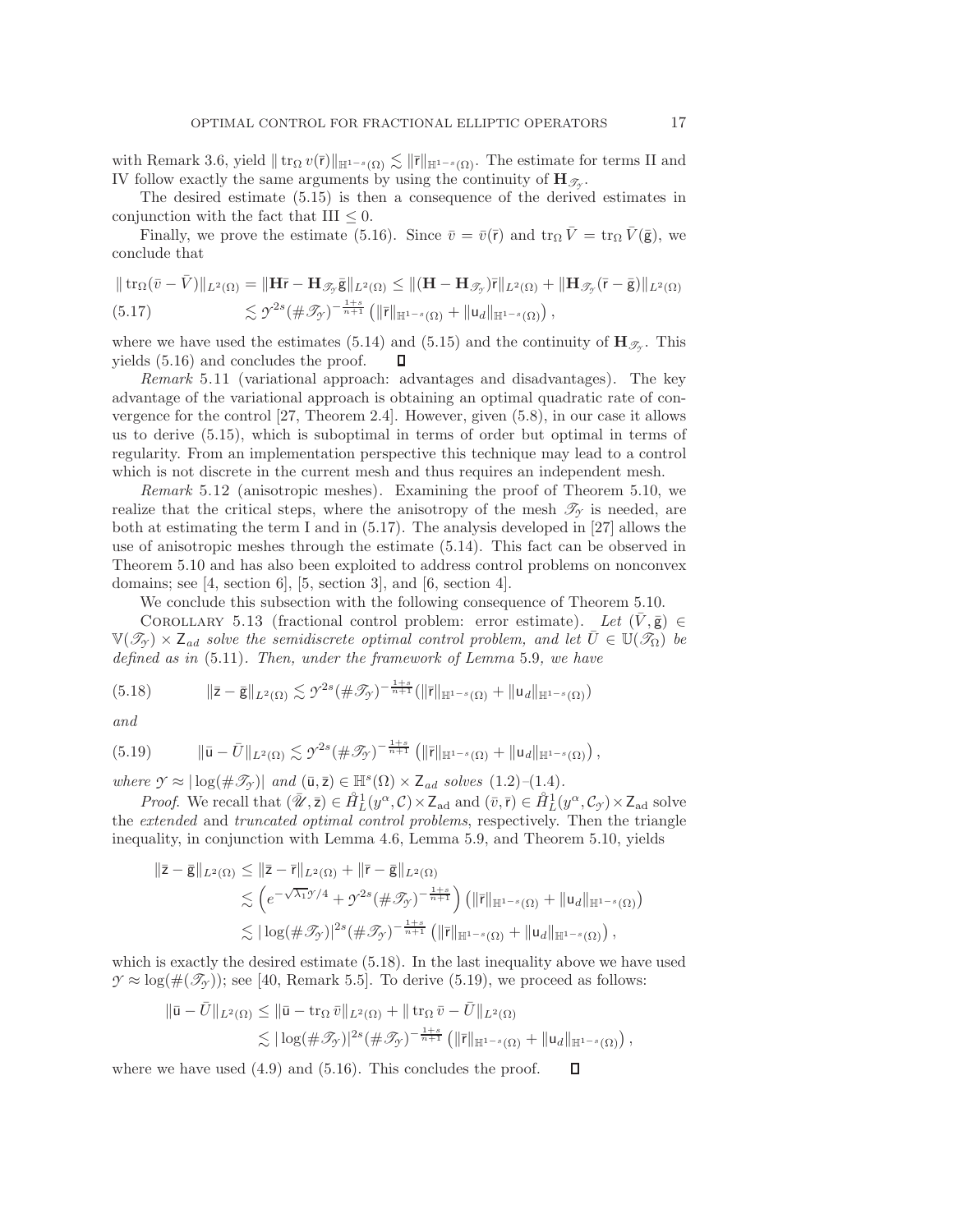<span id="page-17-0"></span>**5.3. A fully discrete scheme.** The goal of this subsection is to introduce and analyze a fully discrete scheme to solve the *fractional optimal control problem* [\(1.2\)](#page-0-0)– [\(1.4\)](#page-0-1). We propose the following fully discrete approximation of the truncated control problem analyzed in section [4:](#page-9-0) Find min  $J(\text{tr}_\Omega V, Z)$  subject to the discrete state equation

<span id="page-17-1"></span>(5.20) 
$$
a_{\mathcal{Y}}(V, W) = \langle Z, \text{tr}_{\Omega} W \rangle \quad \forall W \in \mathbb{V}(\mathscr{T}_{\mathcal{Y}})
$$

and the discrete control constraints  $Z \in \mathbb{Z}_{ad}(\mathcal{I}_{\Omega})$ . The functional J and the discrete space  $\mathbb{V}(\mathscr{T}_{\gamma})$  are defined by [\(1.1\)](#page-0-4) and [\(5.5\)](#page-12-4), respectively. In addition,

<span id="page-17-6"></span>
$$
\mathbb{Z}_{ad}(\mathcal{I}_{\Omega}) = \mathsf{Z}_{ad} \cap \{ Z \in L^{\infty}(\Omega) : Z|_{K} \in \mathbb{P}_{0}(K) \quad \forall K \in \mathcal{I}_{\Omega} \}
$$

denotes the discrete and admissible set of controls, which is discretized by piecewise constant functions. To simplify the exposition, in what follows we assume that, in the definition of  $Z_{ad}$ , given by  $(3.1)$ , a and b are constant. For convenience, we will refer to the problem previously defined as the *fully discrete optimal control problem.*

We denote by  $(\bar{V}, \bar{Z}) \in V(\mathcal{I}_{\gamma}) \times \mathbb{Z}_{ad}(\mathcal{I}_{\Omega})$  the optimal pair solving the *fully discrete optimal control problem*. Then, by setting

$$
\bar{U} := \operatorname{tr}_{\Omega} \bar{V},
$$

we obtain a fully discrete approximation  $(\bar{U}, \bar{Z}) \in \mathbb{U}(\mathcal{S}_{\Omega}) \times \mathbb{Z}_{ad}(\mathcal{S}_{\Omega})$  of the optimal pair  $(\bar{u}, \bar{z}) \in \mathbb{H}^s(\Omega) \times Z_{ad}$  solving the *fractional optimal control problem*  $(1.2)$ – $(1.4)$ .

*Remark* 5.14 (locality). The main advantage of the fully discrete optimal control problem is that it involves the local problem [\(5.20\)](#page-17-1) as the state equation.

We define the discrete control-to-state operator  $\mathbf{H}_{\mathscr{T}_{\gamma}} : \mathbb{Z}_{ad}(\mathscr{T}_{\Omega}) \to \mathbb{U}(\mathscr{T}_{\gamma})$ , which given a discrete control  $Z \in \mathbb{Z}_{ad}(\mathcal{I}_{\Omega})$  associates a unique discrete state  $\mathbf{H}_{\mathcal{I}_{\gamma}}Z =$  $\text{tr}_{\Omega} V(Z)$  solving the discrete problem [\(5.20\)](#page-17-1).

<span id="page-17-2"></span>We define the optimal adjoint state  $\overline{P} = \overline{P}(\overline{Z}) \in \mathbb{V}(\mathscr{T}_{\gamma})$  to be the solution to

(5.22) 
$$
a_{\mathcal{I}}(\bar{P}, W) = (\text{tr}_{\Omega} \bar{V} - \mathsf{u}_{d}, \text{tr}_{\Omega} W)_{L^{2}(\Omega)} \quad \forall W \in \mathbb{V}(\mathscr{T}_{\mathcal{I}}).
$$

We present the following result, which follows along the same lines as the proof of Theorem [3.4.](#page-6-4) For brevity, we skip the details.

Theorem 5.15 (existence, uniqueness, and optimality system). *The fully discrete optimal control problem has a unique optimal solution*  $(\bar{V}, \bar{Z}) \in \mathbb{V}(\mathscr{T}_{\mathcal{Y}}) \times \mathbb{Z}_{ad}(\mathscr{T}_{\Omega})$ . *The optimality system*

<span id="page-17-4"></span>(5.23) 
$$
\begin{cases} \bar{V} = \bar{V}(\bar{Z}) \in \mathbb{V}(\mathcal{I}_{\mathcal{Y}}), \text{ the solution of (5.20)};\\ \bar{P} = \bar{P}(\bar{Z}) \in \mathbb{V}(\mathcal{I}_{\mathcal{Y}}), \text{ the solution of (5.22)};\\ \bar{Z} \in \mathbb{Z}_{ad}(\mathcal{I}_{\Omega}), \quad (\text{tr}_{\Omega} \,\bar{P} + \mu \bar{Z}, Z - \bar{Z})_{L^2(\Omega)} \geq 0 \quad \forall Z \in \mathbb{Z}_{ad}(\mathcal{I}_{\Omega}) \end{cases}
$$

*holds. These conditions are necessary and sufficient.*

To derive a priori error estimates for the *fully discrete optimal control problem*, we recall the L<sup>2</sup>-orthogonal projection operator  $\Pi_{\mathscr{T}_{\Omega}}: L^2(\Omega) \to \mathbb{P}_0(\mathscr{T}_{\Omega})$  defined by

<span id="page-17-3"></span>(5.24) 
$$
(\mathbf{r} - \Pi_{\mathscr{T}_{\Omega}} \mathbf{r}, Z) = 0 \qquad \forall Z \in \mathbb{Z}_{ad}(\mathscr{T}_{\Omega});
$$

see [\[20,](#page-23-19) [22\]](#page-23-20). The space  $\mathbb{P}_0(\mathcal{I}_\Omega)$  denotes the space of piecewise constants over the mesh  $\mathscr{T}_\Omega$ . We also recall the following properties of the operator  $\Pi_{\mathscr{T}_\Omega}$ : for all  $r \in L^2(\Omega)$ , we have that  $\|\Pi_{\mathscr{T}_{\Omega}}\mathsf{r}\|_{L^2(\Omega)} \lesssim \|\mathsf{r}\|_{L^2(\Omega)}$ . In addition, if  $\mathsf{r} \in H^1(\Omega)$ , we have

<span id="page-17-5"></span>(5.25) 
$$
\|r - \Pi_{\mathscr{T}_{\Omega}} r\|_{L^2(\Omega)} \lesssim h_{\mathscr{T}_{\Omega}} \|r\|_{H^1(\Omega)},
$$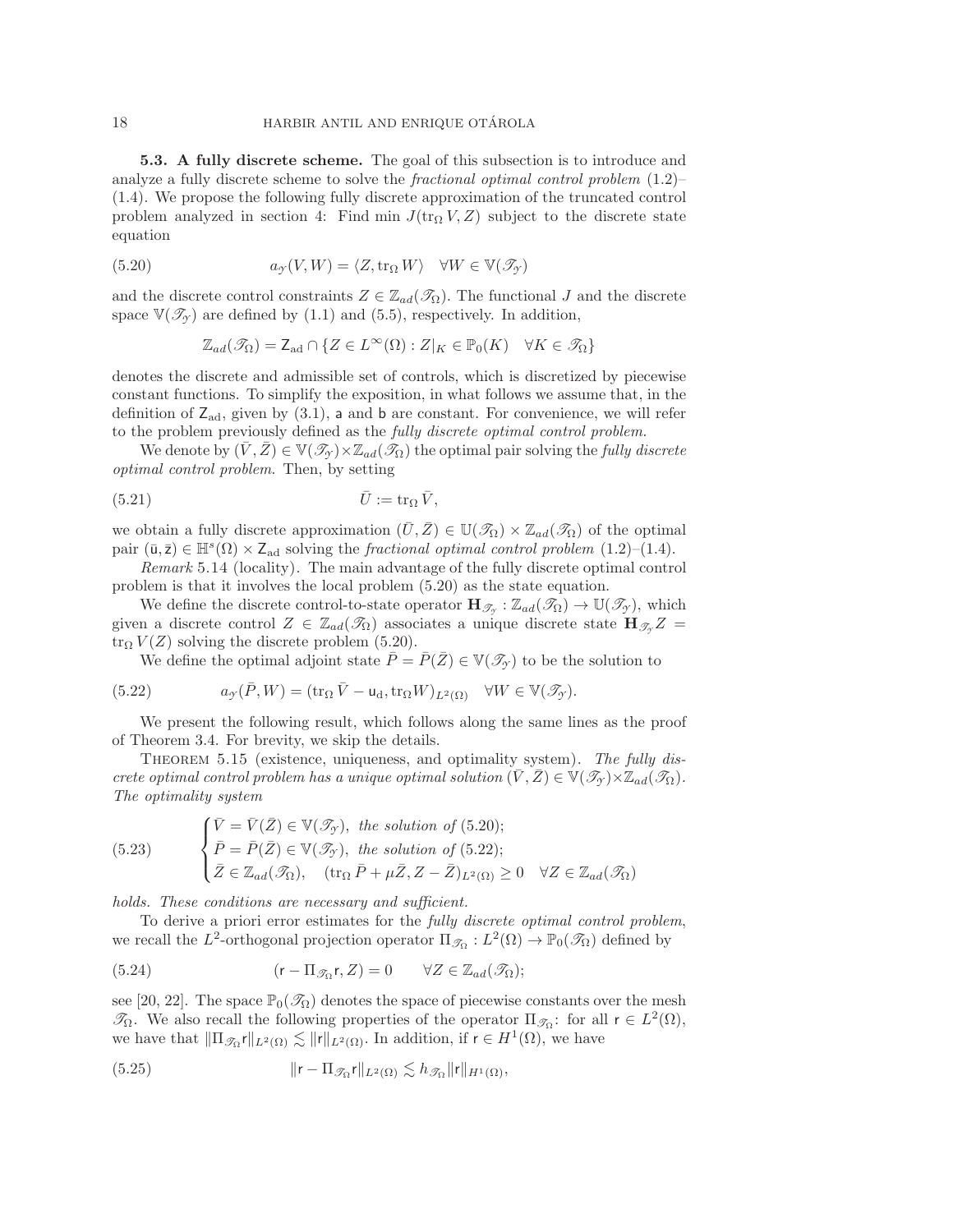where  $h_{\mathscr{T}_{\Omega}}$  denotes the mesh-size of  $\mathscr{T}_{\Omega}$ ; see [\[22,](#page-23-20) Lemma 1.131 and Proposition 1.134]. Moreover, given  $\mathbf{r} \in L^2(\Omega)$ , [\(5.24\)](#page-17-3) immediately yields  $\Pi_{\mathcal{F}_\Omega} \mathbf{r}|_K = (1/|\tilde{K}|) \int_K \mathbf{r}$ .<br>Consequently, since  $\mathbf{a}(x') = \mathbf{a}$  and  $\mathbf{b}(x') = \mathbf{b}$  for all  $x' \in \Omega$  we conclude that Consequently, since  $a(x') \equiv a$  and  $b(x') \equiv b$  for all  $x' \in \Omega$ , we conclude that  $\Pi \circ t \in \mathbb{Z}$ ,  $(\mathcal{R})$  and then  $\Pi \circ t \in \mathbb{Z}$ ,  $(\mathcal{R})$  is well defined  $\Pi_{\mathscr{T}_{\Omega}} \rvert \in \mathbb{Z}_{ad}(\mathscr{T}_{\Omega})$ , and then  $\Pi_{\mathscr{T}_{\Omega}} : L^2(\Omega) \to \mathbb{Z}_{ad}(\mathscr{T}_{\Omega})$  is well defined.

Inspired by [\[37\]](#page-23-25), we now introduce two auxiliary problems. The first one reads as follows: Find  $Q \in V(\mathcal{T}_{\gamma})$  such that

<span id="page-18-0"></span>(5.26) 
$$
a_{\mathcal{Y}}(Q,W) = (\operatorname{tr}_{\Omega} V(\bar{r}) - \mathsf{u}_{d}, \operatorname{tr}_{\Omega} W)_{L^{2}(\Omega)} \quad \forall W \in \mathbb{V}(\mathscr{T}_{\mathcal{Y}}).
$$

The second one is as follows: Find  $R \in \mathbb{V}(\mathcal{I}_{\gamma})$  such that

(5.27) 
$$
a_{\mathcal{I}}(R,W) = (\operatorname{tr}_{\Omega} \bar{v} - \mathsf{u}_{d}, \operatorname{tr}_{\Omega} W)_{L^{2}(\Omega)} \quad \forall W \in \mathbb{V}(\mathscr{T}_{\mathcal{I}}).
$$

<span id="page-18-4"></span>We now derive error estimates for the *fully discrete optimal control problem*.

THEOREM 5.16 (fully discrete scheme: error estimate). *If*  $u_d \in \mathbb{H}^{1-s}(\Omega)$ , [\(3.4\)](#page-6-2) *holds for*  $s \in (0, \frac{1}{2}]$ , and  $(\bar{v}(\bar{r}), \bar{r})$  and  $(\bar{V}(\bar{Z}), \bar{Z})$  solve the truncated and the fully discrete ontimal control problems respectively then *discrete optimal control problems, respectively, then*

$$
(5.28) \t\t ||\bar{r} - \bar{Z}||_{L^{2}(\Omega)} \lesssim \mathcal{I}^{2s} (\#\mathcal{I}_{\mathcal{I}})^{-\frac{1}{n+1}} \left( \|\bar{r}\|_{H^{1}(\Omega)} + \|u_{d}\|_{\mathbb{H}^{1-s}(\Omega)} \right)
$$

<span id="page-18-3"></span>*and*

$$
(5.29) \t\t\t ||tr_{\Omega}(\bar{v}-\bar{V})||_{\mathbb{H}^{s}(\Omega)} \lesssim \mathcal{Y}^{2s}(\#\mathcal{I}_{\mathcal{Y}})^{-\frac{1}{n+1}} \left( \|\bar{r}\|_{H^{1}(\Omega)} + \|u_{d}\|_{\mathbb{H}^{1-s}(\Omega)} \right),
$$

*where*  $\mathcal{Y} \approx |\log(\#\mathscr{T}_{\mathscr{Y}})|$ *.* 

*Proof*. We proceed in five steps.

*Step* 1. Since  $\mathbb{Z}_{ad}(\mathscr{T}_{\Omega}) \subset \mathbb{Z}_{ad}$ , we set  $r = \overline{Z}$  in the variational inequality of [\(4.7\)](#page-10-2) to write

<span id="page-18-2"></span><span id="page-18-1"></span>
$$
(\operatorname{tr}_{\Omega} \bar{p} + \mu \bar{r}, \bar{Z} - \bar{r})_{L^2(\Omega)} \ge 0.
$$

On the other hand, setting  $Z = \Pi_{\mathcal{S}_{\Omega}} \bar{r} \in \mathbb{Z}_{ad}(\mathcal{S}_{\Omega})$ , with  $\Pi_{\mathcal{S}_{\Omega}}$  defined by [\(5.24\)](#page-17-3), in the variational inequality of  $(5.23)$ , and adding and subtracting  $\bar{r}$ , we derive

$$
(\operatorname{tr}_{\Omega} \bar{P} + \mu \bar{Z}, \Pi_{\mathcal{J}_{\Omega}} \bar{r} - \bar{r})_{L^2(\Omega)} + (\operatorname{tr}_{\Omega} \bar{P} + \mu \bar{Z}, \bar{r} - \bar{Z})_{L^2(\Omega)} \ge 0.
$$

Consequently, adding the derived expressions we arrive at

$$
(\operatorname{tr}_{\Omega}(\bar{p}-\bar{P})+\mu(\bar{r}-\bar{Z}),\bar{Z}-\bar{r})_{L^{2}(\Omega)}+(\operatorname{tr}_{\Omega}\bar{P}+\mu\bar{Z},\Pi_{\mathscr{T}_{\Omega}}\bar{r}-\bar{r})_{L^{2}(\Omega)}\geq 0,
$$

and then

$$
\mu \|\bar{\mathbf{r}} - \bar{Z}\|_{L^2(\Omega)}^2 \leq (\operatorname{tr}_\Omega(\bar{p} - \bar{P}), \bar{Z} - \bar{\mathbf{r}})_{L^2(\Omega)} + (\operatorname{tr}_\Omega \bar{P} + \mu \bar{Z}, \Pi_{\mathscr{T}_\Omega} \bar{\mathbf{r}} - \bar{\mathbf{r}})_{L^2(\Omega)} = \mathbf{I} + \mathbf{II}.
$$

*Step* 2. The estimate for the term I follows immediately as a consequence of the arguments employed in the proof of Theorem [5.10,](#page-15-3) which rely only on the regularity  $\bar{r} \in \mathbb{H}^{1-s}(\Omega)$  given in Lemma [5.9](#page-15-0) and the fact that  $u_d \in \mathbb{H}^{1-s}(\Omega)$ . To be precise, we have

$$
|I| \lesssim \gamma^{2s} (\#\mathscr{T}_{\gamma})^{-\frac{1+s}{n+1}} \left( \|\bar{r}\|_{\mathbb{H}^{1-s}(\Omega)} + \|u_d\|_{\mathbb{H}^{1-s}(\Omega)} \right) \|\bar{r} - \bar{Z}\|_{L^2(\Omega)}.
$$

*Step* 3. We estimate the term II by using the solutions to the problems [\(5.26\)](#page-18-0) and [\(5.27\)](#page-18-1):

$$
II = (\text{tr}_{\Omega} \bar{P} + \mu \bar{Z}, \Pi_{\mathcal{F}_{\Omega}} \bar{r} - \bar{r})_{L^2(\Omega)} = (\text{tr}_{\Omega} \bar{p} + \mu \bar{r}, \Pi_{\mathcal{F}_{\Omega}} \bar{r} - \bar{r})_{L^2(\Omega)} + \mu (\bar{Z} - \bar{r}, \Pi_{\mathcal{F}_{\Omega}} \bar{r} - \bar{r}) + (\text{tr}_{\Omega} (\bar{P} - Q), \Pi_{\mathcal{F}_{\Omega}} \bar{r} - \bar{r})_{L^2(\Omega)} + (\text{tr}_{\Omega} (Q \pm R - \bar{p}), \Pi_{\mathcal{F}_{\Omega}} \bar{r} - \bar{r})_{L^2(\Omega)} = \text{II}_1 + \text{II}_2 + \text{II}_3 + \text{II}_4.
$$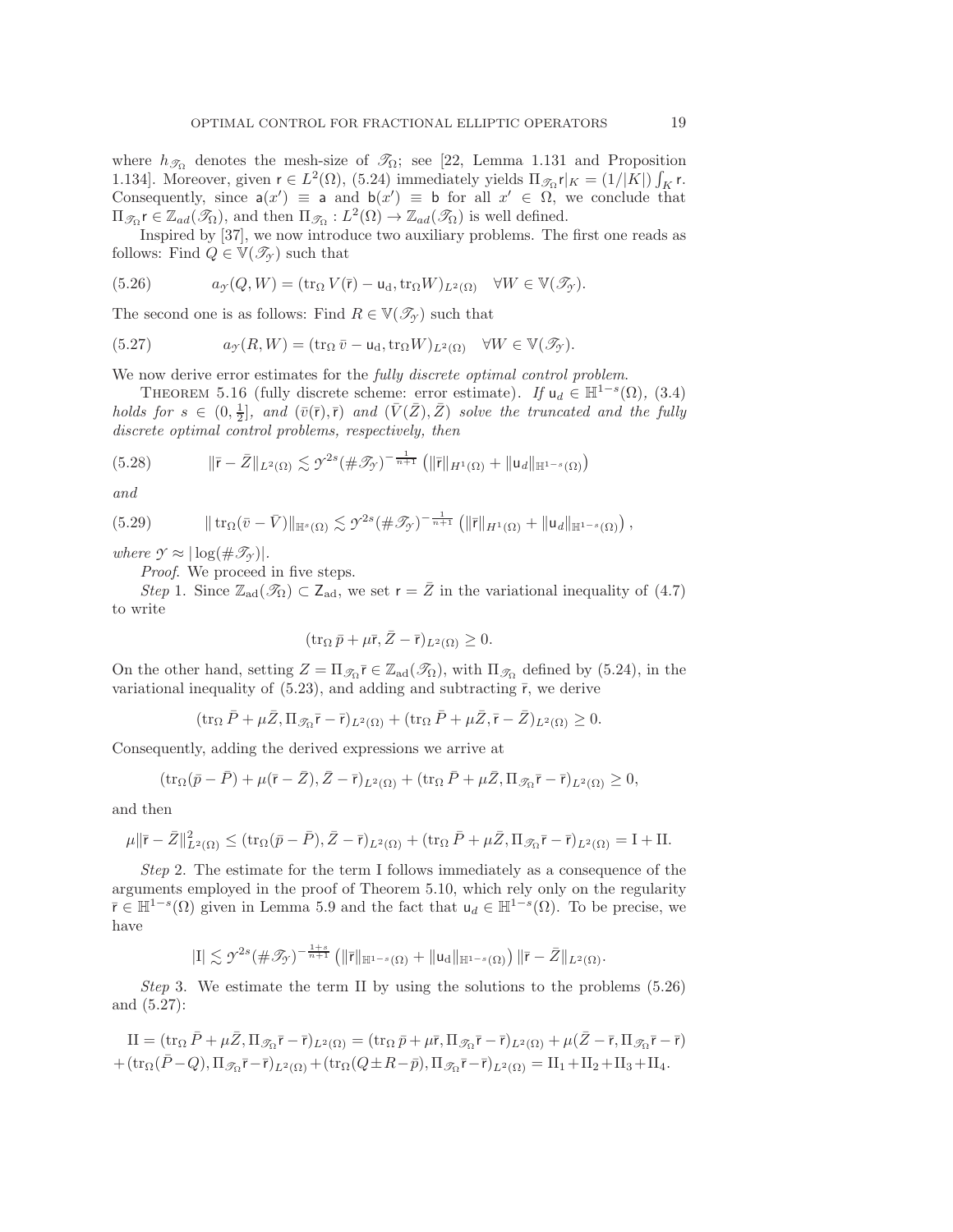Invoking the definition [\(5.24\)](#page-17-3) of  $\Pi_{\mathscr{T}_{\Omega}}$ , we arrive at

$$
\Pi_1 = (\operatorname{tr}_\Omega \bar{p} + \mu \bar{r} - \Pi_{\mathscr{T}_\Omega} (\operatorname{tr}_\Omega \bar{p} + \mu \bar{r}), \Pi_{\mathscr{T}_\Omega} \bar{r} - \bar{r})_{L^2(\Omega)},
$$

which, by using [\(5.25\)](#page-17-5), yields  $|\text{II}_1| \lesssim h_{\mathcal{D}_0}^2 ||\text{tr}_\Omega \bar{p}(\bar{r}) + \mu \bar{r} ||_{H^1(\Omega)} ||\bar{r}||_{H^1(\Omega)}$ . Remark [4.7](#page-11-4) guarantees that both  $\bar{r}$  and  $\text{tr}_{\Omega} \bar{p}$  belong to  $\in H^1(\Omega)$ . The term  $\text{II}_2$  is controlled by a trivial application of the Cauchy–Schwarz inequality. To estimate  $II_3$ , we invoke the stability of the discrete problem [\(5.22\)](#page-17-2) and the estimate [\(5.25\)](#page-17-5) to conclude that

$$
|\mathrm{II}_3| \lesssim h_{\mathscr{T}_\Omega} \|\operatorname{tr}_\Omega(\bar{V} - V(\bar{r}))\|_{L^2(\Omega)} \|\bar{r}\|_{H^1(\Omega)} \lesssim h_{\mathscr{T}_\Omega} \|\bar{Z} - \bar{r}\|_{L^2(\Omega)} \|\bar{r}\|_{H^1(\Omega)},
$$

where in the latter inequality we used the discrete stability of  $(5.20)$ . The estimate for the term  $R - \bar{p}$  in  $\text{II}_4$  follows directly from Theorem [5.3.](#page-13-0) In fact,

$$
\|\operatorname{tr}_{\Omega}(R-\bar{p})\|_{L^2(\Omega)} \lesssim \mathcal{I}^{2s}(\#\mathcal{I}_{\mathcal{I}})^{-\frac{1+s}{n+1}}\|\operatorname{tr}_{\Omega}\bar{v} - \mathsf{u}_d\|_{\mathbb{H}^{1-s}(\Omega)}.
$$

Remark [4.7](#page-11-4) yields  $\text{tr}_{\Omega} \bar{v} \in \mathbb{H}^{1-s}(\Omega)$ . The remainder term  $Q-R$  is controlled by using the discrete stability of problem [\(5.27\)](#page-18-1) together with Theorem [5.3:](#page-13-0)

$$
\|\operatorname{tr}_{\Omega}(Q-R)\|_{L^{2}(\Omega)} \lesssim \|\operatorname{tr}_{\Omega}(V(\overline{r})-\overline{v})\|_{L^{2}(\Omega)} \lesssim \mathcal{Y}^{2s}(\#\mathcal{I}_{\mathcal{Y}})^{-\frac{1+s}{n+1}}\|\overline{r}\|_{\mathbb{H}^{1-s}(\Omega)}.
$$

These estimates yields  $|\Pi_4| \lesssim \gamma^{2s} (\#\mathscr{T}_{\gamma})^{-\frac{2+s}{n+1}} (\|\bar{r}\|_{\mathbb{H}^{1-s}(\Omega)} + \|u_d\|_{\mathbb{H}^{1-s}(\Omega)}) \|\bar{r}\|_{H^1(\Omega)}.$ 

*Step* 4. The estimates derived in Step 3, in conjunction with appropriate applications of Young's inequality and the bound for I obtained in Step 2, yield the desired estimate [\(5.28\)](#page-18-2).

*Step* 5. Finally, the estimate [\(5.29\)](#page-18-3) follows easily. In fact, since  $\text{tr}_{\Omega} \bar{v} = \text{tr}_{\Omega} \bar{v}(\bar{r}) =$ **H** $\bar{r}$  and tr<sub> $\Omega$ </sub>  $\bar{V} = \text{tr}_{\Omega} \bar{V}(\bar{Z}) = \mathbf{H}_{\mathscr{T}_{\gamma}} \bar{Z}$ , we conclude that

<span id="page-19-2"></span><span id="page-19-0"></span>
$$
\begin{aligned} \|\operatorname{tr}_\Omega (\bar{v}-\bar{V})\|_{\mathbb{H}^s(\Omega)}&=\|\mathbf{H}\bar{r}-\mathbf{H}_{\mathscr{T}_{\mathcal{T}}}\bar{Z}\|_{\mathbb{H}^s(\Omega)}\\ &\leq \|(\mathbf{H}-\mathbf{H}_{\mathscr{T}_{\mathcal{T}}})\bar{r}\|_{\mathbb{H}^s(\Omega)}+\|\mathbf{H}_{\mathscr{T}_{\mathcal{T}}}(\bar{r}-\bar{Z})\|_{\mathbb{H}^s(\Omega)}, \end{aligned}
$$

which, as a consequence of the fact that  $\bar{r} \in \mathbb{H}^{1-s}(\Omega)$ , [\[40,](#page-24-0) Remark 5.6], the continuity of  $\mathbf{H}_{\mathcal{F}}$ , and (5.28), vields (5.29). This concludes the proof.  $\Box$ of  $\mathbf{H}_{\mathscr{T}_{\gamma}}$ , and [\(5.28\)](#page-18-2), yields [\(5.29\)](#page-18-3). This concludes the proof.

We now present the following consequence of Theorem [5.16.](#page-18-4)

COROLLARY 5.17 (fractional control problem: error estimate). Let  $(\bar{V}, \bar{Z}) \in$  $\mathbb{V}(\mathscr{T}_{\gamma}) \times \mathsf{Z}_{ad}$  *solve the fully discrete control problem, and let*  $\overline{U} \in \mathbb{U}(\mathscr{T}_{\Omega})$  *be defined as in* [\(5.21\)](#page-17-6)*.* If  $u_d \in \mathbb{H}^{1-s}(\Omega)$ *, and* a *and* b *satisfy* [\(3.4\)](#page-6-2) *for*  $s \in (0, \frac{1}{2}]$ *, then we have* 

(5.30) 
$$
\|\bar{\mathbf{z}}-\bar{Z}\|_{L^2(\Omega)} \lesssim |\log(\#\mathscr{T}_{\mathcal{Y}})|^{2s}(\#\mathscr{T}_{\mathcal{Y}})^{\frac{-1}{n+1}} (||\bar{\mathbf{r}}||_{H^1(\Omega)} + ||\mathbf{u}_d||_{\mathbb{H}^{1-s}(\Omega)})
$$

<span id="page-19-1"></span>*and*

$$
(5.31) \qquad \|\bar{\mathbf{u}}-\bar{U}\|_{\mathbb{H}^s(\Omega)} \lesssim |\log(\#\mathscr{T}_{\mathcal{Y}})|^{2s} (\#\mathscr{T}_{\mathcal{Y}})^{\frac{-1}{n+1}} \left( \|\bar{\mathbf{r}}\|_{H^1(\Omega)} + \|\mathbf{u}_d\|_{\mathbb{H}^{1-s}(\Omega)} \right).
$$

*Proof.* We recall that  $(\bar{\mathcal{U}}, \bar{z}) \in \mathring{H}_L^1(y^\alpha, \mathcal{C}) \times Z_{ad}$  and  $(\bar{v}, \bar{r}) \in \mathring{H}_L^1(y^\alpha, \mathcal{C}_{\mathcal{Y}}) \times Z_{ad}$  solve extended and truncated ontimal control problems, respectively. Then Lemma 4.6 the *extended* and *truncated optimal control problems*, respectively. Then Lemma [4.6](#page-10-5)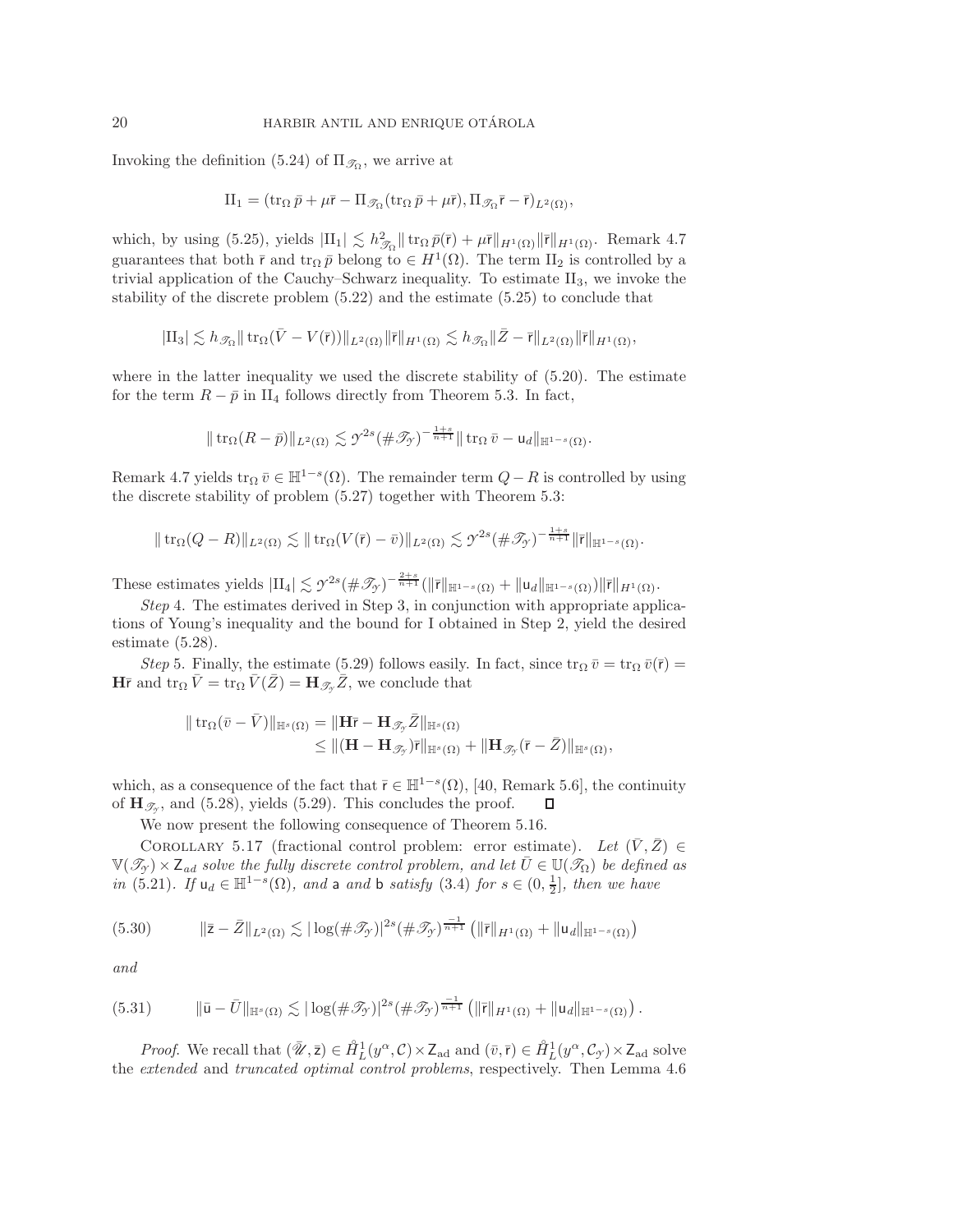and Theorem [5.16](#page-18-4) imply that

$$
\begin{aligned}\n\|\bar{z}-\bar{Z}\|_{L^{2}(\Omega)} &\leq \|\bar{z}-\bar{r}\|_{L^{2}(\Omega)} + \|\bar{r}-\bar{Z}\|_{L^{2}(\Omega)} \\
&\lesssim \left(e^{-\sqrt{\lambda_{1}}\mathcal{Y}/4} + (\#\mathcal{J}_{\mathcal{Y}})^{-\frac{1}{n+1}}\right) \left(\|\bar{r}\|_{H^{1}(\Omega)} + \|u_{d}\|_{\mathbb{H}^{1-s}(\Omega)}\right) \\
&\lesssim |\log(\#\mathcal{J}_{\mathcal{Y}})|^{2s} (\#\mathcal{J}_{\mathcal{Y}})^{-\frac{1}{n+1}} \left(\|\bar{r}\|_{H^{1}(\Omega)} + \|u_{d}\|_{\mathbb{H}^{1-s}(\Omega)}\right),\n\end{aligned}
$$

where we have used that  $\gamma \approx \log(\#(\mathcal{T}_\gamma))$ ; see [\[40,](#page-24-0) Remark 5.5] for details. This gives the desired estimate [\(5.30\)](#page-19-0). In order to derive [\(5.31\)](#page-19-1), we proceed as follows:

$$
\|\bar{\mathbf{u}} - \bar{U}\|_{\mathbb{H}^{s}(\Omega)} \leq \|\bar{\mathbf{u}} - \operatorname{tr}_{\Omega} \bar{v}\|_{\mathbb{H}^{s}(\Omega)} + \|\operatorname{tr}_{\Omega} \bar{v} - \bar{U}\|_{\mathbb{H}^{s}(\Omega)}
$$
  
\$\lesssim |\log(\#\mathcal{T}\_{\mathcal{T}})|^{2s} (\#\mathcal{T}\_{\mathcal{T}})^{-\frac{1}{n+1}} (\|\bar{r}\|\_{H^{1}(\Omega)} + \|u\_{d}\|\_{\mathbb{H}^{1-s}(\Omega)}),

<span id="page-20-0"></span>where we have used  $(4.9)$  and  $(5.29)$ . This concludes the proof.  $\Box$ 

**6. Numerical experiments.** In this section, we illustrate the performance of the fully discrete scheme proposed and analyzed in section [5.3](#page-17-0) approximating the *fractional optimal control problem* [\(1.2\)](#page-0-0)–[\(1.4\)](#page-0-1) and the sharpness of the error estimates derived in Theorem [5.16](#page-18-4) and Corollary [5.17.](#page-19-2)

**6.1. Implementation.** The implementation has been carried out within the MATLAB software library *i*FEM [\[16\]](#page-23-26). The stiffness matrices of the discrete system [\(5.23\)](#page-17-4) are assembled exactly, and the respective forcing boundary terms are computed by a quadrature formula which is exact for polynomials of degree 4. The resulting linear system is solved by using the built-in *direct solver* of MATLAB. More efficient techniques for preconditioning are currently under investigation. To solve the minimization problem, we use the gradient based minimization algorithm *fmincon* of MATLAB. The optimization algorithm stops when the gradient of the cost function is less than or equal to  $10^{-8}$ .

We now proceed to derive an exact solution to the *fractional optimal control problem* [\(1.2\)](#page-0-0)–[\(1.4\)](#page-0-1). To do this, let  $n = 2$ ,  $\mu = 1$ ,  $\Omega = (0, 1)^2$ , and let  $c(x') \equiv 0$  and  $A(x') \equiv 1$  in [\(1.5\)](#page-1-3). Under this setting, the eigenvalues and eigenfunctions of  $\mathcal{L}$  are

$$
\lambda_{k,l} = \pi^2 (k^2 + l^2), \quad \varphi_{k,l}(x_1, x_2) = \sin(k\pi x_1) \sin(l\pi x_2), \quad k, l \in \mathbb{N}.
$$

Let  $\bar{u}$  be the solution to  $\mathcal{L}^s\bar{u} = f+\bar{z}$  in  $\Omega$ ,  $u = 0$  on  $\partial\Omega$ , which is a modification of prob-lem [\(1.3\)](#page-0-2) since we added the forcing term f. If  $f = \lambda_{2,2}^s \sin(2\pi x_1) \sin(2\pi x_2) - \bar{z}$ , then by<br>(2.2) we have  $\bar{u} = \sin(2\pi x_1) \sin(2\pi x_2)$ . Now we set  $\bar{p} = -\mu \sin(2\pi x_1) \sin(2\pi x_2)$ , which [\(2.2\)](#page-3-4) we have  $\bar{u} = \sin(2\pi x_1) \sin(2\pi x_2)$ . Now we set  $\bar{p} = -\mu \sin(2\pi x_1) \sin(2\pi x_2)$ , which by invoking Definition [3.3](#page-6-1) yields  $u_d = (1 + \mu \lambda_{2,2}^s) \sin(2\pi x_1) \sin(2\pi x_2)$ . The projection formula (3.5) allows us to write  $\bar{z} = \min f h \max f_2 = \bar{b}/\mu V$ . Finally we set  $z = 0$ formula [\(3.5\)](#page-7-1) allows us to write  $\bar{z} = \min \{b, \max \{a, -\bar{p}/\mu\}\}\.$  Finally, we set  $a = 0$ and  $\mathbf{b} = 0.5$ , and we see easily that, for any  $s \in (0,1)$ ,  $\overline{z} \in H_0^1(\Omega) \subset \mathbb{H}^{1-s}(\Omega)$ .<br>Since we have an exact colution  $(\overline{u}, \overline{z})$  to  $(1, 2)$ ,  $(1, 4)$ , we compute the exp

Since we have an exact solution  $(\bar{u}, \bar{z})$  to  $(1.2)$ – $(1.4)$ , we compute the error  $\|\bar{u} \bar{U} \|_{\mathbb{H}^{s}(\Omega)}$  by using [\(2.7\)](#page-4-3) and computing  $\|\nabla (\bar{\mathscr{U}} - \bar{\dot{V}})\|_{L^{2}(y^{\alpha}, \mathcal{C})}$  as follows:

$$
\|\nabla \left(\bar{\mathscr{U}} - \bar{V}\right)\|_{L^2(\mathscr{Y}^\alpha,\mathcal{C})}^2 = d_s \int_{\Omega} (f + \bar{z}) \operatorname{tr}_{\Omega} \left(\bar{\mathscr{U}} - \bar{V}\right),
$$

which follows from Galerkin orthogonality. Thus, we avoid evaluating the weight  $y^{\alpha}$ and reduce the computational cost. The right-hand side of the equation above is computed by a quadrature formula which is exact for polynomials of degree 7.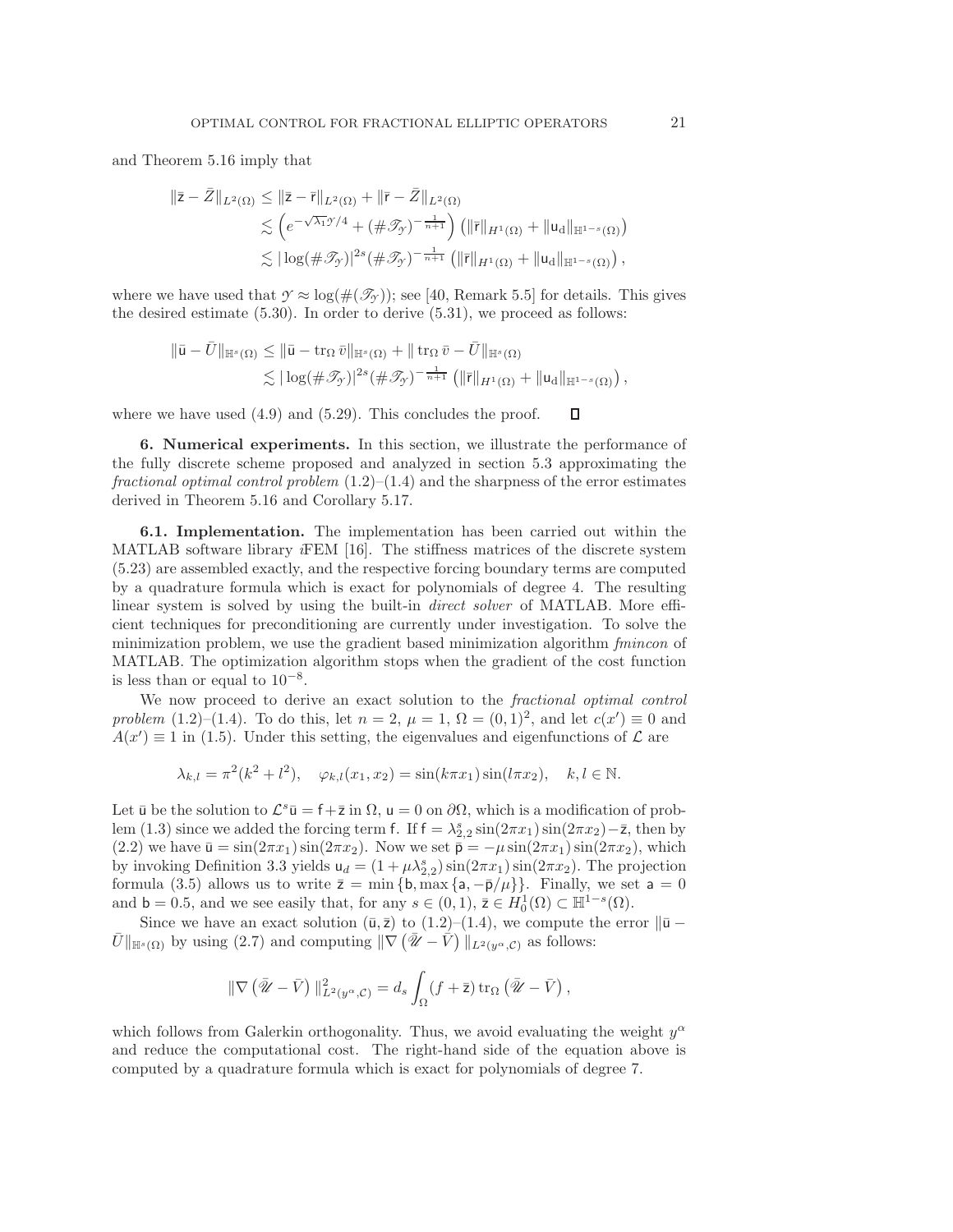#### Table 1

<span id="page-21-0"></span>Experimental errors of the fully discrete scheme studied in section [5.3](#page-17-0) on uniform (un) and anisotropic (an) refinement. A competitive performance of anisotropic refinement is observed.

| #DOFs  | un<br>$ L^2(\Omega) $ | an i<br>$\mathcal{L} \parallel_{L^2(\Omega)}$ | ۱ū<br>un l<br>$\mathbb{H}^s(\Omega)$ | ١ū<br>an)<br>$\Vert \mathbb{H}^s(\Omega)$ |
|--------|-----------------------|-----------------------------------------------|--------------------------------------|-------------------------------------------|
| 3146   | 1.46088e-01           | 5.84167e-02                                   | 1.50840e-01                          | 8.83235e-02                               |
| 10496  | 1.24415e-01           | 4.25698e-02                                   | 1.51756e-01                          | 6.49159e-02                               |
| 25137  | 1.11969e-01           | 3.08367e-02                                   | 1.50680e-01                          | 5.04449e-02                               |
| 49348  | 1.04350e-01           | 2.54473e-02                                   | 1.49425e-01                          | 4.07946e-02                               |
| 85529  | 9.82338e-02           | 2.09237e-02                                   | 1.48262e-01                          | 3.42406e-02                               |
| 137376 | 9.41058e-02           | 1.81829e-02                                   | 1.47146e-01                          | 2.93122e-02                               |



<span id="page-21-1"></span>Fig. 1. Computational rates of convergence for both quasi-uniform and anisotropic mesh re $finements for  $s = 0.5$ . The left panel shows the corresponding rates for the control and the right one$ for the state. The computational convergence rates on anisotropic meshes are in agreement with the estimates of Corollary [5.17](#page-19-2).

We comment on the truncation parameter defining problem [\(4.2\)](#page-9-3): it is chosen as  $\gamma = 1 + \frac{1}{3} (\# \mathscr{T}_{\Omega})$  to balance the approximation and truncation errors; see [\[40,](#page-24-0) Remark 5.5].

**6.2. Uniform refinement versus anisotropic refinement.** At the level of solving the state equation [\(2.9\)](#page-5-4), a competitive performance of anisotropic over quasiuniform refinement is discussed in [\[18,](#page-23-23) [40\]](#page-24-0). Here we explore the advantages of using the anisotropic refinement developed in section [5](#page-11-0) when solving the fully discrete problem proposed in section [5.3.](#page-17-0) Table [1](#page-21-0) shows the error in the control and the state for uniform (un) and anisotropic (an) refinement for  $s = 0.05$ . #DOFs denotes the number of degrees of freedom of  $\mathcal{T}_{\gamma}$ . Clearly, the errors obtained with anisotropic refinement are almost an order in magnitude smaller than the corresponding errors due to uniform refinement. In addition, Figure [1](#page-21-1) shows that the anisotropic refinement leads to quasi-optimal rates of convergence for the optimal variables, thus verifying Theorem [5.16](#page-18-4) and Corollary [5.17.](#page-19-2) Uniform refinement produces suboptimal rates of convergence.

### **6.3. Anisotropic refinement.** The asymptotic relations

$$
\|\bar{\mathbf{z}} - \bar{Z}\|_{L^2(\Omega)} \approx (\#\mathcal{T}_{\mathcal{T}})^{-\frac{1}{3}}, \qquad \|\nabla(\bar{\mathscr{U}} - \bar{V})\|_{L^2(\mathscr{Y}^\alpha, \mathcal{C})} \approx (\#\mathcal{T}_{\mathcal{T}})^{-\frac{1}{3}}
$$

shown in Figure [2](#page-22-10) illustrate the quasi-optimal decay rate of our fully discrete scheme of section [5.3](#page-17-0) for all choices of the parameter s considered. These examples show that anisotropy in the extended dimension is essential to recover optimality. We also present  $L^2$ -error estimates for the state variable, which decay as  $(\#\mathscr{T}_{\gamma})^{-\frac{2}{3}}$ . The latter is not discussed in this paper and is part of a future work.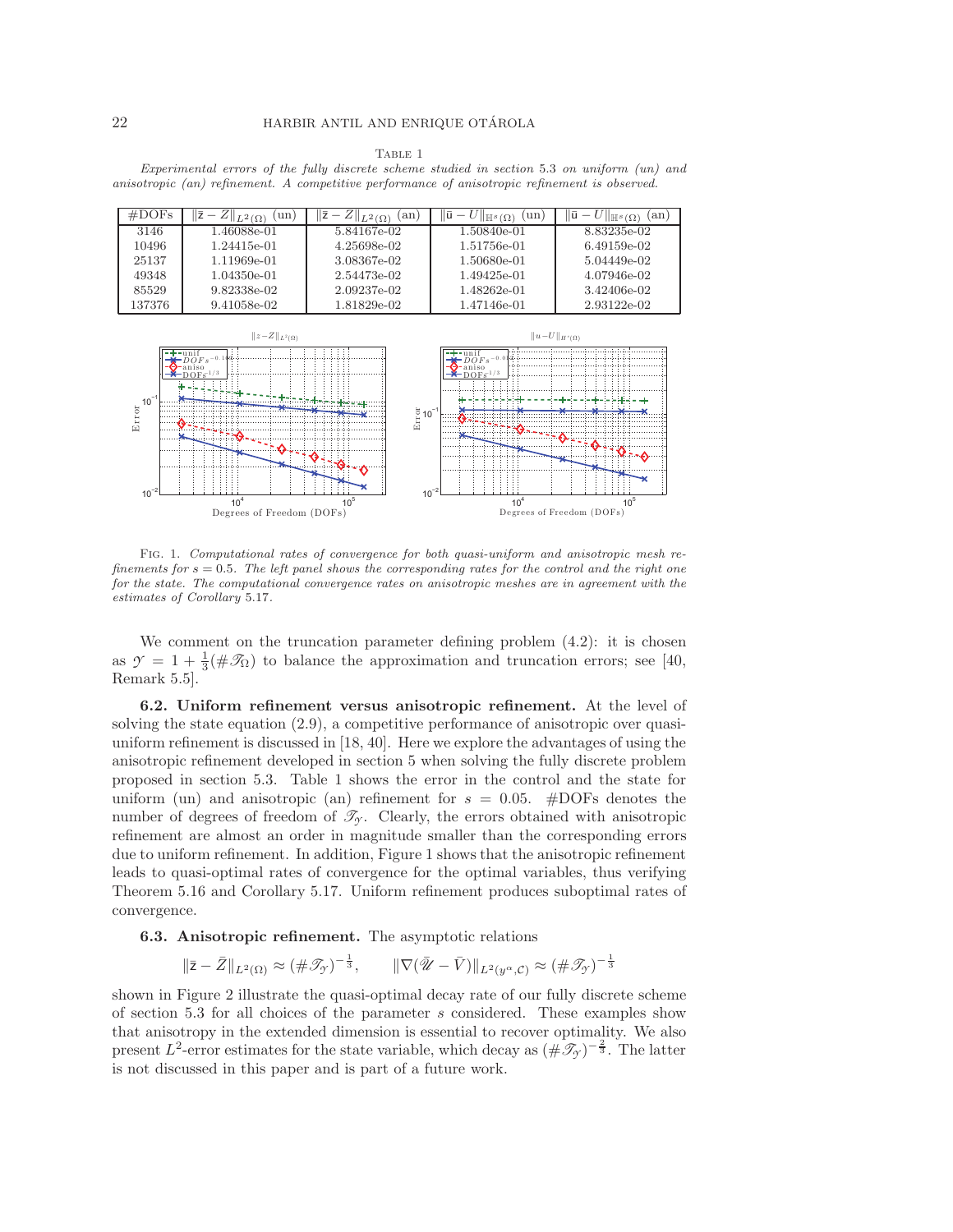

<span id="page-22-10"></span>Fig. 2. Computational rates of convergence for the fully-discrete scheme proposed in section [5.3](#page-17-0) on anisotropic meshes for  $n = 2$  and  $s = 0.2, 0.4, 0.6$  and  $s = 0.8$ . The top left panel shows the decrease of the  $L^2$ -control error with respect to  $\#\mathcal{I}_Y$  and the top right the one for the  $\mathbb{H}^s(\Omega)$ -state error. In all cases we recover the rate  $(\#\mathcal{I}_y)^{-1/3}$ . The bottom panel shows the rates of convergence  $(\#\mathscr{T}_{\gamma})^{-2/3}$  for the *L*<sup>2</sup>-state error. The latter is not discussed in this paper.

**Acknowledgments.** We would like to thank the referees for their insightful comments and for pointing out an inaccuracy in an earlier version of this work. We also wish to thank A. J. Salgado and B. Vexler for several fruitful discussions.

### REFERENCES

- <span id="page-22-5"></span>[1] M. Abramowitz and I.A. Stegun, Handbook of Mathematical Functions with Formulas, Graphs, and Mathematical Tables, Nat. Bureau Standards Appl. Math. 55, U.S. Government Printing Office, Washington, D.C., 1964.
- <span id="page-22-1"></span>[2] H. ANTIL, R. H. NOCHETTO, AND P. SODRÉ, Optimal control of a free boundary problem with surface tension effects: A priori error analysis, SIAM J. Numer. Anal., 53 (2015), pp. 2279–2306.
- <span id="page-22-3"></span>[3] H. ANTIL, E. OTÁROLA, AND A. J SALGADO, A Space-Time Fractional Optimal Control Problem: Analysis and Discretization, preprint, [arXiv:1504.00063,](http://arxiv.org/abs/1504.00063) 2015.
- <span id="page-22-7"></span>[4] T. APEL, J. PFEFFERER, AND A. RÖSCH, Finite element error estimates for Neumann boundary control problems on graded meshes, Comput. Optim. Appl., 52 (2012), pp. 3–28.
- <span id="page-22-8"></span>[5] T. APEL, A. RÖSCH, AND D. SIRCH,  $L^\infty$ -error estimates on graded meshes with application to optimal control, SIAM J. Control Optim., 48 (2009), pp. 1771–1796.
- <span id="page-22-9"></span>[6] T. APEL, A. RÖSCH, AND G. WINKLER, *Optimal control in non-convex domains: A priori* discretization error estimates, Calcolo, 44 (2007), pp. 137–158.
- <span id="page-22-2"></span>[7] N. ARADA, E. CASAS, AND F. TRÖLTZSCH, *Error estimates for the numerical approximation of* a semilinear elliptic control problem, Comput. Optim. Appl., 23 (2002), pp. 201–229.
- <span id="page-22-0"></span>[8] T.M. Atanackovic, S. Pilipovic, B. Stankovic, and D. Zorica, Fractional Calculus with Applications in Mechanics: Vibrations and Diffusion Processes, John Wiley & Sons, Hoboken, NJ, 2014.
- <span id="page-22-6"></span>[9] C. BERNARDI, *Optimal finite-element interpolation on curved domains*, SIAM J. Numer. Anal., 26 (1989), pp. 1212–1240.
- <span id="page-22-4"></span>[10] M BONFORTE, Y SIRE, AND J.L. VÁZQUEZ, Existence, Uniqueness and Asymptotic Behaviour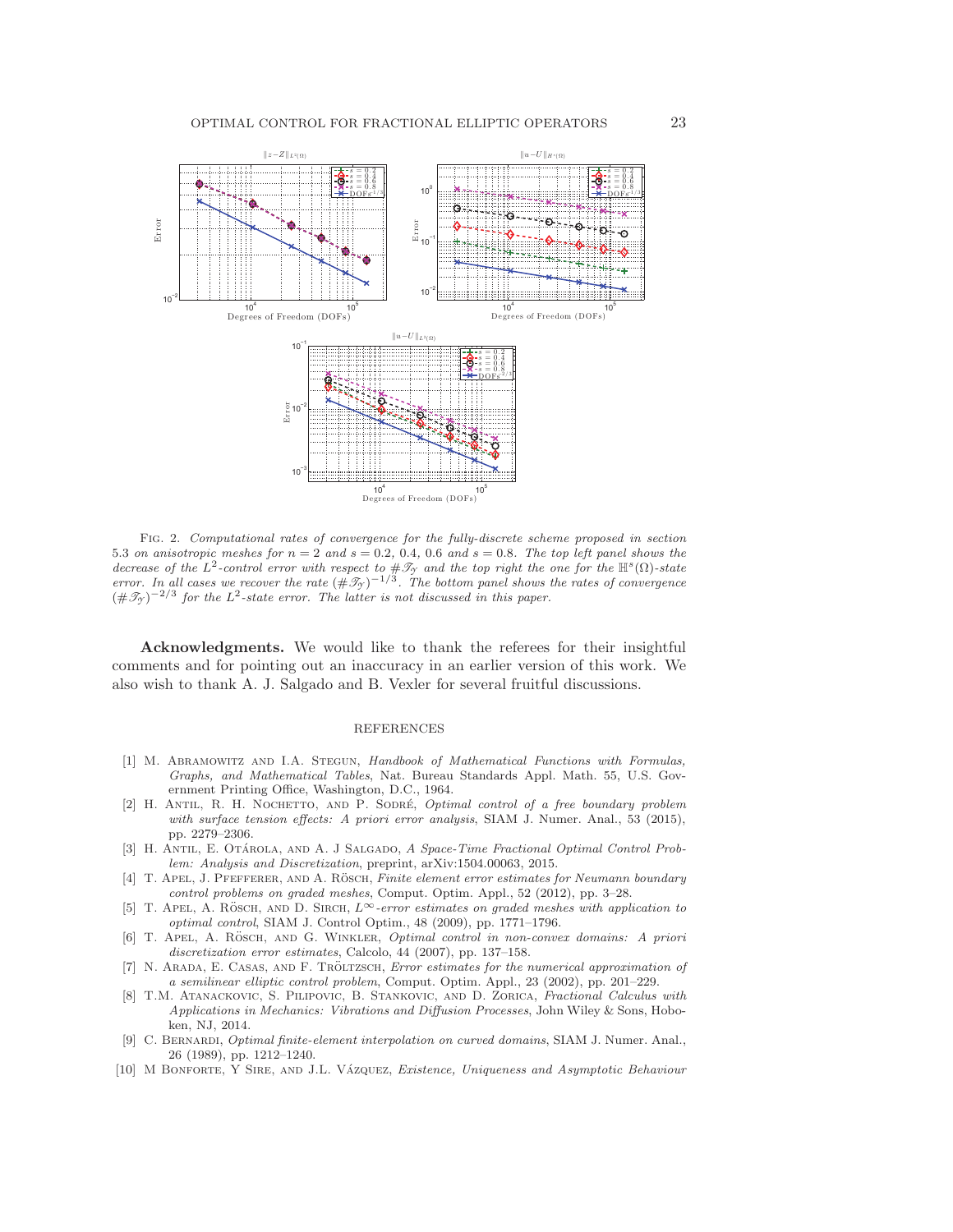for Fractional Porous Medium Equations on Bounded Domains, preprint, [arXiv:1404.6195,](http://arxiv.org/abs/1404.6195) 2014.

- <span id="page-23-0"></span>[11] A. Bueno-Orovio, D. Kay, V. Grau, B. Rodriguez, and K. Burrage, Fractional diffusion models of cardiac electrical propagation: Role of structural heterogeneity in dispersion of repolarization, J. R. Soc. Interface, 11 (2014), 20140352.
- <span id="page-23-6"></span>[12] X. CABRÉ AND J. TAN, Positive solutions of nonlinear problems involving the square root of the Laplacian, Adv. Math., 224 (2010), pp. 2052–2093.
- <span id="page-23-7"></span>[13] L. CAFFARELLI AND L. SILVESTRE, An extension problem related to the fractional Laplacian, Comm. Partial Differential Equations, 32 (2007), pp. 1245–1260.
- <span id="page-23-8"></span>[14] A. CAPELLA, J. DÁVILA, L. DUPAIGNE, AND Y. SIRE, Regularity of radial extremal solutions for some non-local semilinear equations, Comm. Partial Differential Equations, 36 (2011), pp. 1353–1384.
- <span id="page-23-12"></span>[15] E. CASAS, M. MATEOS, AND F. TRÖLTZSCH, *Error estimates for the numerical approximation of* boundary semilinear elliptic control problems, Comput. Optim. Appl., 31 (2005), pp. 193– 219.
- <span id="page-23-26"></span>[16] L Chen, iFEM: An Integrated Finite Element Method Package in MATLAB, Technical report, University of California at Irvine, Irvine, CA, 2009.
- <span id="page-23-22"></span>[17] L. CHEN, R.H. NOCHETTO, E. OTÁROLA, AND A.J. SALGADO, *Multilevel methods for nonuni*formly elliptic operators and fractional diffusion, Math. Comp., to appear.
- <span id="page-23-23"></span>[18] L. CHEN, R. H. NOCHETTO, E. OTÁROLA, AND A. J. SALGADO, A PDE approach to fractional diffusion: A posteriori error analysis, J. Comput. Phys., 293 (2015), pp. 339–358.
- <span id="page-23-1"></span>[19] W. Chen, A speculative study of 2*/*3-order fractional Laplacian modeling of turbulence: Some thoughts and conjectures, Chaos, 16 (2006), pp. 1–11.
- <span id="page-23-19"></span>[20] P.G. CIARLET, The Finite Element Method for Elliptic Problems, Classics Appl. Math. 40, SIAM, Philadelphia, 2002.
- <span id="page-23-21"></span>[21] R.G. DURÁN AND A.L. LOMBARDI, Error estimates on anisotropic  $Q_1$  elements for functions in weighted Sobolev spaces, Math. Comp., 74 (2005), pp. 1679–1706.
- <span id="page-23-20"></span>[22] A. ERN AND J.-L. GUERMOND, Theory and Practice of Finite Elements, Appl. Math. Sci. 159, Springer-Verlag, New York, 2004.
- <span id="page-23-2"></span>[23] P. GATTO AND J.S. HESTHAVEN, Numerical approximation of the fractional Laplacian via hpfinite elements, with an application to image denoising, J. Sci. Comput., 65 (2015), pp. 249– 270.
- <span id="page-23-15"></span>[24] V. GOL'DSHTEIN AND A. UKHLOV, Weighted Sobolev spaces and embedding theorems, Trans. Amer. Math. Soc., 361 (2009), pp. 3829–3850.
- <span id="page-23-17"></span>[25] P. Grisvard, Elliptic Problems in Nonsmooth Domains, Monogr. Stud. Math. 24, Pitman, Boston, MA, 1985.
- <span id="page-23-3"></span>[26] Y. HA AND F. BOBARU, Studies of dynamic crack propagation and crack branching with peridynamics, Int. J. Fracture, 162 (2010), pp. 229–244.
- <span id="page-23-13"></span>[27] M. Hinze, A variational discretization concept in control constrained optimization: The linearquadratic case, Comput. Optim. Appl., 30 (2005), pp. 45–61.
- <span id="page-23-9"></span>[28] M. Hinze, R. Pinnau, M. Ulbrich, and S. Ulbrich, Optimization with PDE Constraints, Math. Model. Theory Appl. 23, Springer, New York, 2009.
- <span id="page-23-10"></span>[29] M. HINZE AND F. TRÖLTZSCH, Discrete concepts versus error analysis in PDE-constrained optimization, GAMM-Mitt., 33 (2010), pp. 148–162.
- <span id="page-23-24"></span>[30] Y. Huang and A. Oberman, Numerical methods for the fractional Laplacian: A finite difference-quadrature approach, SIAM J. Numer. Anal., 52 (2014), pp. 3056–3084.
- <span id="page-23-4"></span>[31] R. ISHIZUKA, S.-H. CHONG, AND F. HIRATA, An integral equation theory for inhomogeneous molecular fluids: The reference interaction site model approach, J. Chem. Phys, 128 (2008), 034504.
- <span id="page-23-11"></span>[32] K. ITO AND K. KUNISCH, Lagrange Multiplier Approach to Variational Problems and Applications, Adv. Des. Control 15, SIAM, Philadelphia, 2008.
- <span id="page-23-18"></span>[33] D. KINDERLEHRER AND G. STAMPACCHIA, An Introduction to Variational Inequalities and Their Applications, Pure Appl. Math. 88, Academic Press, New York, London, 1980.
- <span id="page-23-16"></span>[34] A. KUFNER AND B. OPIC, How to define reasonably weighted Sobolev spaces, Comment. Math. Univ. Carolin., 25 (1984), pp. 537–554.
- <span id="page-23-5"></span>[35] S. Z. LEVENDORSKII, Pricing of the American put under Lévy processes, Int. J. Theor. Appl. Finance, 7 (2004), pp. 303–335.
- <span id="page-23-14"></span>[36] J.-L. LIONS AND E. MAGENES, Non-homogeneous Boundary Value Problems and Applications, Vol. I, Springer-Verlag, New York, 1972.
- <span id="page-23-25"></span>[37] D. MEIDNER AND B. VEXLER, A priori error estimates for space-time finite element discretization of parabolic optimal control problems part II: Problems with control constraints, SIAM J. Control Optim., 47 (2008), pp. 1301–1329.